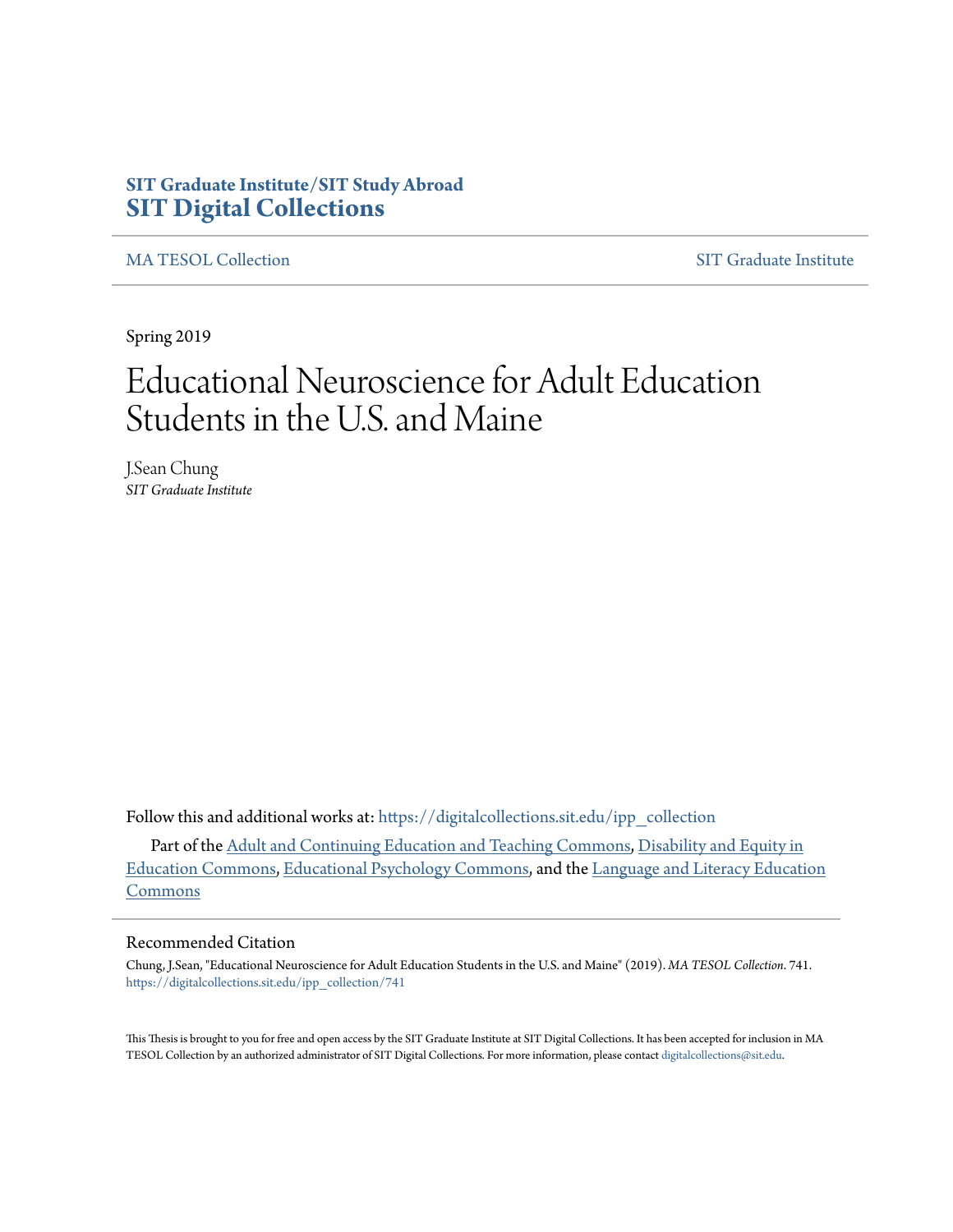Educational Neuroscience for Adult Education Students in the U.S. and Maine

Sean Chung

Submitted in partial fulfillment of the requirements for the Master of Arts in TESOL degree at

SIT Graduate Institute

Brattleboro, Vermont

April 8, 2019

IPP Advisor: Dr. Elka Todeva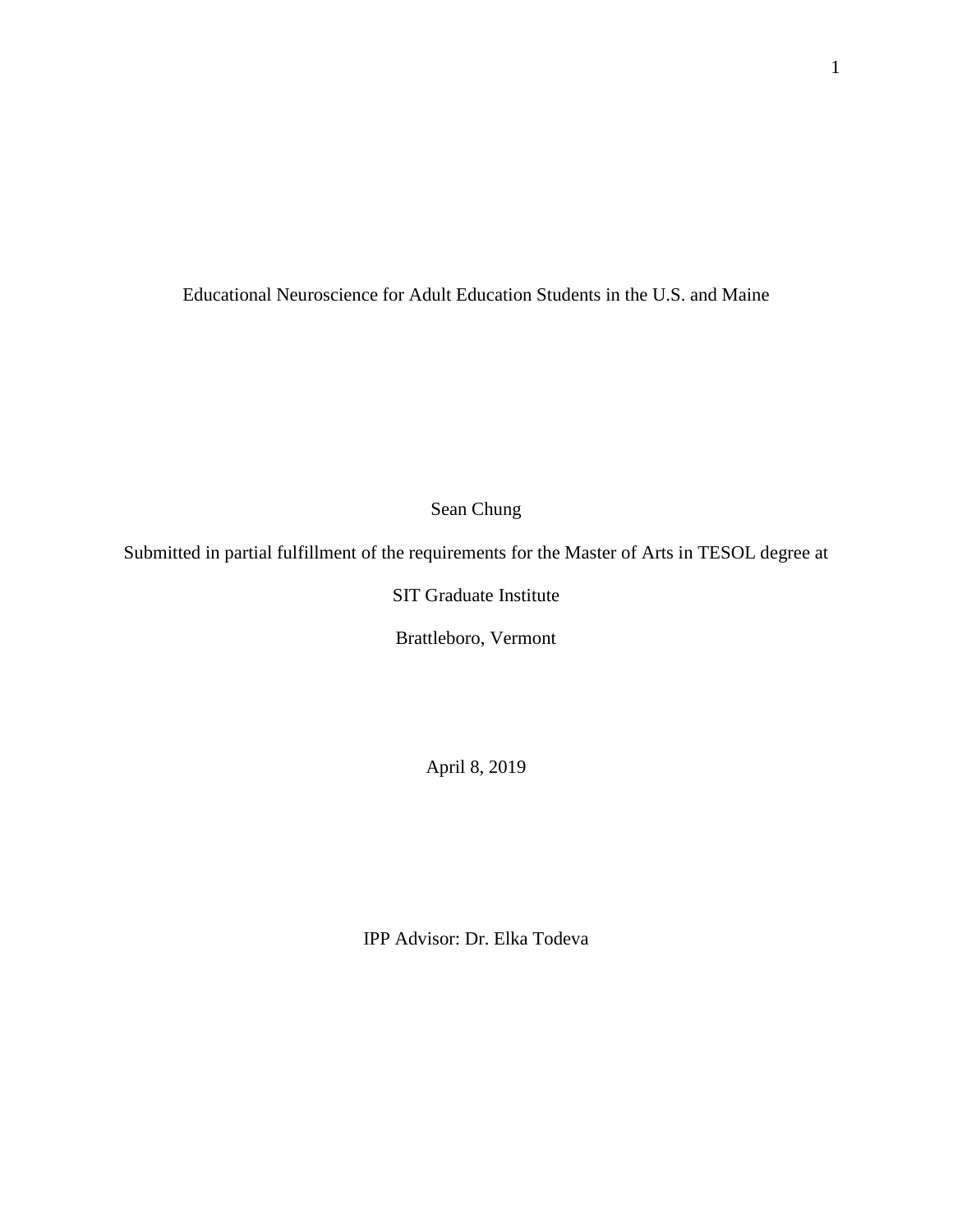Consent to Use of IPP

I hereby grant permission for World Learning to publish my IPP on its websites and in any of its digital/electronic collections, and to reproduce and transmit my IPP electronically. I understand that World Learning's websites and digital collections are publicly available via the Internet. I agree that World Learning is NOT responsible for any unauthorized use of my Thesis by any third party who might access it on the Internet or otherwise.

Student name: Sean Chung

Date: April 8, 2019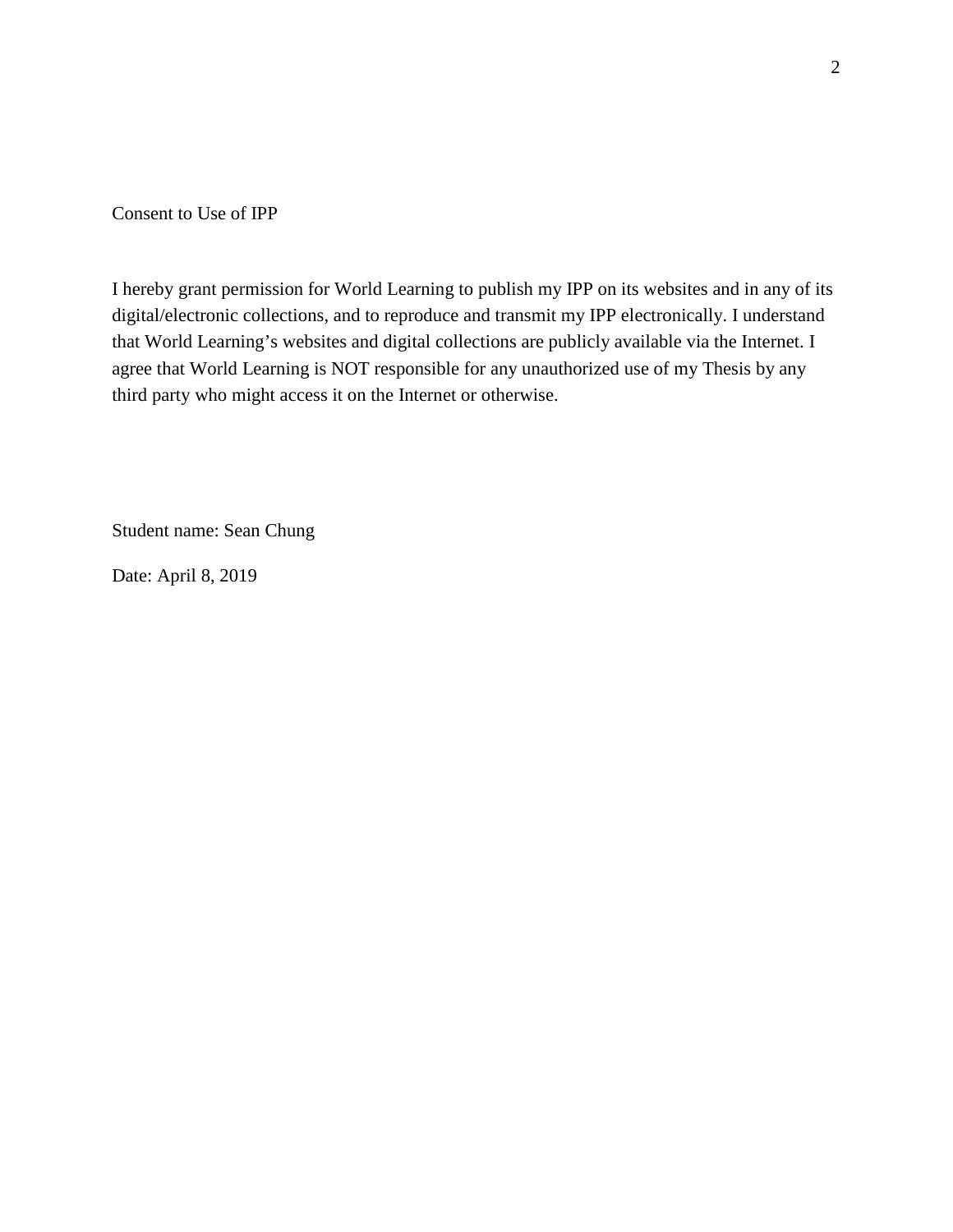#### Abstract

Cumulative scientific evidence over the last seventy years has established that the brain has a lifelong ability to change itself which has almost revolutionary implications for educators and mentors. No longer is the brain thought of as fixed, with a gradual loss of potentiality. Rather, experiences have been shown to have the ability to alter and prune the neural connections in the brain, allowing for lifelong learning, and, not as once thought, learning in youth only. This paper will explore such neuroplasticity from an educational perspective, in particular how various pedagogical approaches and experiences can sculpt the adult brain. The newer studies of the brain have merged with studies from other disciplines such as psychology and education and their results have broad implications for the educators/mentors of learners attending adult education and community education programs. Federally funded adult education programs in the U.S. and in Maine will be reviewed, as well as the factors that pose barriers for the basic literacy and English as a Second Language (ESL) students attending them. We will conclude by bringing to the attention of mentors and educators some approaches that nurture brain growth, enhance selfmotivation, increase autonomy, and promote lifelong learning.

*Keywords:* adult education, educational neuroscience, neuroscience, neuroplasticity,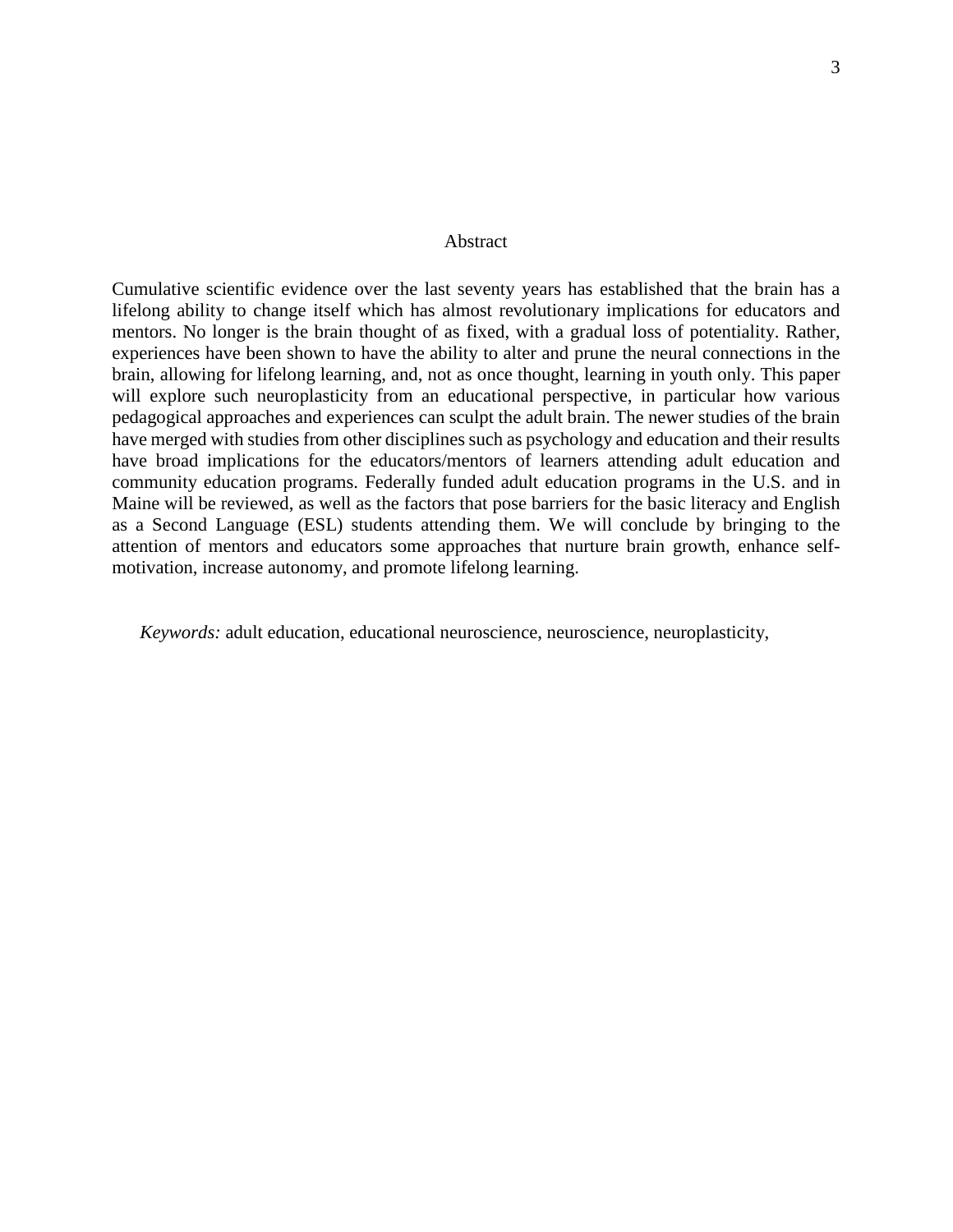# Education Resources Information Center (ERIC) Descriptors

Adult Basic Education

Community Education

Adult Learning

Neurosciences

Social Problems

Teacher Student Relationship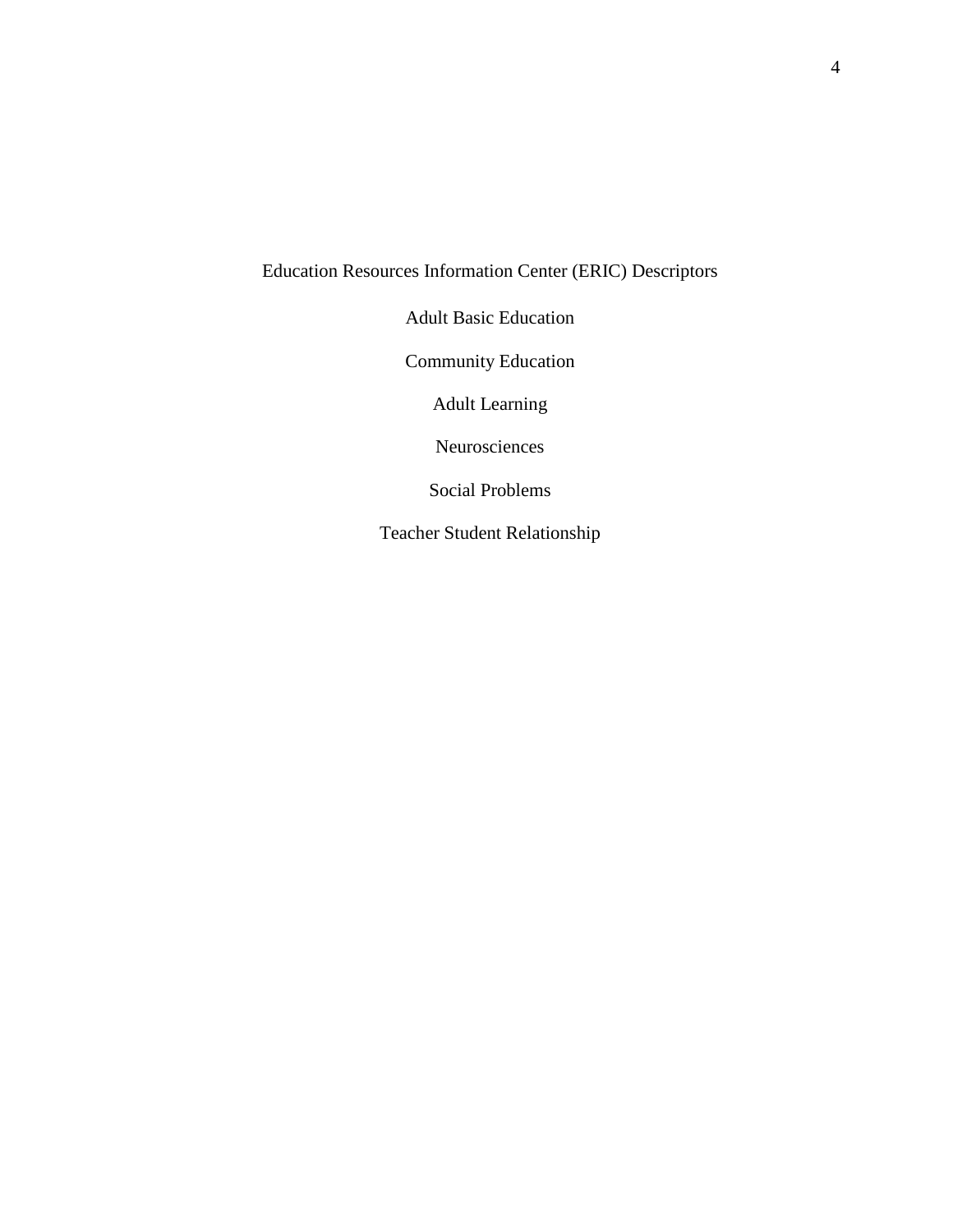| Table of Contents |  |  |  |  |
|-------------------|--|--|--|--|
|                   |  |  |  |  |
|                   |  |  |  |  |
|                   |  |  |  |  |
|                   |  |  |  |  |
|                   |  |  |  |  |
|                   |  |  |  |  |
|                   |  |  |  |  |
|                   |  |  |  |  |
|                   |  |  |  |  |
|                   |  |  |  |  |
|                   |  |  |  |  |
|                   |  |  |  |  |

5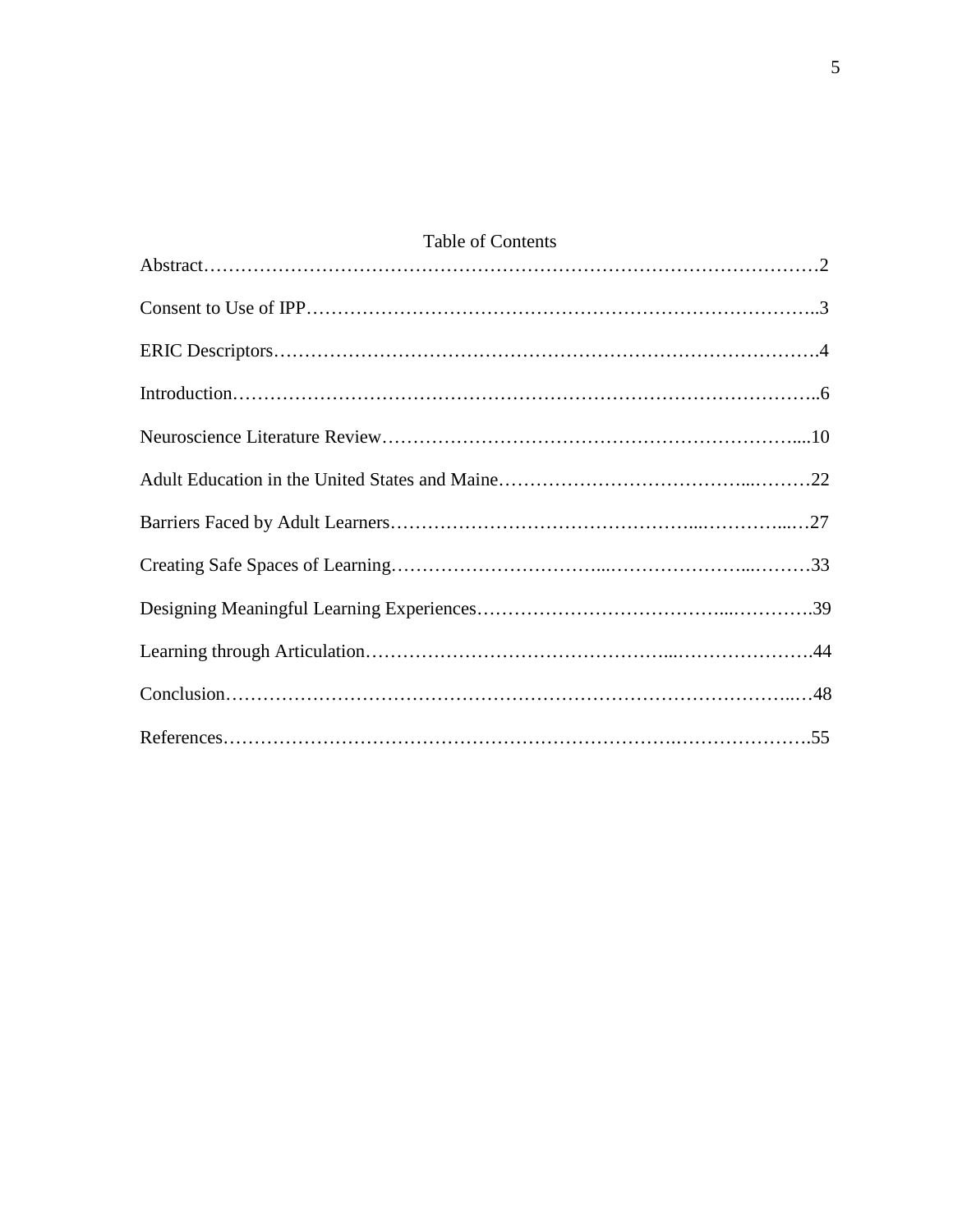# **Introduction**

Six locked doors separate me from freedom and the inmates that I serve at Penobscot County Jail. Located in downtown Bangor, Maine this facility which was built for a capacity of 157 has seen its daily population rise to an average of 190 with an additional 40 to 50 overflow inmates boarded to other facilities within the state (Harrison, 2018). The demographic of this north central county jail has changed dramatically from "bad checkwriters and night hunters" to those who have succumbed to the substance abuse and mental health crisis cutting across the nation (Harrison, 2018). On the second floor of this federal style building, one former cell block is now occupied by the jail's education office. Through a partnership with the sheriff's office and Riverside Adult Education  $(RAE)^1$  $(RAE)^1$ , the education office offers a variety of services for inmates who elect to participate in them including college-credit-bearing computer-based algebra courses, meetings to provide re-entry educational and workplace resources, and tutoring to pass the high school equivalency exam called the HiSET in Maine.

Prior to beginning work as a tutor for the jail in the fall of 2018, I had worked primarily with international students in a higher education setting teaching English for Academic Purposes. These were students who fell largely within what is considered the acceptable spectrum of 'traditional' students who had completed secondary education in their native countries and who had been conditionally admitted to Husson University in Bangor. The English as a Second Language (ESL) Center functioned as a pathway program to improve language proficiency with

<span id="page-6-0"></span><sup>&</sup>lt;sup>1</sup> RAE represents a partnership of the three school districts of Hampden, Orono, and Old Town in Penobscot County.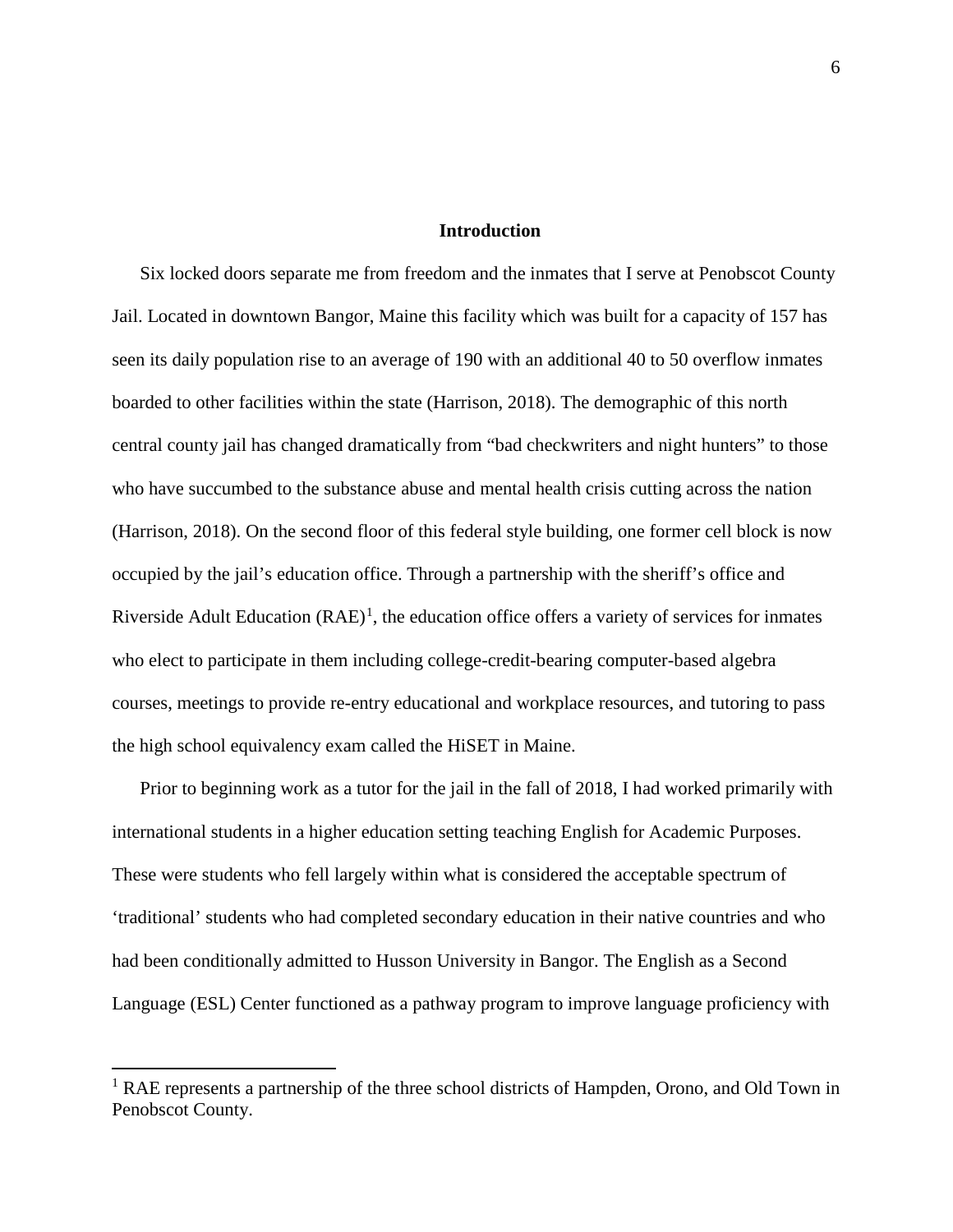successful program completion leading to university matriculation toward undergraduate and graduate degrees. These students were familiar with the academic system and strategies to learn. Most were supported and encouraged by families with the means to support a costly education abroad and were, for the most part, hopeful about their futures. When decreasing enrollment, precipitated by increasingly difficult student-visa obtainment, forced the closure of the ESL center, I waited and found this new area of focus.

I began my work at the jail somewhat naively believing that my knowledge and experience as an educator with students of diverse backgrounds might stand me in good stead even within this new context. I quickly learned from the first students that I worked with that experience and empathy were not the issue. What profoundly separated these adult learners from the ESL students I had worked with in the past had less to do with intelligence and socioeconomic status (SES) and more to do with trauma, poverty, and the resulting culture of hopelessness. How could I help these students, many of them awaiting court sentencing, and facilitate learning when the uncertainties of their fate were overwhelming? Furthermore, how I could assist learners with deeply-held negative experiences of learning overcome a sense of innate deficiency to see their potential? When I took on another position, that of the service coordinator of Literacy Volunteers of Bangor, a nonprofit organization with the mission of improving literacy by matching students with basic literacy and ESL needs with volunteer tutors, more overlap and patterns began to emerge. In my capacity as service coordinator, I met with students with low basic literacy and found similarities with the jail population that I worked with: generational poverty, trauma, and negative classroom experiences related to learning disabilities such as dyslexia and Attention-Deficit/Hyperactivity Disorder (ADHD), factors often contributing to eventual drop out in high school or middle school.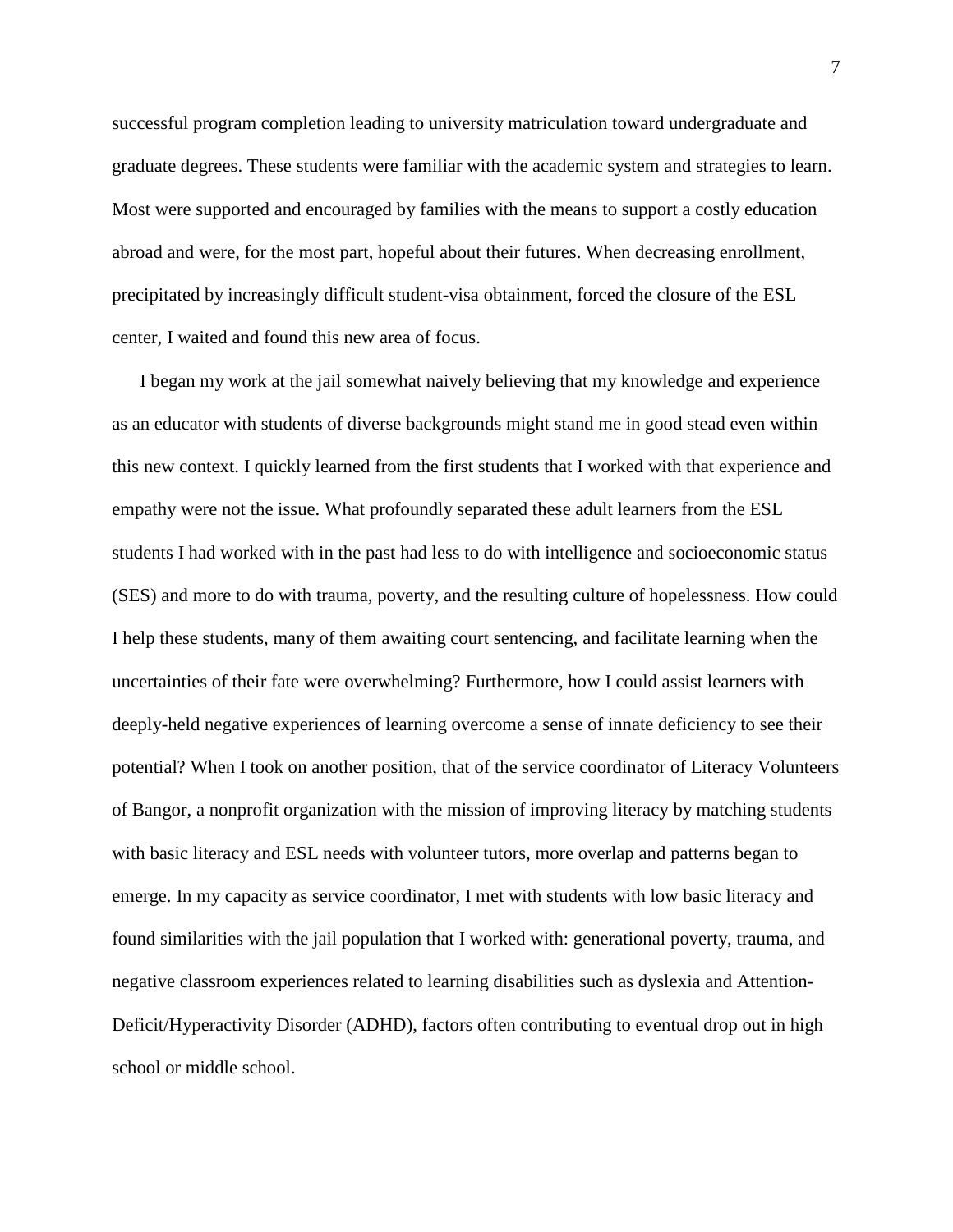Both student groups expressed a desire to improve literacy skills to further independence and employability, with the jail group expressly seeking to pass the HiSET, the portal to further educational and professional opportunities. As I was considering the effect of psychological stress on basic literacy learners, I had also recently come across Medley's article (2012), "A Role for English Language Teachers in Trauma Healing," which called for English language teachers to consider the "social-psychological situation of the students," particularly as many refugee and immigrant ESL learners are survivors of trauma (p.1).

These questions dovetailed with a growing interest in neuroscience born of my parental need to understand the child's developing mind. Dr. Siegel's (2012) "Whole-Brain Child" linked the developmental challenges of childhood with specific stages of brain development and was revelatory. No longer was a child in upset simply "irrational," but acting out within the limitations of a fully developed yet raw emotional center (the amygdala); in the absence of a fully developed cortex, the capacity to judge situations and self-soothe would naturally be severely limited. I was beginning to see that emotional health was inextricably linked with the integration of the different parts of the brain: the left and right hemispheres, and the lower, "ancient" brain which is fully developed at birth with the higher cortical regions of the brain which are undeveloped at birth and mature into early adulthood. The foundation of emotional health, according to Siegel (2012) is relationships and heightened emotions arouse the body's mechanisms for survival, a condition which makes learning nearly impossible. With the need for emotional regulation as a necessary condition for learning, I began to investigate how brainbased approaches could be applied to adult education, namely with nontraditional basic literacy and ESL students likely to enroll in adult education centers and local community literacy programs. The focus of this paper developed organically out of a need to understand the new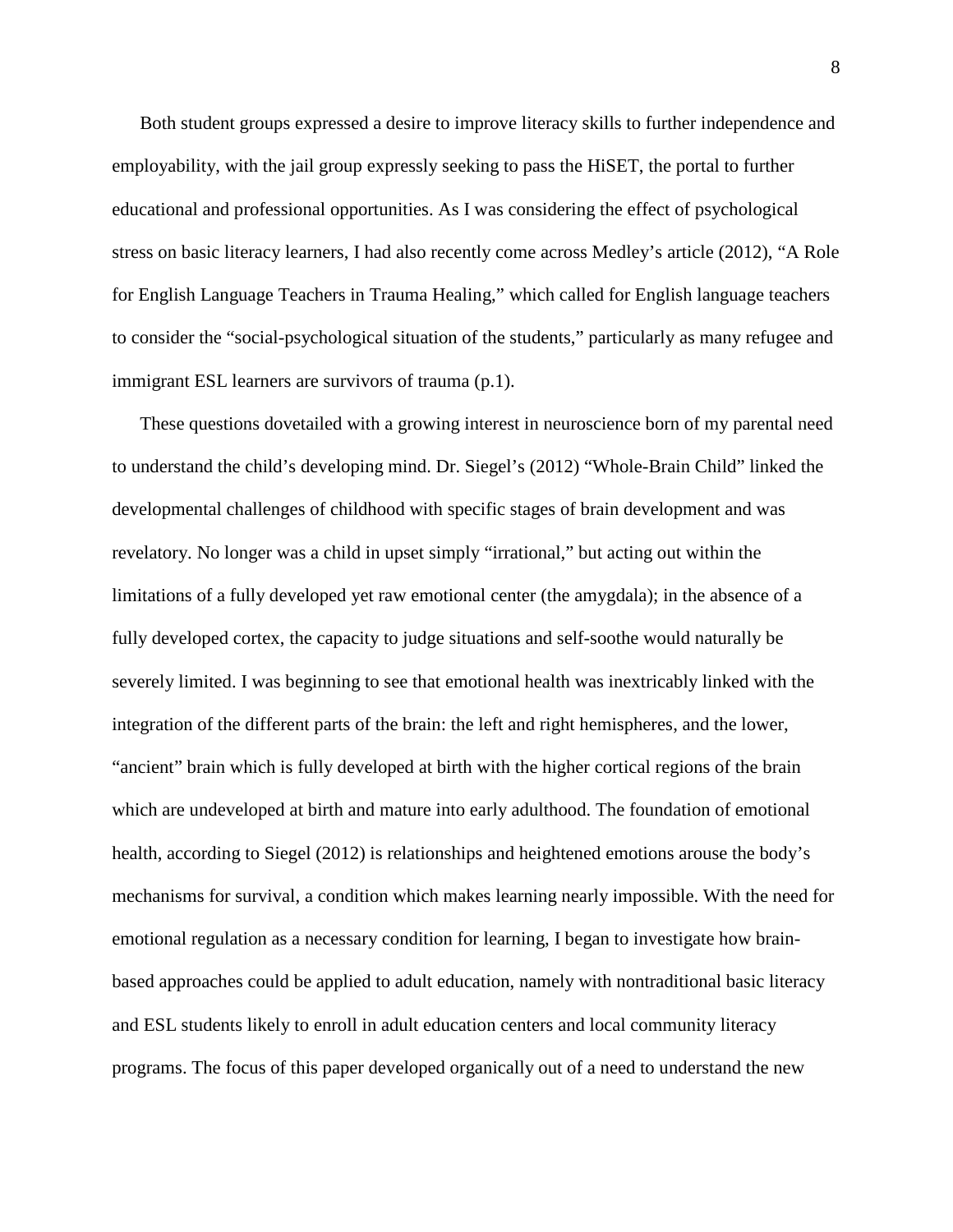context of adult education programs in which I found myself, and to explore neuroscience for its potential to serve nontraditional adult learners<sup>[2](#page-9-0)</sup>. The resulting paper is a trail of these initial inquiries into neuroscience, adult education programs in the United States and in Maine, and several approaches for their educators/mentors. It is a representation that is still very much nascent and exploratory, rather than comprehensive.

The first chapter reviews the literature about on neuroscience and provides an overview of the brain functions before focusing on the processes involved in imprinting the changes commonly regarded as "learning." The second chapter provides an overview of adult education programs in the United States and in Maine, including the demographics of the student populations that they serve. The third chapter explores the barriers and challenges to learning and participation in adult education programs faced by nontraditional adult learners seeking both basic literacy and ESL programs. Using neuroscience as a foundation, the final three chapters explore approaches for educators/mentors of nontraditional adult learners that optimize neural pathways for learning. The fourth chapter pulls from theories of neuroscience and psychology to discuss the creation of environments that nurture students' neuroplasticity, an essential element for learning. The fifth chapter delves into theories of andragogy to explore how educators/mentors can create meaningful and more lasting learning experiences founded upon adult students' prior experiences and needs. The sixth and final chapter examines how reflective writing and the act of articulation through writing can challenge personal narratives, improve cognition, and foster brain integration and a revised self-narrative of wholeness.

<span id="page-9-0"></span><sup>&</sup>lt;sup>2</sup> The Association for Orientation, Transition, and Retention in Higher Education (NODA) (n.d.) defines the "non-traditional student" as any individual who identifies with any of the following categories including part-time attendance, non-degree seeking, adult learner over the age of 25, working full-time while enrolled, veteran status, and not having a standard high school diploma ("Nontraditional Student Populations").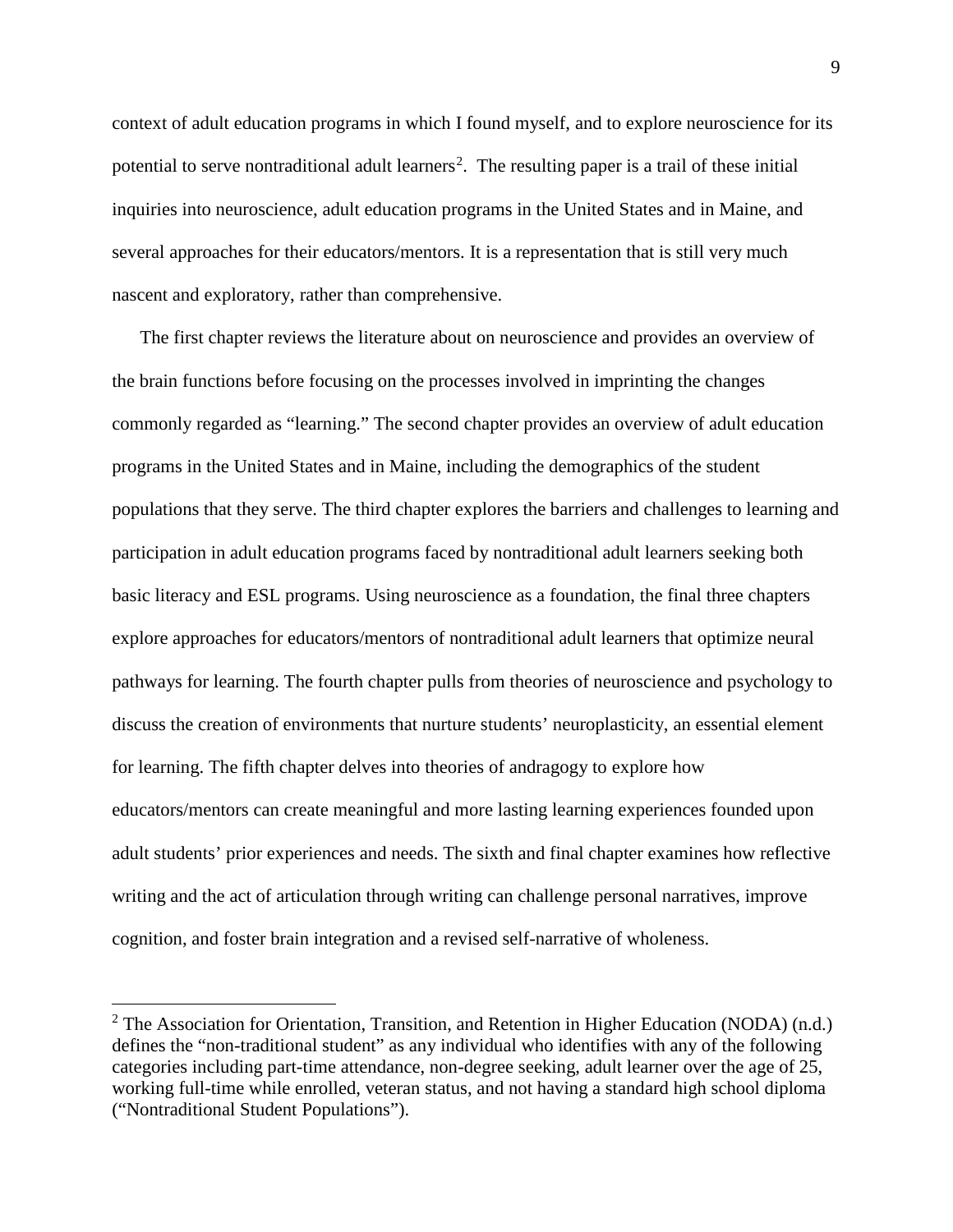Throughout this thesis, the term educator/mentor will be used in order to acknowledge the multi-dimensional roles that teachers of adult learners serve. For the majority of adult learners who have been prompted by life transitions to gain greater language proficiency, educators/mentors do not merely deliver content and study skills. They are also allies who guide students toward becoming constructors of their own knowledge and to that end they facilitate practices that foster greater cognition, autonomy and agency, including greater "social capital" which Beegle (2007) describes as exposure to a network of relationships, cultural norms, and institutions that engenders social mobility (p. 95). Thus, the traditional role of the educator as 'expert' is subverted toward the more egalitarian one of mentor. This relationship holds the potential to challenge detrimental narratives of the self and of society for the student. According to Johnson (2006), in such a relationship, the educator/mentor serves as a kind of mirror who reflects the student's potential (p. 67); when the student feels her mentor's confidence, the student can then "join in that confidence" (Johnson, 2006, p. 67). Conversely, this relationship has the potential to affect and expand the awareness of the educator/mentor's prior knowledge and views of adult learner challenges, needs, and goals. As such, the relationship between the student and the educator/mentor holds bilateral potential for transformation. Furthermore, research shows that the type of emotional growth and learning that ensues has underpinnings rooted in neuroscience as will be discussed next.

#### **Neuroscience Literature Review**

For centuries, curious minds have sought to understand the functions of the brain. In ancient Greece, Aristotle believed that the brain controlled thinking and acting whereas Plato thought the brain controlled the body's cooling mechanisms while actions originated from the heart (Ahlsen,

10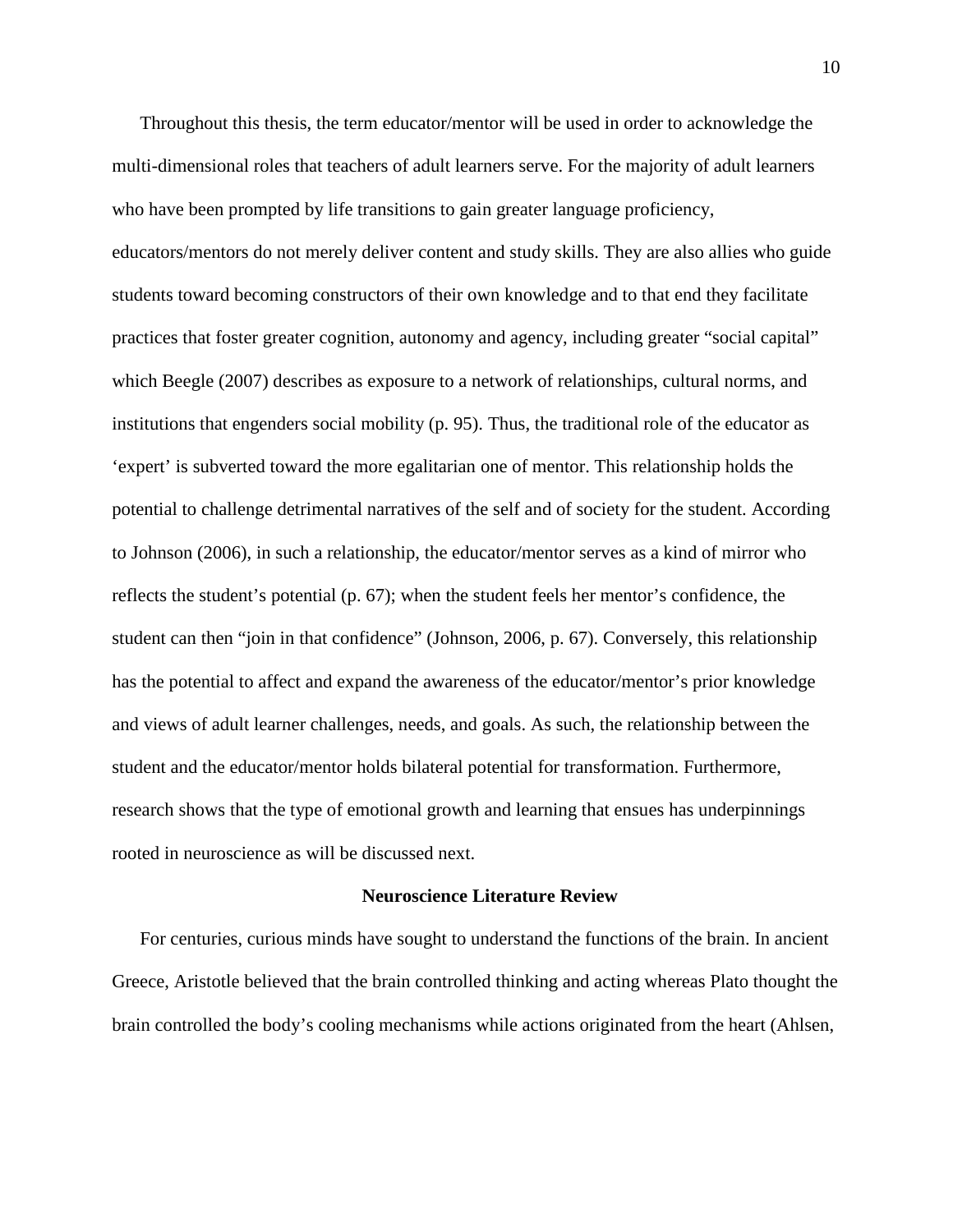2011, p. 460). Today's advancements in imaging technology<sup>[3](#page-11-0)</sup> have provided a better understanding of the brain at tasks of greater specificity. As a result, scientists of myriad disciplines are posing increasingly complex and creative questions about the capabilities of neurons, "the nerve cells in our brains and nervous systems" (Doidge, 2007, p. xix). Neurolinguists, for example, have studied how merely observing certain actions such as licking, kicking, and grasping activates the same motor and language neurons within the observer as the actor. This field known as neuroscience and embodied cognition is continually expanding our knowledge of how the brain learns and of its capacity for adaptation. One of the interdisciplinary fields borne out of such a merger is educational neuroscience. Several key findings of interest for educators/mentors from this discipline are revised theories about how the brain learns in addition to new theories of the brain as adaptive and social. These insights which challenge traditionally held views can be seen as serving a twofold purpose for the educator/mentor: validating intuition about 'what works' and offering best practices backed by neuroscience. It is the belief of the author that these discoveries have significant implications for nontraditional adult learners who arrive with multiple stress factors including negative prior learning experiences.

# **How the Brain Learns**

Neurons, the basic information carrying unit of the brain and nervous system, resemble trees (Whitman & Keller, 2016, p 33). They send and receive information from the branches of other neurons which are called dendrites; when those signals are strong enough, the cell body produces

<span id="page-11-0"></span><sup>&</sup>lt;sup>3</sup> These include imaging technology that allows researchers to snap the magnetic activity of hydrogen in a brain lesion (MRI); note changes in blood oxygen related to neural activity which can reveal the activation sequence associated with a specific task **(**functional MRI**)**; similarly, neural patterns can also be observed through the injection of radioactive isotopes which produce gamma through positron emission technology (PET); and electrical brain patterns can be observed by attaching electrodes to the scalp with electroencephalography (EEG) (Ahlsen, 2011, p. 464).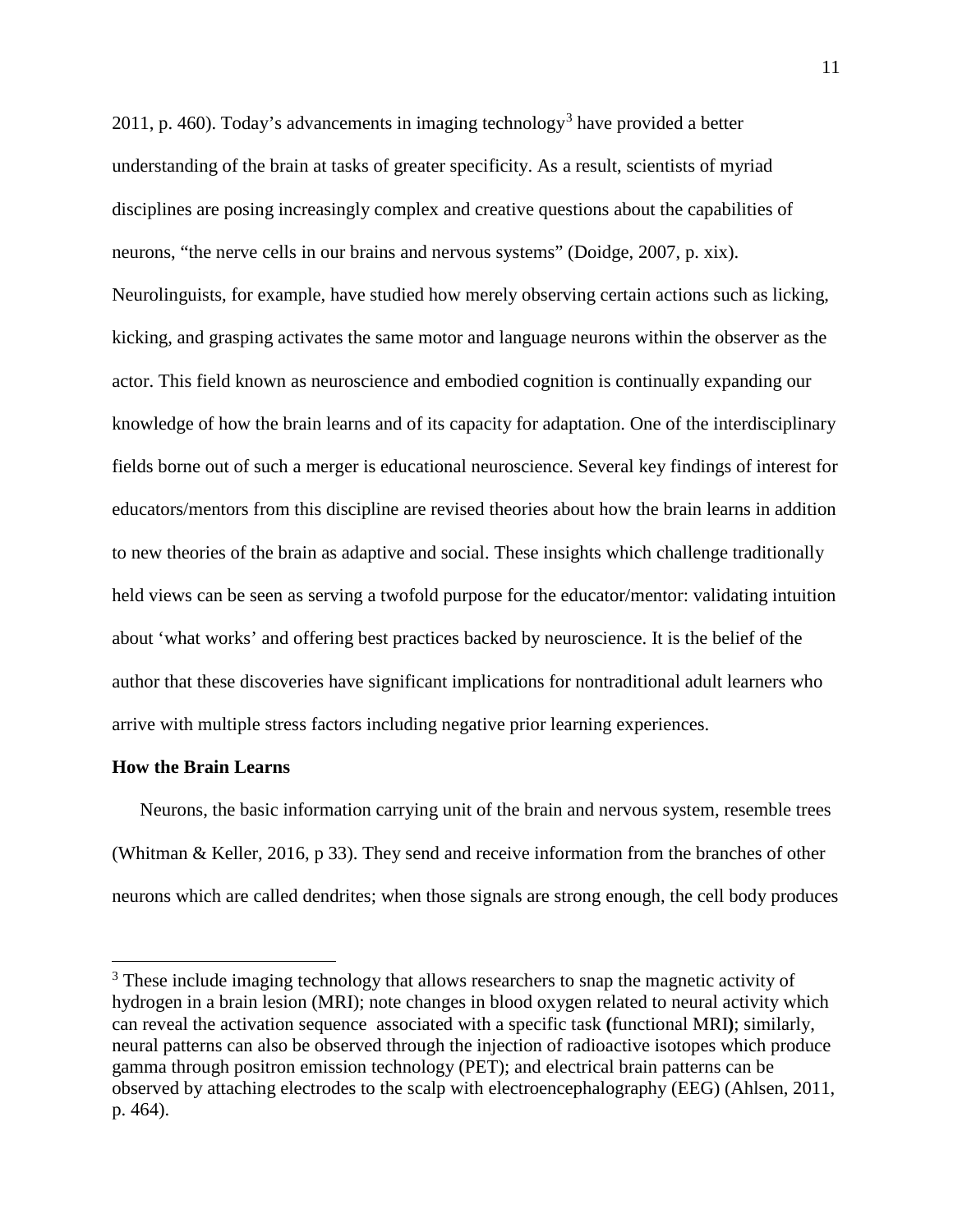an electrical charge which is sent along the trunk or axon (Whitman & Keller, 2016, p. 33). At the end of the axon is a space between neurons called the synapse. Chemicals called neurotransmitters carry the information across the synapse to the dendrites of other neurons to forge a connection (Whitman & Keller, 2016, p. 33). Such neural pathways are being created whenever the brain is stimulated and firing. The human brain has approximately 100 billion neurons that have between ten to 10,000 connections each (Cozolino, 2013, p. 25). As two adjacent neurons repeatedly "fire together," so are their metabolisms, or chemical reactions, altered to increase the efficiency of their activation (Cozolino, 2013, p. 28). Learning occurs as the brain works hard. The effort exerted thickens the myelin or white insulation material around the axons which is conducive for greater electrical processing; the result is faster brain processing and faster recall (Whitman & Keller, 2016, p. 34).



*Figure 1.* Basic illustration of a neuron. Adapted from: "When the brain's wiring breaks" [image], 2017, September 5. Retrieved from https://healthtalk.unchealthcare.org/when-thebrains-wiring-breaks/

The brain is comprised of three parts: the brain stem, the limbic system, and the cerebral cortex (Cozolino, 2013, p. 26) as shown in figure 2. The brain stem regulates the body's homeostasis: body temperature, heart rate, blood flow, and respiration and is fully formed at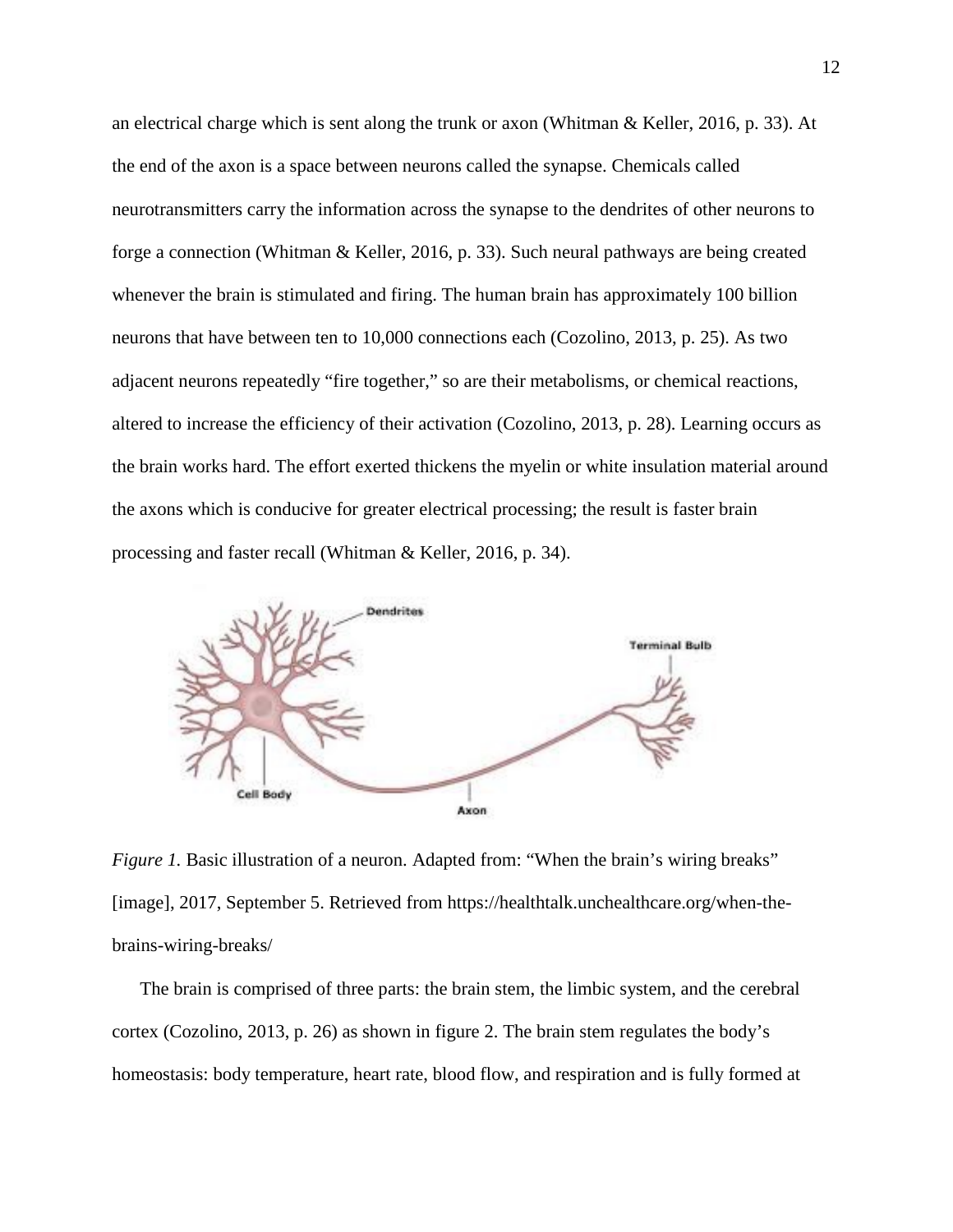birth (Cozolino, 2013, p. 26). The limbic system, situated between the brain stem and cortex, is composed of two structures, the amygdala and the hippocampus. The amygdala regulates emotions. It appraises environmental stress and diverts attention accordingly: in times of stress, it engages the sympathetic system to mobilize the body's primitive survival mechanism known as the "fight or flight" response (Cozolino, 2013, p. 27). The other structure, the hippocampus, is involved in memory and with spatial learning (Whitman & Kelleher, 2016, p. 36). It arranges explicit memory and works in tandem with the pre-frontal cortex to regulate emotion (Cozolino, 2013, p. 27).

Finally, the cortex, an intricate layer of cells on the surface of the brain (Zull, 2006, p. 3), processes sense and motor experiences. It is where abstract representations are formed of others, of our environment, and of ourselves (Cozolino, 2013, p. 27). It is comprised of four lobes (frontal, parietal, temporal, and occipital), each specialized to perform its own functions (Cozolino, 2013, p. 27). It is the former two which make up what is known as the executive functions.

Several processes comprise what is commonly referred to as the executive functions: coordinating and synthesizing emotions, memory, thinking, and any bodily movement according to Caine and Caine (2006, p. 56). Subsequently, the executive functions are critical to solve problems and control behavior and have been likened to the role that an orchestra conductor plays, not playing an instrument per se but modulating, setting the pace and rhythm that set the overall tone. These are experienced in the brain as self-regulation, planning, inhibition, and working memory (Caine & Caine *op cit.,* p. 56). According to Boone (1999), executive functions are the abilities of selection, and purposeful planning toward an intended performance (as cited in Caine & Caine, 2006, p. 56) that, according to Denkla (1999), requires the marshalling of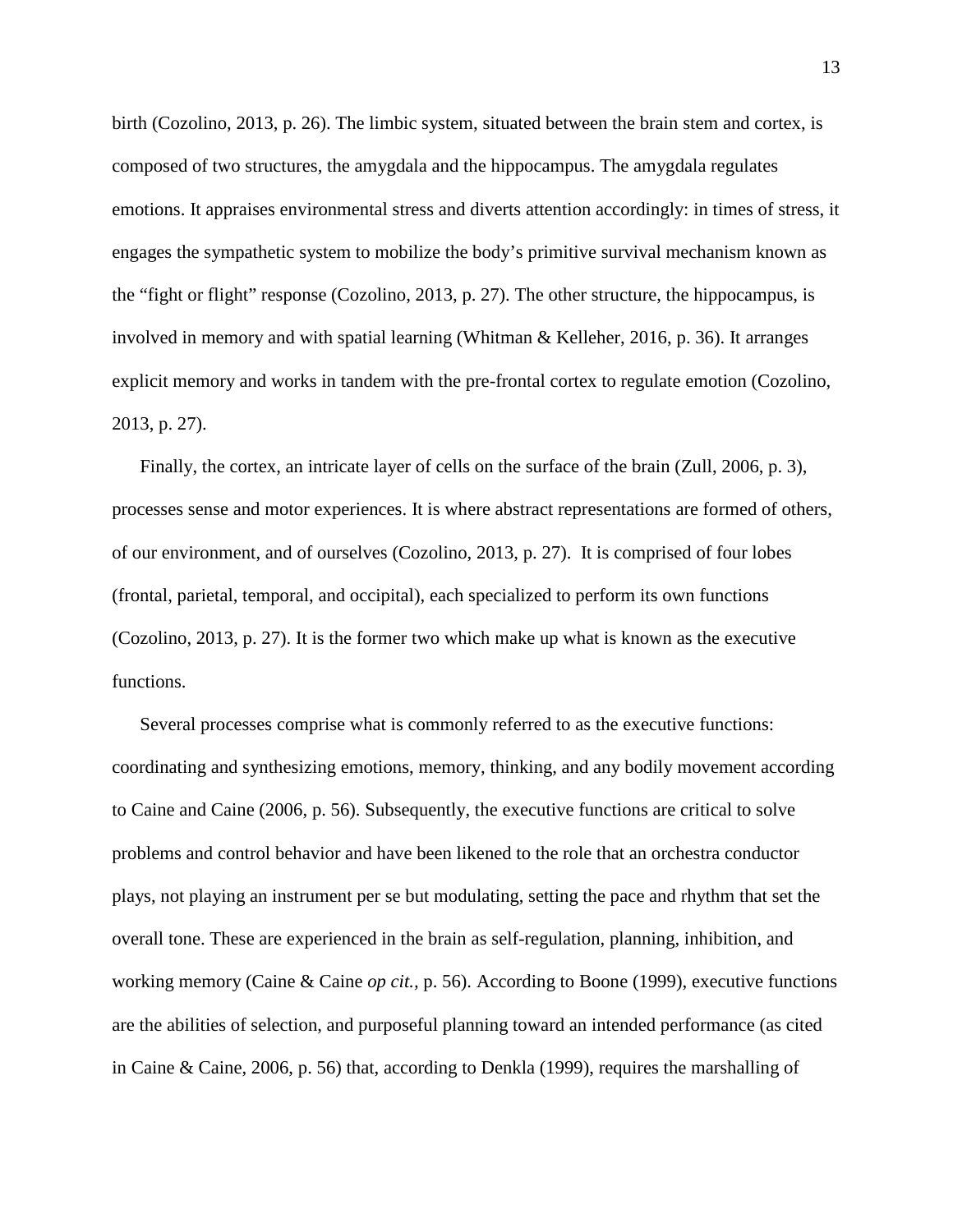attention and memory (as cited in Caine & Caine, 2006, p. 56). As such, these neocortical regions are regarded as the seat of cognition and critical to learning (Zull, 2006, p. 3).



*Figure* 2. The three basic parts of the brain move in evolutionary order from (1) brain stem to (3) cortex. Adapted from: "Understanding the parts of the brain" [image], 2015. Retrieved from [https://k12.thoughtfullearning.com/minilesson/understanding-parts-brain.](https://k12.thoughtfullearning.com/minilesson/understanding-parts-brain) Copyright 2015 by Thoughtful Learning.

## **How Learning Occurs**

Learning is deeply interwoven with survival and is universal across species. Several brain functions including sense, motor, and association process stimuli in the environment that can lead to the change known as learning (Zull, 2006, p. 3). As previously described, dendrites from one neuron can connect with the dendrites of another to form a synaptic connection. According to Cozolino (2013), these neuronal relationships preserve learning into memory by altering and strengthening those connections (p. 25). Furthermore, the ability to refine neural connections that leads to learning is unique in primates; rather than constantly creating new neurons, known as neurogenesis, primate brains preserve, adapt, and grow existing neurons. Referencing the work of Purves and Voyvodic (1987), Cozolino (2013) states that its purpose is to "support the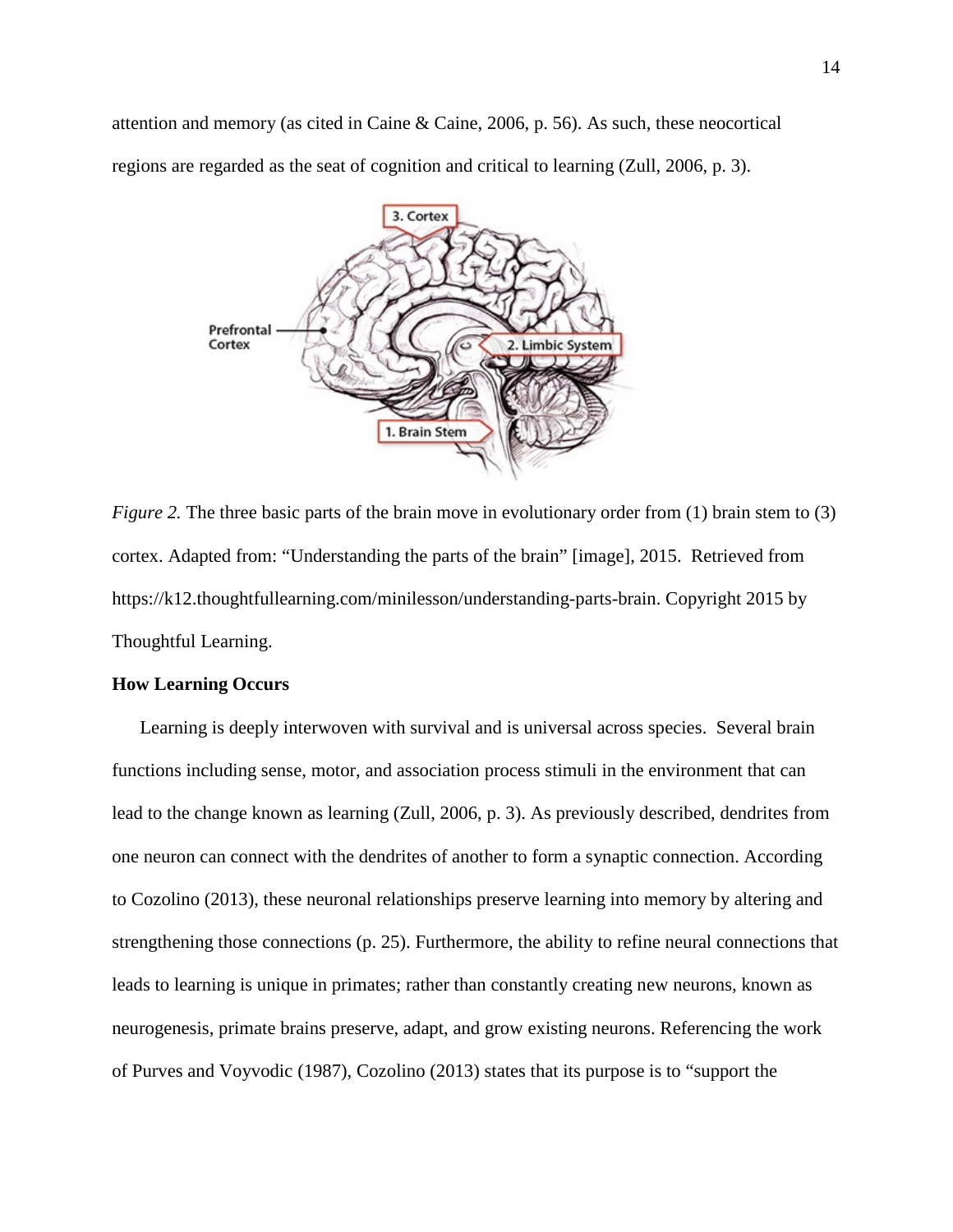mention of memory, deepen existing skills, and further the development of expert knowledge" (as cited in Cozolino, 2013, p. 25). Simply put, learning from a neuroscience perspective, occurs through neural changes in response to environmental stimuli. When two adjacent neurons fire together, their synaptic connections become stronger and, essentially synchronize in a process known as *long-term potentiation (*LTP) (Cozolino *op cit.*, p. 28). LTP also involves dendrites seeking out dendrites of neighboring neurons in order to form more networks in the complex web known as learning writes Cozolino (p. 28). Essentially, as neurons form connections, their axons become coated in white matter called a myelin sheath (Bailey & Pransky, 2014, p. 14). This myelin sheath gets strengthened and conducts information more quickly the more these neurons get activated (op. cit. p. 14). Citing Purves and Lechtman (1980), Cozolino (2013) states, however, that neurons that do not form relationships with other neurons are eliminated (p. 28) while myelin serves as a signal to the brain, write Bailey and Pransky (2014), to leave the neural connection alone (p. 14). Those then grow from "small sprouts" into "microscopic oak trees" in a process called arborization (Cozolino, 2013, p. 28).

Biologically, learning is initiated by the nervous system's response to environmental stimuli. The information is then sent to the neocortex, the part of the cortex that evolved more recently, for processing. According to Zull (2006), learning occurs directionally within its three distinct regions for "sensory, association, and motor functions" (p.3). Educators Bailey and Pransky (2014) write that learning is initiated by noticing a change in the environment which is then connected and indexed to a "network of internally stored information" (p. 15). Consequently, for every environmental stimuli, an organism can respond through physical movement (motor) or more "embedded behaviors" (association)" (Zull, 2006, p. 4). However, associations are not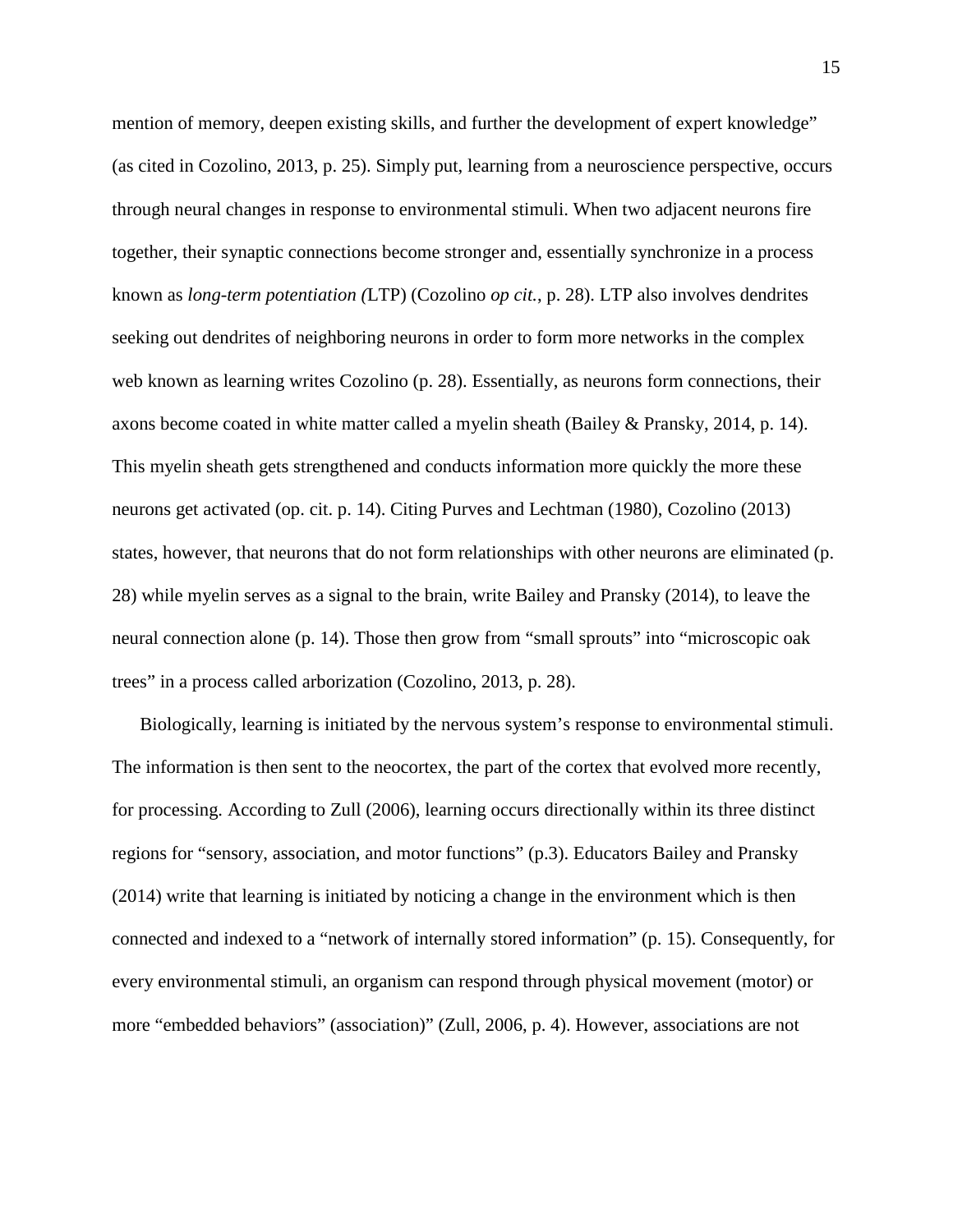quickly formed and require time in their respective neocortical regions (back and frontal)<sup>[4](#page-16-0)</sup> in the form of reflection or sleep when competing stimulation and motor activity are minimal, writes Zull (2006, p. 4). Once associations are created, signals are then sent to the neurons in the motor region which are attached to the body's muscles and control movement (Zull, 2006, p. 4). Outside of this sense-association-motor function "package," growth neurons are instrumental for modulating the strength and duration of signals to the motor region (op.cit. p.4). In fact, the roots of these neurons originate in the brain stem, the most ancient part of the brain, and extend up into the neocortex, leading Zull (2006) to conclude that "Emotion systems are ancient, but they extend their influence throughout our modern brain" (p.7). Without these emotions and the communication between different regions of the brain, learning would not be possible. In fact, neuroeducational researchers Immordino-Yang and Damasio (2007) assert that emotion and cognition have a "nested" relationship, and that the "physiology of emotion and its consequent process of feeling have enormous repercussions for the way we learn for the way we consider and access knowledge (p.9).

# **Emotions and Stress in Learning**

Emotions are regulated within "two almond-shaped structures deep within the brain called the amygdala" (Wolfe, 2006, p. 39). One of their primary duties is to detect and quickly respond to threats in the environment. Wolfe (2006), citing the work of LeDoux (1996), explains that danger signals trigger flight or fight, also known as a stress response which focuses and primes the body to react to the immediate emergency:

<span id="page-16-0"></span><sup>&</sup>lt;sup>4</sup> The back neocortex synthesizes various facets of sense data such as shape and color while the frontal brain regions make "conscious association and manipulation of memories and sensory experiences, functions that are necessary for problem solving and creativity" (Zull, 2006, p. 4).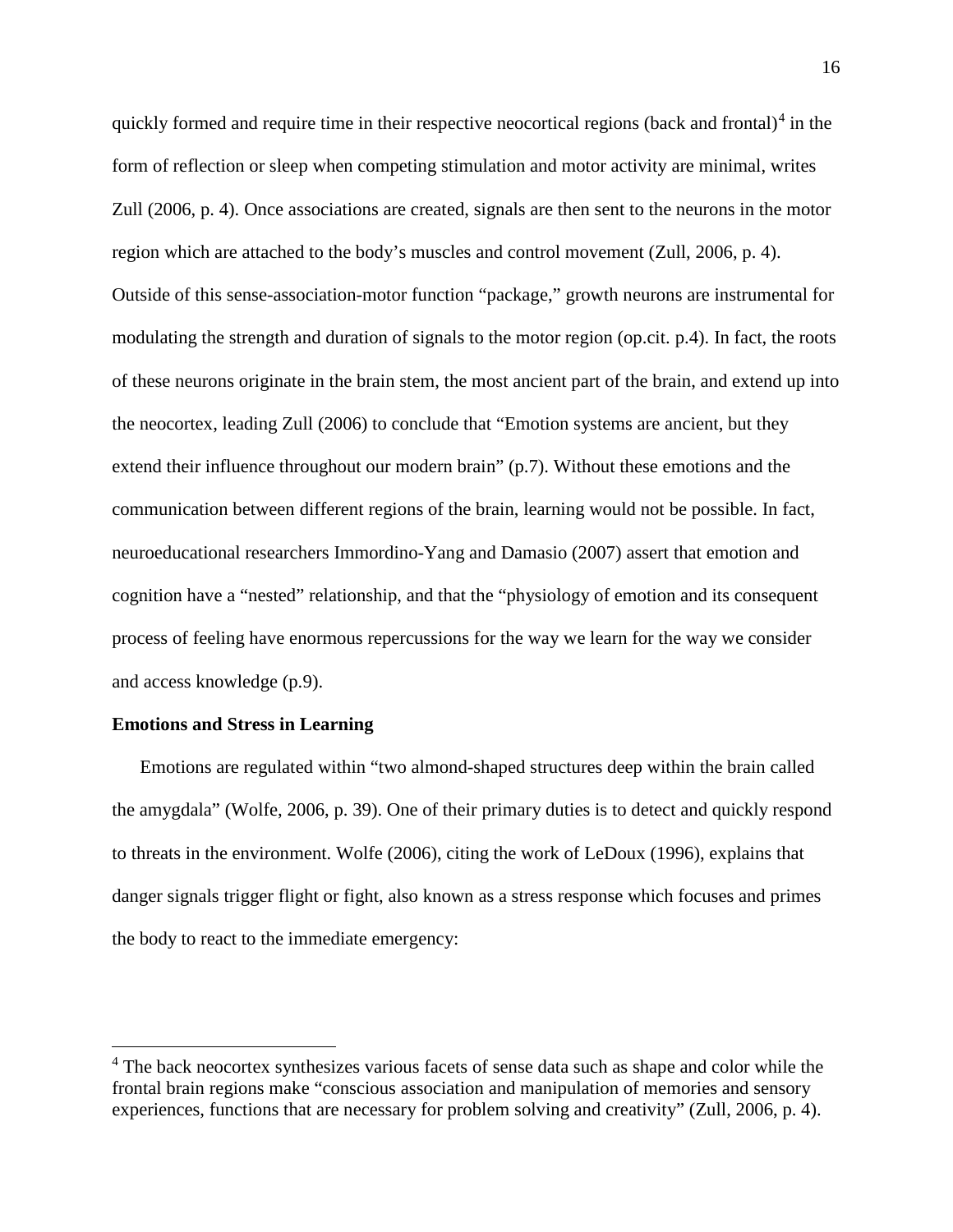During the stress response, adrenaline is released, heart rate increases, blood pressure goes up, senses are more alert, muscles tense, palms become sweaty, blood-clotting elements increase in the bloodstream, and all centers for movement are mobilized. Simultaneously, cortical memory systems retrieve any knowledge relevant to the emergency at hand, taking precedence over other strands of thought. (p. 39)

Such high levels of stress ensure survival and heighten memory of the crisis but is detrimental to learning. In order to conserve energy and focus on immediate survival, the brain foregoes longterm learning and shuts down plasticity according to Cozolino (2013, p. 19). Therefore, classroom stress, as well as any traumatic experiences of learning, can inhibit learning without the intervention of an educator/mentor to provide "emotional scaffolding" (Cozolino, 2013, p. 19).

Citing numerous studies<sup>[5](#page-17-0)</sup>, Cozolino and Sprokay (2006) write that mild to moderate levels of stress, however, can enhance memory and neural plasticity "by increasing the production of neurotransmitters and neural growth hormones, which trigger neural growth, enhance neural connectivity, and support cortical re-organization (p. 14). Consequently, learning experiences that engage students emotionally and motivate areas of interest will release mild amounts of adrenaline that make memories more vivid and likely to imprint. Taylor (2006) observes that, "The more intense the arousal…the stronger the imprint. It is almost as if the brain has two memory systems, one for ordinary facts and one for those that are emotionally charged (p. 39).

Brain imaging has also shown that this kind of learning leads to changes. Referencing the work of Draganski and others (2004), Zull writes that in people who had learned to juggle, the

 $\overline{a}$ 

<span id="page-17-0"></span><sup>5</sup> Cowan & Kandal, 2001; Jablonska et al., 1999; Meyers et al., 2000; Pham et al., 1997; Zhu & Waite, 1998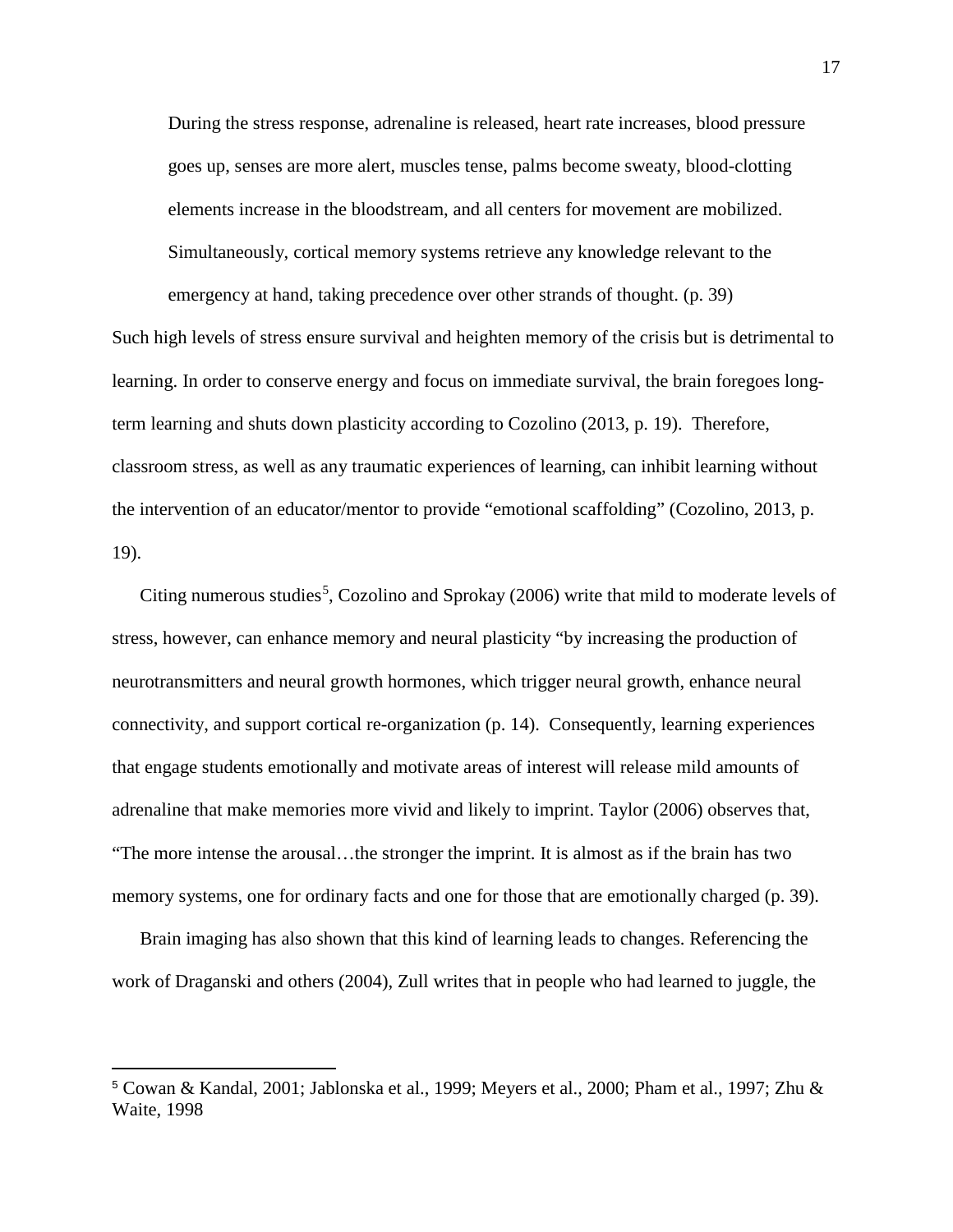density of the neural network associated with sensing movement increased. However, once they stopped juggling and lost some of their ability, this density decreased (p 4). Zull (2006) confirms that the more signals generated by cortical networks, the more branches or dendrites they form (p. 4). The growth of these branches generates denser cellular material and forms more connections and synapses leading to the expression, "Neurons that fire together, wire together." The repeated firing of neurons, lubricated with chemicals rooted in emotion, are responsible for the learning that modifies the brain (Zull, 2006, p. 5). This understanding undermines the historical view of learning as a function of the developing brain that is limited to childhood.

#### **Critical Periods and Neuroplasticity**

The traditional wisdom of the brain held that it was unchangeable. It was based upon the observations that older patients did not recover from their brain injuries, on the inability to actually observe the inner workings of the brain, and the rise, in the industrial age, of the analogy of the brain as a machine: steadfast yet incapable of adaptation. (Doidge xviii). In terms of learning, the brain was historically believed to stop developing in childhood and began to diminish at 25 (Cozolino, 2013, p. 24).

In fact, Doidge (2007) asserts that one of the greatest biological discoveries of the latter half of the twentieth century was that of the critical period. Also known as sensitive periods, these are times, Cozolino (2013) writes when synaptic connections occur at a rate of thousands per second and when learning is exponential (p. 32). Their timing is triggered by genetics and environmental stimuli (Cozolino, 2013, p. 32). These bursts of neural growth contribute to a disproportionate degree of early learning in shaping our brains (Cozolino, 2013, p. 32). The timing of these sensitive periods determines the sprout of new abilities. For language, reports Doidge (2007), the rapid period of growth is thought to start "in infancy and end sometime between eight years and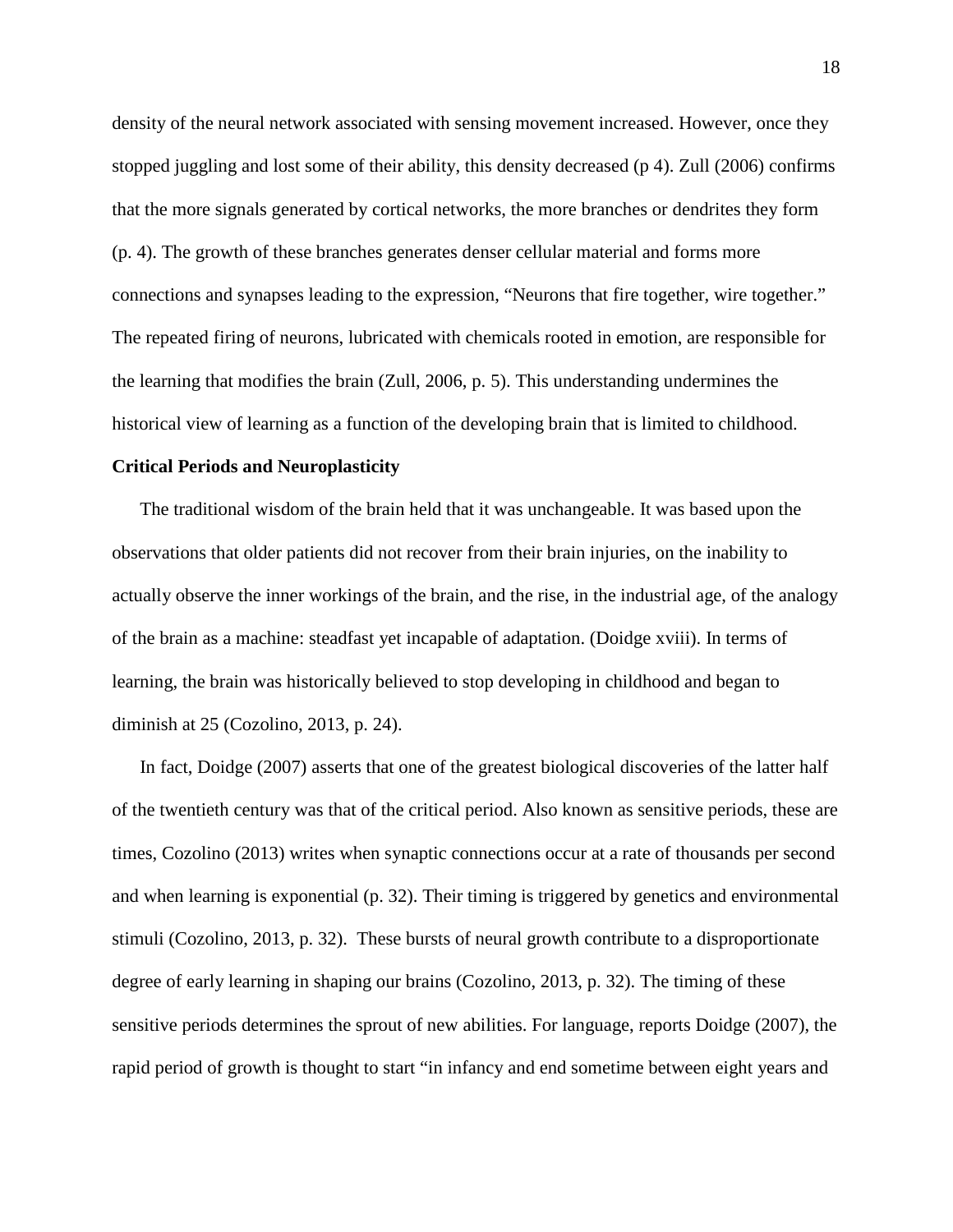puberty"; once this window closes, learning a second language without an accent becomes more difficult and does not map on the same part of the brain as the native language (p. 52). However, increasingly sophisticated imaging technology and studies challenged those long-held beliefs and reveal that the brain's capabilities are neither genetically nor developmentally fixed but that it is, instead, malleable and adaptive.

Specifically, the brain has been shown to be continually sculpted by experience. In a study of rats, Doidge (2007) reports that Rosenzweig of the University of California in Berkeley studied rats in stimulating and nonstimulating environments and found that the rats in the former group had more neurotransmitters and heavier brains with better blood supply correlating experience with neural development (p. 35). Additionally, epigenetics is confirming that early relationships are critical for altering genetic expression (Cozolino, 2013, p. 41). Referencing studies by Szyf and colleagues (2008), Cozolino (2013) writes of rat pups that found a strong correlation between levels of maternal affection with enhanced immunity, plasticity for learning, ability to cope with stress, and enhanced maternal behavior with their young in the future (p.44). Thus, to the age-old nature-versus-nature debate, Cozolino (2013) posits the view that "while template genetics may guide the early formation of the brain during gestation, the regulation of gene expression directs its long-term development in reaction to its ongoing adaptation to the social and physical worlds" (p. 41). Early developmental environments are critical for establishing the long-term ability to learn and grow, however, neuroplasticity tells us that weak developmental brain maps can be successfully rewired in adulthood.

# **Re-Mapping the Adult Brain**

Alexander Luria, born in 1902 in revolutionary Russia, studied soldiers with brain injuries and, much like a cartographer, mapped injured cortical areas with corresponding cognitive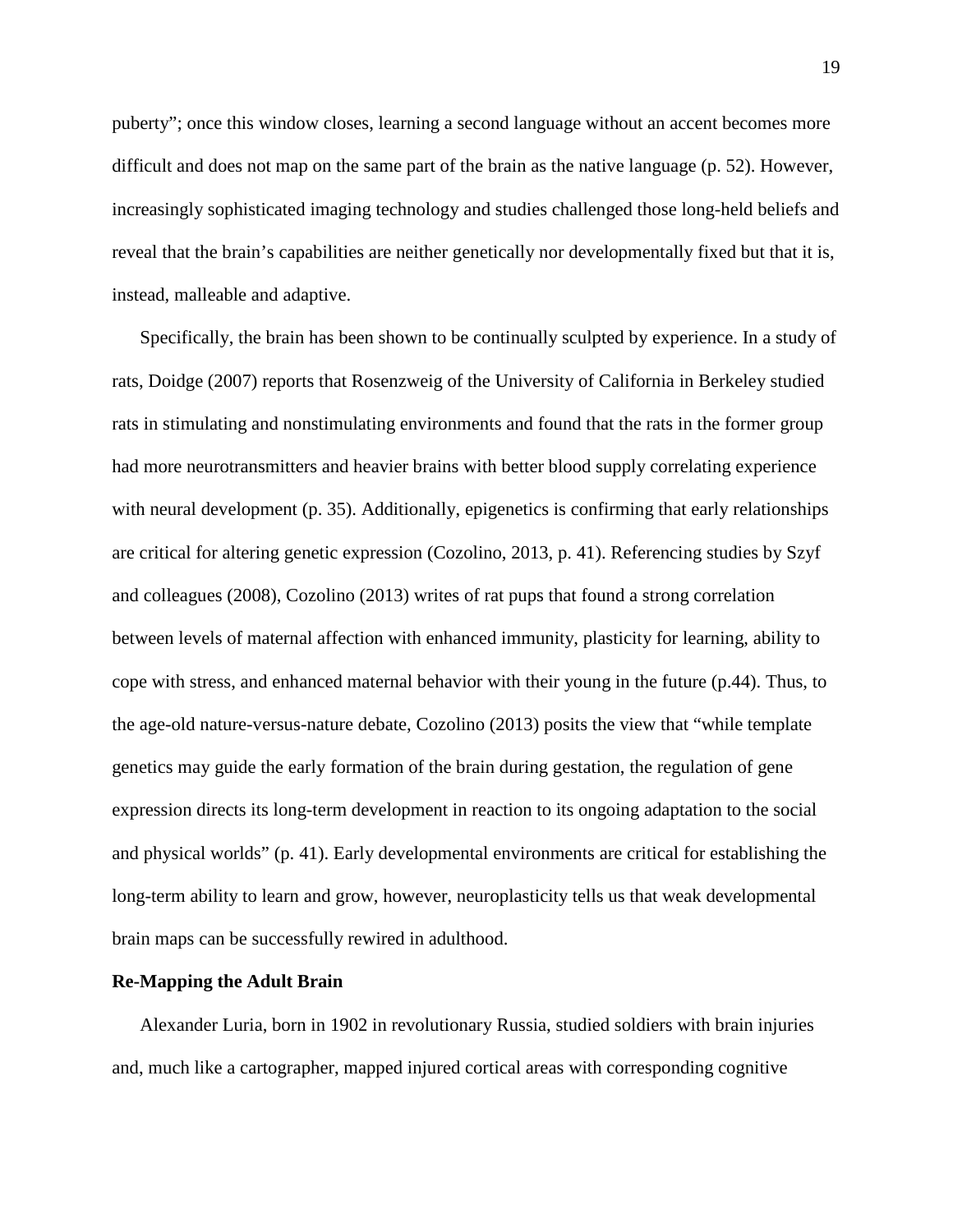impairments (Doidge, 2007, p. 32). Luria essentially provided a neural address with the loss of specific lingual, spatial, auditory, visual abilities (Doidge, 2007, p. 32). Traditionally, students with learning disabilities had to learn coping or compensatory behaviors to accommodate the impairment. Luria's research caught the attention of an education scholar, Barbara Arrowsmith, who had also been reading studies about the brain's plasticity. Arrowsmith had suffered from serious learning disabilities all her life as the result of asymmetry in her brain: "exceptional abilities" in her frontal lobes "coexisted with areas of retardation" (Doidge, 2007, p. 27). Doidge recounts that Arrowsmith used Luria's brain maps to create a series of brain exercises designed to repair her own impairments. With each repaired cognitive function, Arrowsmith created new brain exercises to address those remaining till she had raised her prior cognitive levels to average (Doidge, 2007, p. 36), and she went on to open the Arrowsmith School for children and adults with learning disabilities. As a result of her computer-based brain exercises and other innovative approaches<sup>[6](#page-20-0)</sup>, learners who were considered "unteachable" have reversed their cognitive impairments and come off medications for attention-deficit (Doidge, 2007, p. 36). Rather than having to learn compensatory behaviors for their learning disabilities, learners can now address and strengthen the "underlying problem" directly (Doidge, 2007, p. 44).

#### **The Social Brain**

In the 1970s neuroscientists discovered that biochemistry and anatomy are directly influenced by social relationships and the theory of the brain as a social organ appeared (Cozolino, 2013, p. xxii). Since then, research exploring the dynamic of relationships upon neural activation has validated its impact on health, plasticity, and learning (Cozolino, 2013, p.

<span id="page-20-0"></span><sup>&</sup>lt;sup>6</sup> For example, to target impairment related to right-hemispheric function, Arrowsmith students wear patches over the left eye as they trace lines and letters (Doidge, 2007, p. 37).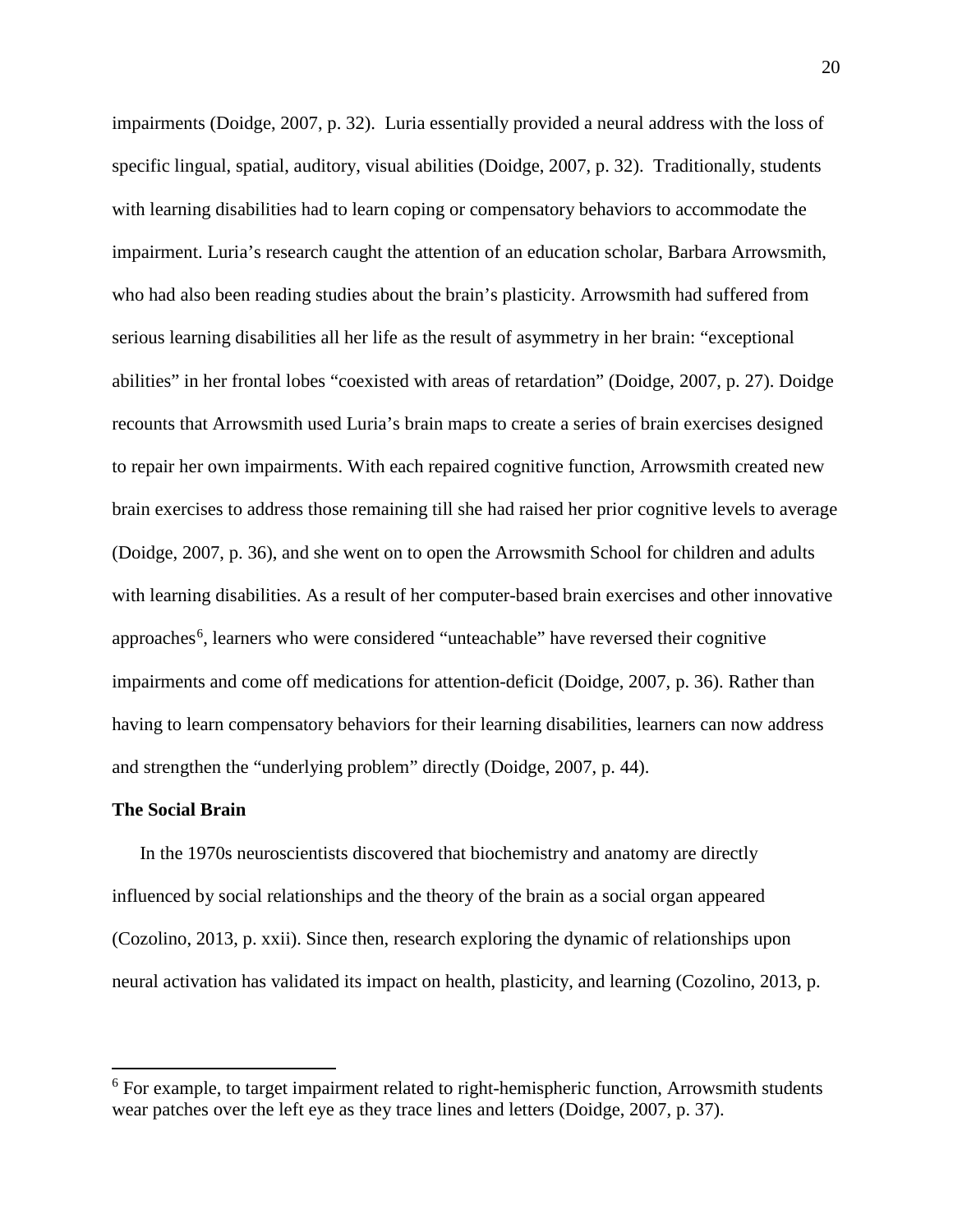xxii.). Cozolino further argues that emotions and the chemical neurotransmitters that they release are instrumental in learning because the brain is essentially a social organ. In fact, it is the activation of neurons in the brain that allow us to form relationships with others, and it has been found that brains influence one another. Citing research on the effects of human handling on animals that resulted in greater resilience, curiosity, and learning outcomes, Cozolino (2013) asserts that healthy relationships have positive effects upon brain development (p. 47). Researchers are discovering that neurons impact the brain's ability to be plastic or to change and adapt flexibly to different situations.

Cozolino (2013) argues that this makes solid evolutionary sense as living in tribes enhances chances for survival. Furthermore, he correlates the expansion of the cortex with the expansion of the size of tribal groups in order to interact in an increasingly complex "matrix of relationships" (p. 6). While no single area of the brain is dedicated to recognizing social behavior, according to Cozolino and Sprokay (2006) multiple "streams" of information are received through the sense aspects (sensory, cognitive, and motor) to communicate, often unconsciously, with those around us (p. 13). The discovery of mirror neurons further attests to social influence. Located in the frontal and parietal lobes, these neurons fire sympathetically when observing someone else performing a goal-directed behavior such as peeling a banana; mirror neurons within the observer's brain signal to the matching sensory networks as if the observer were performing the action and not merely observing it (Rizzolatti, & Craighero, 2004, p. 171). Though their name suggests that their role is merely imitative, mirror neurons are also involved in the "planning and execution of actions in time and space as well as predicting the behavior of others" - two essential abilities for survival (Cozolino, 2013, p. 141). If mirror neurons serve survival, then it stands that humans evolved "to learn from important others as we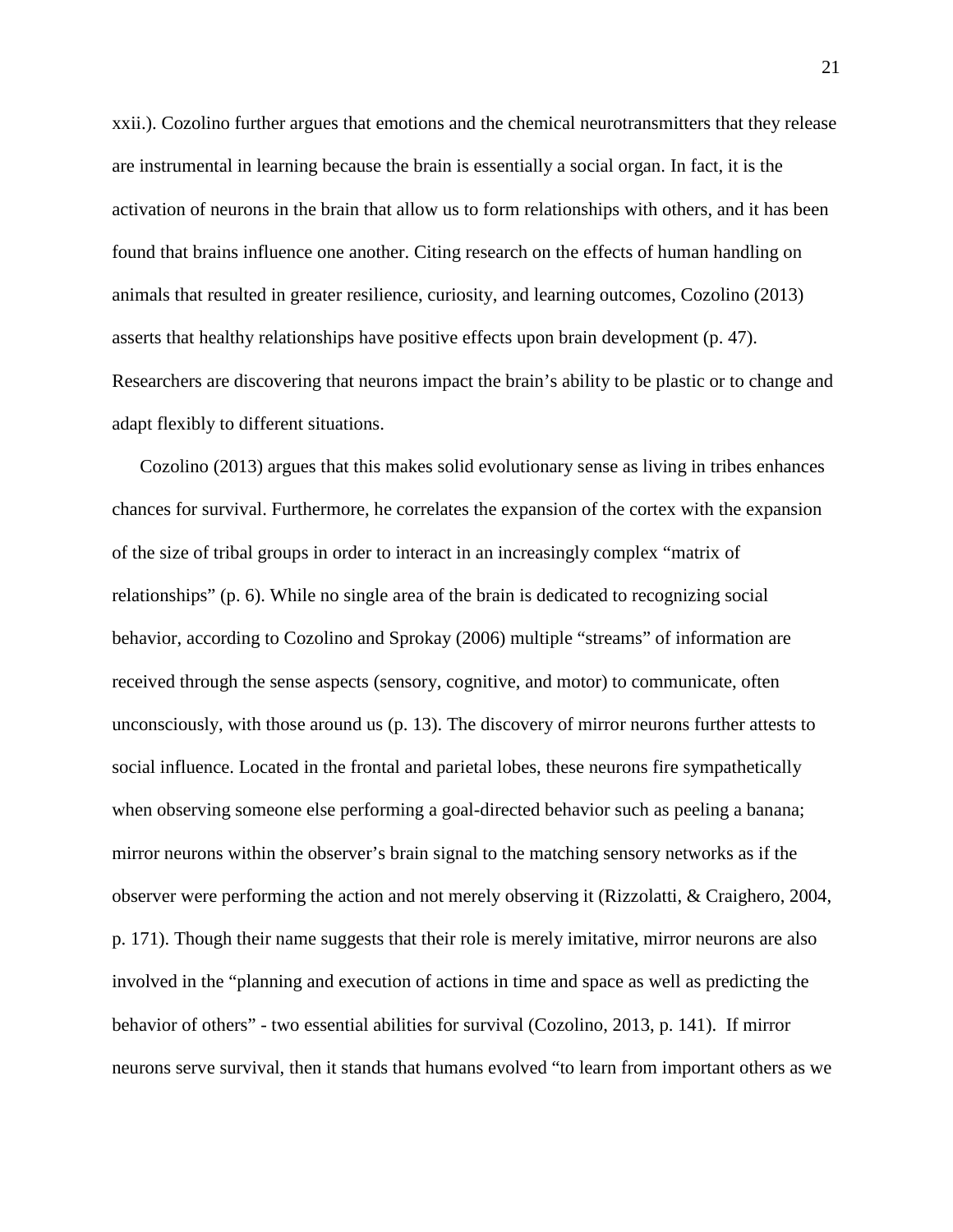observed their activities" (Cozolino, 2013, p. 141). Furthermore, if social interactions serve instructional purposes that sculpt our brains, then there are implications for instruction which will be explored in the subsequent chapters for the educator/mentor and the student.

# **Adult Education Programs in the United States and in Maine**

The nontraditional adult students who seek out adult and continuing education programs often do so because of the socioeconomic limitations posed by low literacy and limited English proficiency skills in an increasingly complex employment landscape. According to the Organization of Economic Cooperation and Development's (OECD) (2005) "Thematic Review of Adult Learning in the United States," drastic changes to the contemporary U.S. economy[7](#page-22-0) have reduced the "bargaining power of the low-skilled worker" and the demand for heavy manual labor has been replaced by more intellectually demanding jobs" (p. 7). Job responsibilities increasingly include such abstract skills as analysis, interpretation, and response to uncertainty (p. 7). However, the National Adult Literacy Survey (NALS), the most comprehensive and detailed survey about the literacy of Americans, conducted in 1992, found that between 46-51% of respondents performed at or below the second of five proficiency levels; this indicates difficulty with comprehending longer texts without headings, interpreting tables, and synthesizing information (Schierloh, 2018). The target demographic of the study were Americans over the age of sixteen largely thought to be finished with formal education, and, thus least likely to make gains in literacy (Kaestle, 2001, p. 16). The key finding of the NALS survey was the correlation of level of formal education attained with adult literacy proficiency (Kaestle

<span id="page-22-0"></span> $<sup>7</sup>$  Among the "transformative factors" cited by the Organization of Economic and Collaborative</sup> Development (OECD) (2005) are trade expansion agreements favoring competitively priced foreign products; technological paradigm shifts toward leaner production systems; and the decentralization of the wage setting process in tandem with loss of union density (p.7).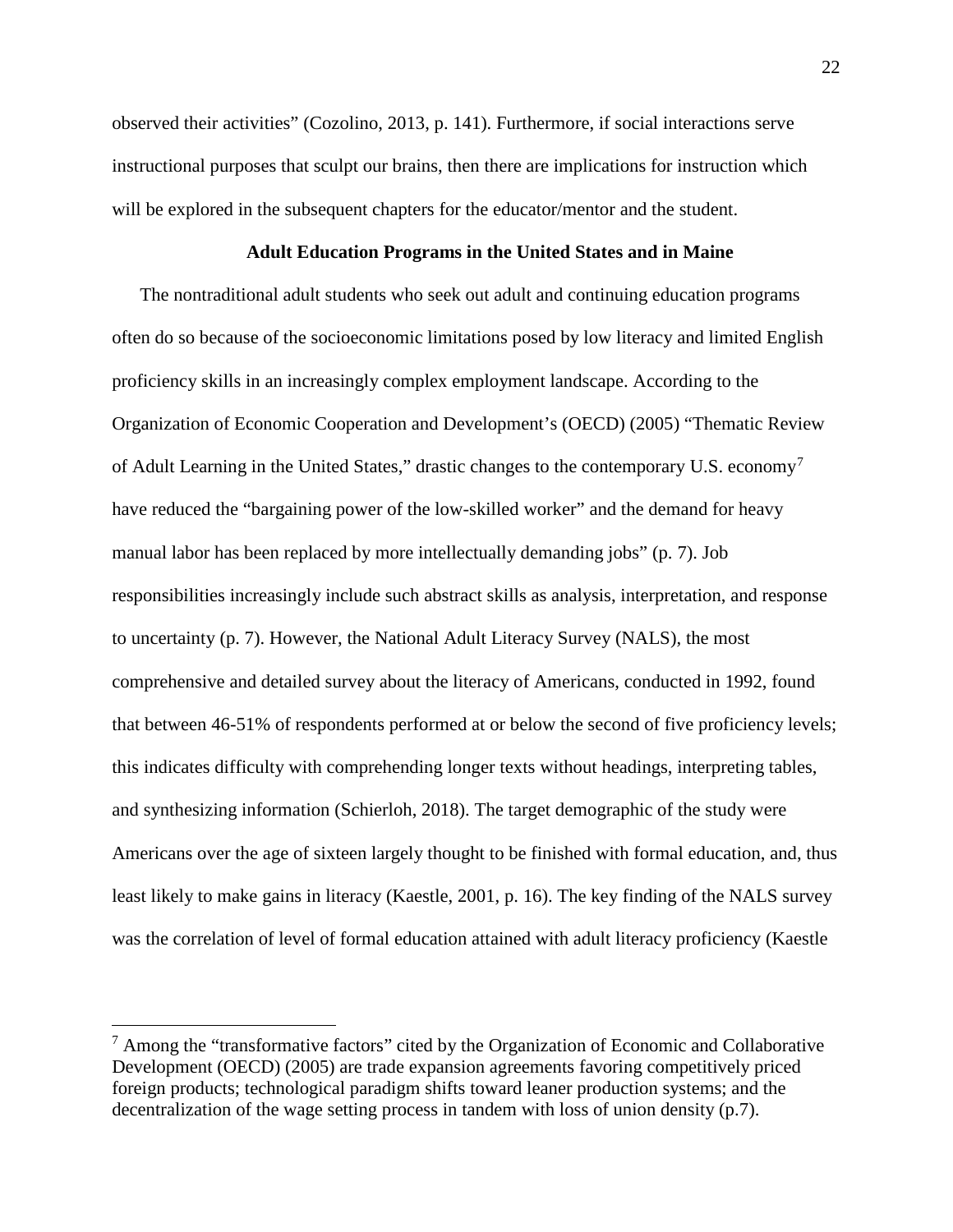2001, p. 23). Regardless of the effectiveness of a school's literacy program, completion of K-12 program correlated with "substantial gains in adult literacy proficiency for all groups, at all levels of education" (Kaestle, 2001, p. 23). Despite the connection between increased literacy level with length of formal education, each year one in six individuals between the ages of 16 and 24 drops out of high school without receiving the equivalent of a high school diploma or GED. With literacy levels determining access to increased wage employment and to greater socioeconomic status, those who want to complete their secondary degree often seek out the free or low-cost educational programs offered through a local adult education center or a local community education program.

In the United States, more than 3,100 adult education programs operate under the Adult Education and Family Literacy Act (AEFLA), title II of the Workforce and Innovation and Opportunity Act (WIOA). AEFLA's objectives for state-grants is four-fold: (1) promoting basic adult literacy; (2) increasing skills and knowledge for employment and self-sufficiency; (3) becoming "full partners" in the educational development of children; and (4) earning a secondary diploma or its equivalent (AEFLA Resource Guide, 2017, p.1). WIOA is the main source of states' federal funding for adult education programs (AEFLA Resource Guide, 2017, p. 1). These funds are allocated by the Department of Education's Office of Career, Technical, and Adult Education (OCTAE). Keenan (2018), Director of OTAE's Division of Adult Education and Literacy reports that total WIOA funding for the fiscal year 2018, including funding for section 243 for the Integrated English Literacy and Civic Education (IELCE) program which includes English literacy instruction in the context of civic studies, was \$616,955,000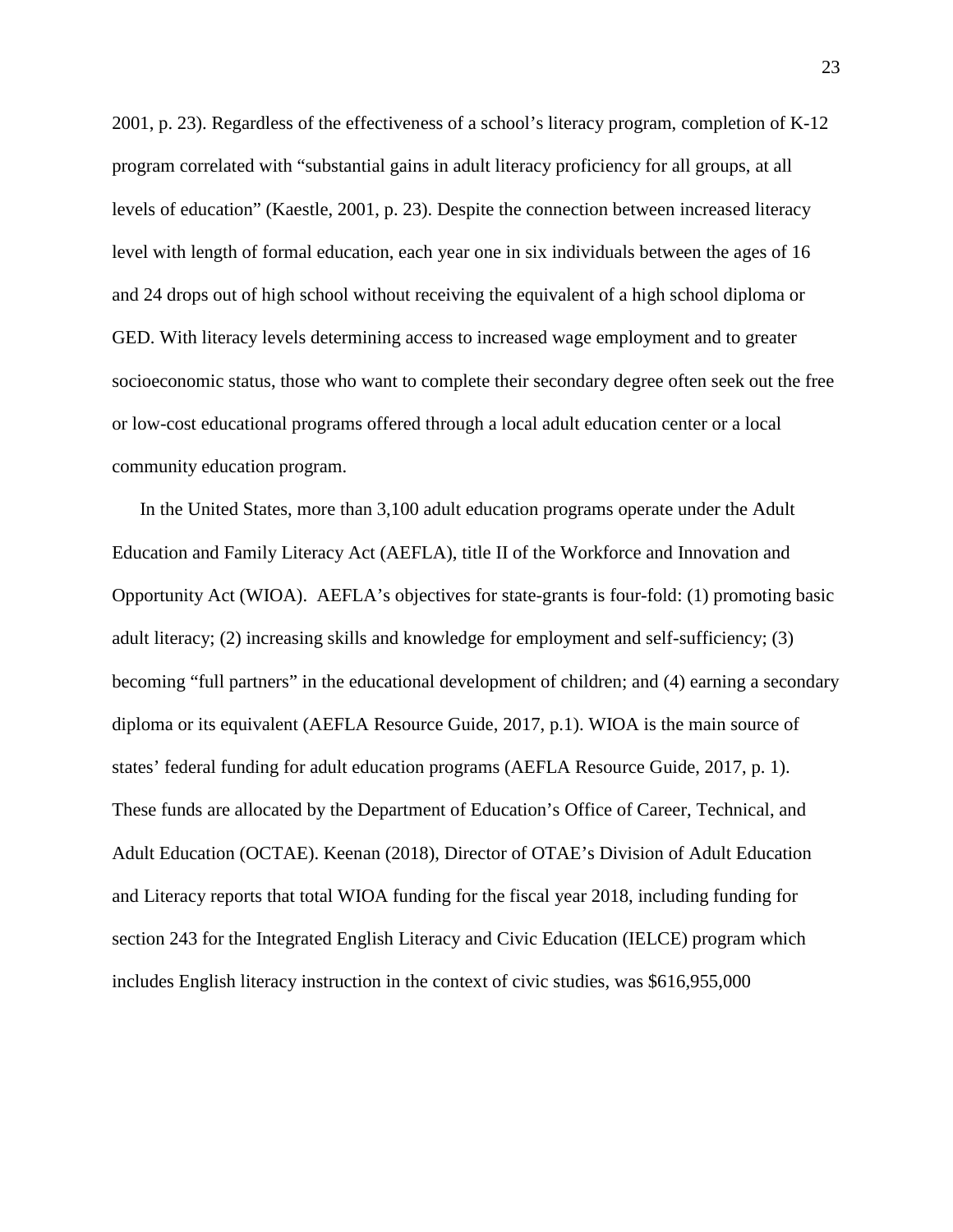("Estimated adult education state award amounts"). For the same fiscal year, Maine was awarded \$1,750,637[8](#page-24-0) (Keenan, 2018).

Adult Education in Maine is offered at 78 locations and serves 85% of towns, cities, and territories (Maine Adult Ed Association, n.d.) throughout the state. Most programs operate out of areas that have a public high school and day and evening programs are offered throughout the year (Maine Adult Ed Association). Program offerings fall broadly within three categories as shown in Table 1<sup>[9](#page-24-1)</sup>: Adult Basic Education (ABE), Adult Secondary Education (ASE), and English Language Acquisition (ELA) according to OCTAE (2018).

Table1

| Table 3: Participants by Program Type and Age               |           |           |           |         |          |          |              |
|-------------------------------------------------------------|-----------|-----------|-----------|---------|----------|----------|--------------|
| <b>Program Type</b>                                         | $16 - 18$ | $19 - 24$ | $25 - 44$ | 45-54   | 55-59    | $60+$    | <b>Total</b> |
| (A)                                                         | (B)       | (C)       | (D)       | (E)     | (F)      | (G)      | (H)          |
| <b>Adult Basic Education</b>                                | 512       | 863       | 1,167     | 253     | 99       | 76       | 2,970        |
| Integrated Education and Training Program                   | 11        | 30        | 58        | 15      | 9        |          | 124          |
| <b>Adult Secondary Education</b>                            | 177       | 301       | 342       | 73      | 22       | 18       | 933          |
| Integrated Education and Training Program                   |           | 15        | 26        |         | 6        |          | 59           |
| English Language Acquisition                                | 10        | 170       | 1,272     | 402     | 109      | 140      | 2,103        |
| Integrated Education and Training Program                   | $\circ$   |           | 31        | 10      |          |          | 48           |
| Integrated English Literacy and Civics Education (Sec. 243) | $\circ$   | $\circ$   | $\circ$   | $\circ$ | $\circ$  | $\Omega$ | $\circ$      |
| Integrated Education and Training Program                   | $\Omega$  |           | $\circ$   | $\circ$ | $\Omega$ | $\circ$  | $\Omega$     |
| <b>Total</b>                                                | 699       | 1334      | 2781      | 728     | 230      | 234      | 6006         |

 *Participants by Program Type and Age in Maine, July 1, 2017-June 30, 2018.*

*Note.* Reprinted from "Participants by Program Type and Age" by Office of Career, Technical, and Adult Education

National Reporting System, retrieved from

https://wdcrobcolp01.ed.gov/CFAPPS/OVAE/NRS/tables/view.cfm?tableID=3

Educational Testing Services (ETS) (2008), a private nonprofit educational testing and

assessment organization, reports that ABE classes created by the U.S. Department of Education,

offer free instruction in basic reading, writing, speaking, math, problem solving, and

<span id="page-24-0"></span> <sup>8</sup> Of that total, \$104,004 was allocated for IELCE.

<span id="page-24-1"></span><sup>&</sup>lt;sup>9</sup> A fourth class, IELCE, was granted and is offered for the first time in Maine for the fiscal year 2018 (Keenan, 2018).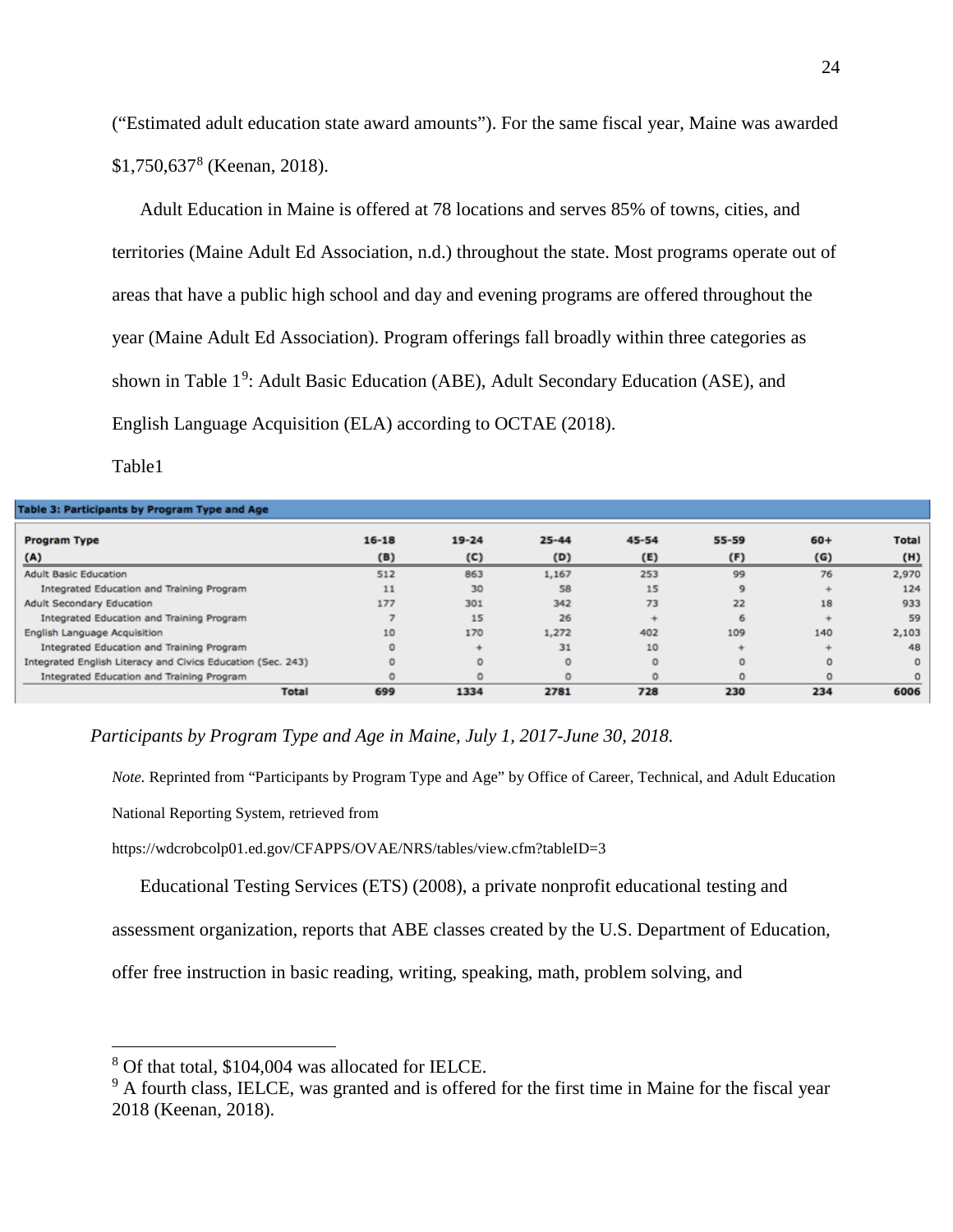computation to individuals performing below the 12th grade level in any one of those skills (p. 3). The U.S. Department of Labor sponsored resource Career One Stop (n.d.) outlines the following eligibility requirement: students must be over the age of sixteen, and they may not be enrolled in high school or possess a high school diploma ("Brush up on your Basic Skills"). In addition to the skills listed above, ABE instruction also includes high school equivalency preparation as well as ESL instruction for non-native speakers. The overall aim of ABE is to improve literacy and numeracy skills to improve participation in family life, society, and the workplace.

ASE is aimed at adults who possess some literacy skills and who are able to function in everyday life but who either need additional support toward proficiency or lack a high school certificate or its equivalent<sup>[10](#page-25-0)</sup> (ETS, 2008, p. 3). The goal of ASE is to help students earn secondary school certificates or equivalency in order to improve employment opportunities and/or to transition to higher education. To support non-native speakers, ESL instruction is offered to improve English language proficiency in order to improve the ability to function in daily life and in jobs.

The National Reporting Service (NRS) for Adult Education and Literacy tracks, compiles, and aggregates state information from federally funded adult education programs. In their survey of the 2018 fiscal year<sup>11</sup>, 6,006 individuals participated in Adult Education programs in Maine. Of those, 2,970 participated in ABE, 933 in ASE, and 2,103 in ESL instruction. According to OCTAE's Table of Measurable Skills Gain (MSG) for the same fiscal year, among those

<span id="page-25-0"></span> $10$  In Maine, the test for high school equivalency is the HiSET, an exam administered by ETS which can be taken as a paper-based or online exam.

<span id="page-25-1"></span> $11$  July 1, 2017-June 30, 2018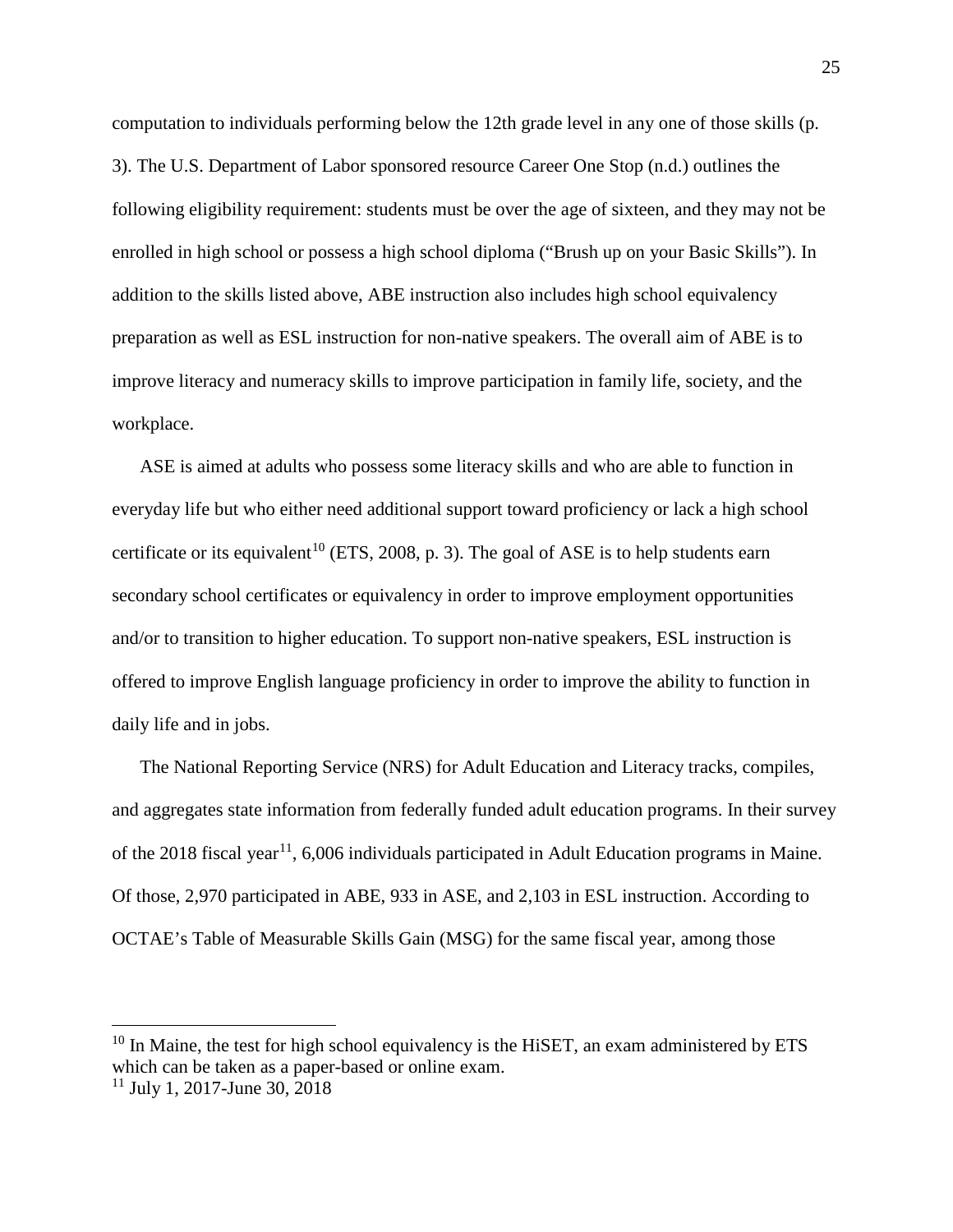students, receiving instruction below the postsecondary level, 1,651 advanced at least one functioning grade level and 715 attained a secondary diploma or its equivalent<sup>12</sup>. Additionally, correctional facilities in partnerships with local adult education sites offer high school completion programs, and online courses transferrable for college credit.

Adult education programs are largely staffed by part-time employees. According to OCTAE (2018), in FY17 in Maine, there were 740 part-time teachers and 102 full-time teachers; 101 part-time paraprofessionals and 8 full-time paraprofessionals; 28 part-time counselors and 8 fulltime counselors; and 168 part-time administrative staff and 171 full-time administrative staff ("Adult Education Personnel by Function and Job Status"). Of those teachers, 427 part-time and 71 full-time teachers had less than one year of teacher experience in adult education; 60 parttime and 6 full-time teachers had one to three years of experience; and 253 part-time teachers and 25 full-time teachers had more than three years of experience. In terms of teacher certifications, 452 part-time and 70 full-time teachers had no certification; 121 part-time and 19 full-time teachers had adult education certification; 182 part-time and 26 full-time teachers had K-12 certification; 19 part-time and 3 full-time teachers had special education certification; and 16 part-time and 0 full-time teachers had TESOL certification (OCTAE, 2018, "Adult Education Personnel by Function and Job Status").

Table 2

*Adult Education Personnel by Function and Job Status in Maine, July 1, 2017-June 30, 2018*

<span id="page-26-0"></span> $12$  ABE has six levels with the ASE accounting for levels four and five. Similarly, ESL instruction is tiered from levels one to six.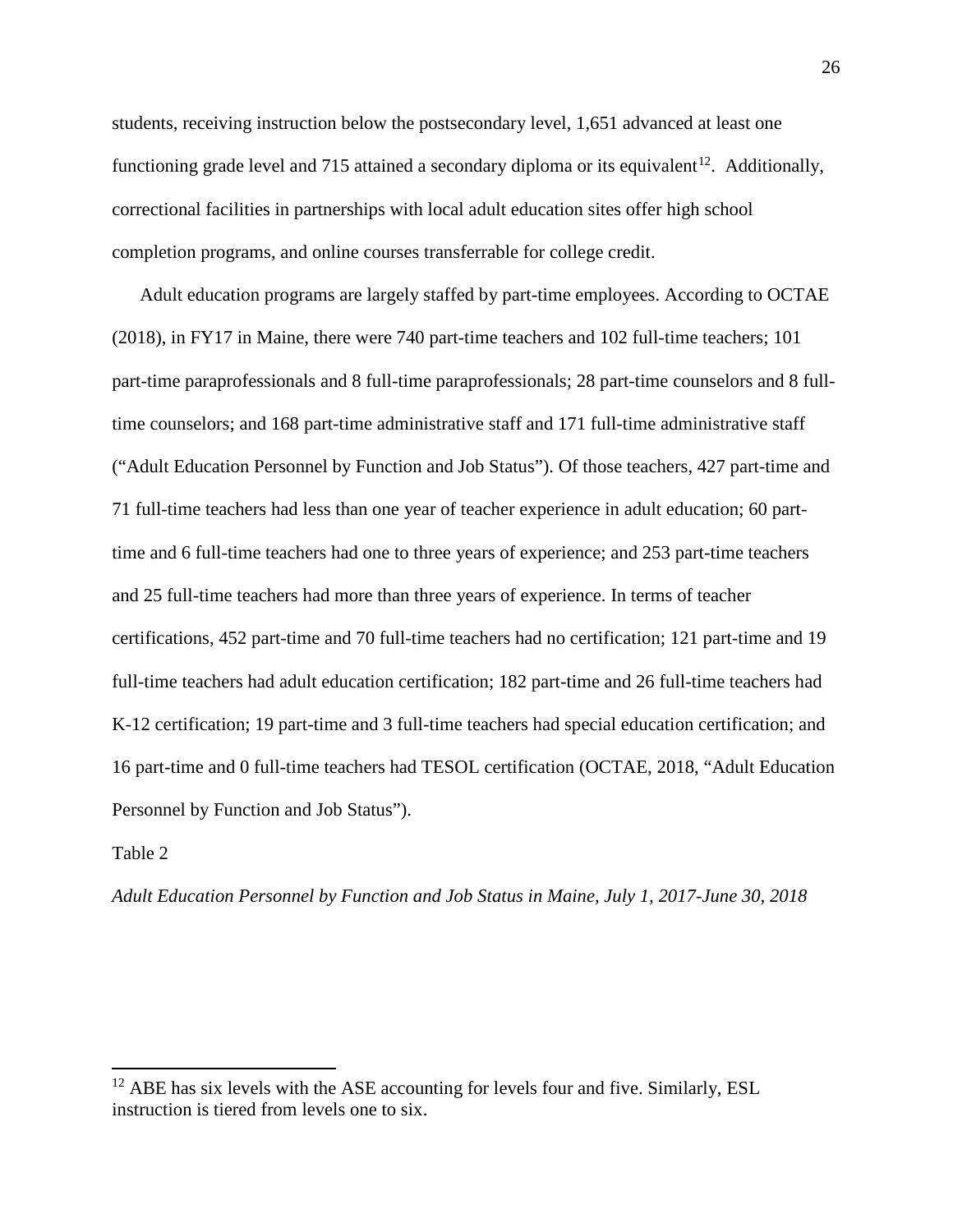|                                                           | <b>Total Number Total Number</b><br>of Part-time | <b>Unpaid</b> |                   |  |
|-----------------------------------------------------------|--------------------------------------------------|---------------|-------------------|--|
|                                                           | <b>Personnel</b>                                 | Personnel     | <b>Volunteers</b> |  |
| (A)                                                       | (B)                                              | (C)           | (D)               |  |
| <b>Function</b>                                           |                                                  |               |                   |  |
| State-level Administrative/Supervisory/Ancillary Services | $\div$                                           | $\div$        | $\mathbf 0$       |  |
| Local-level Administrative/Supervisory/Ancillary Services | 168                                              | 171           | ÷                 |  |
| <b>Local Counselors</b>                                   | 28                                               | 10            | $+$               |  |
| Local Paraprofessionals                                   | 101                                              | 8             | 66                |  |
| <b>Local Teachers</b>                                     | 740                                              | 102           | 62                |  |
| Teacher Experience in Adult Education                     |                                                  |               |                   |  |
| Less than one year                                        | 427                                              | 71            |                   |  |
| One to three years                                        | 60                                               | 6             |                   |  |
| More than three years                                     | 253                                              | 25            |                   |  |
| <b>Teacher Certification</b>                              |                                                  |               |                   |  |
| No Certification                                          | 452                                              | 70            |                   |  |
| <b>Adult Education Certification</b>                      | 121                                              | 19            |                   |  |
| K-12 Certification                                        | 182                                              | 26            |                   |  |
| <b>Special Education Certification</b>                    | 19                                               | $\ddot{}$     |                   |  |
| <b>TESOL Certification</b>                                | 16                                               | $\mathbf 0$   |                   |  |

*Note.* Reprinted from "Adult Education Personnel by Function and Job Status" by Office of Career, Technical, and Adult Education National Reporting System, retrieved from

<https://wdcrobcolp01.ed.gov/CFAPPS/OVAE/NRS/tables/view.cfm?state=ME&year=2017&tableID=10> These findings suggest that adult education teachers are drawn from a pool of individuals from non-traditional teacher certification tracks, recent graduates, as well as retirees. This is fitting as most of the students that they serve fall within the definition of the nontraditional student and face hurdles to completing their educational goals.

# **Barriers Faced by Adult Learners**

Adult learners with low literacy, numeracy, and English-language proficiency face considerable barriers to regular attendance to adult education programs. Many of these barriers can be more clearly understood through the framework created by psychologist Abraham Maslow (1943). Drawn from the biographical writings of luminaries whom he identified as successful, he created a framework and theory of human needs organized as five distinct tiers of a pyramid: physiological, safety, belongingness and love, esteem, and self-actualization (McLeod, 2007). This framework provides a useful model upon which to examine the barriers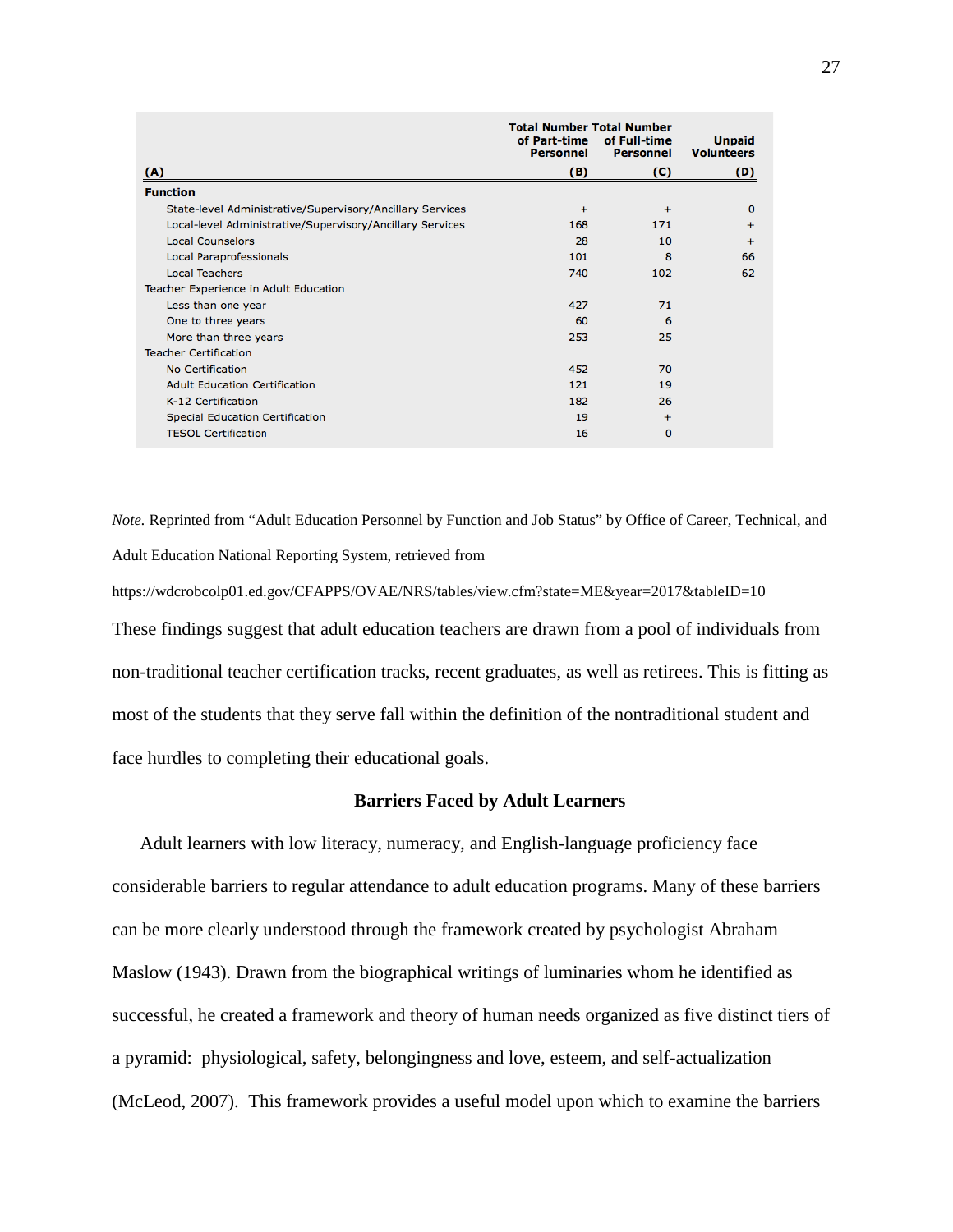that adult education students face (see fig.3). His theory proposed that higher needs could not be attained before the achievement of those below: before one could develop friendships, one's basic needs for food and shelter had to first be met<sup>[13](#page-28-0)</sup>. As successive needs are satisfied, goals shift to higher tiers until those are achieved and so on<sup>[14](#page-28-1)</sup>. The bottom four tiers were termed "deficiency needs" (d-needs) while the fifth was termed a "growth need" (g-need) (McLeod, 2007). These d-needs will continue to increase the longer that they are unmet; however, once the need is met, shelter for example, d-needs cease (McLeod, 2007). Conversely, the satisfaction of g-needs such as learning new skills, would increase motivation to continue meeting additional self-actualization needs.



<span id="page-28-0"></span> $13$  This was later revised to the view that different needs could be achieved concurrently.

<span id="page-28-1"></span> $14$  However, this is not an "all or nothing" model and it is possible to be working toward different needs and goals concurrently.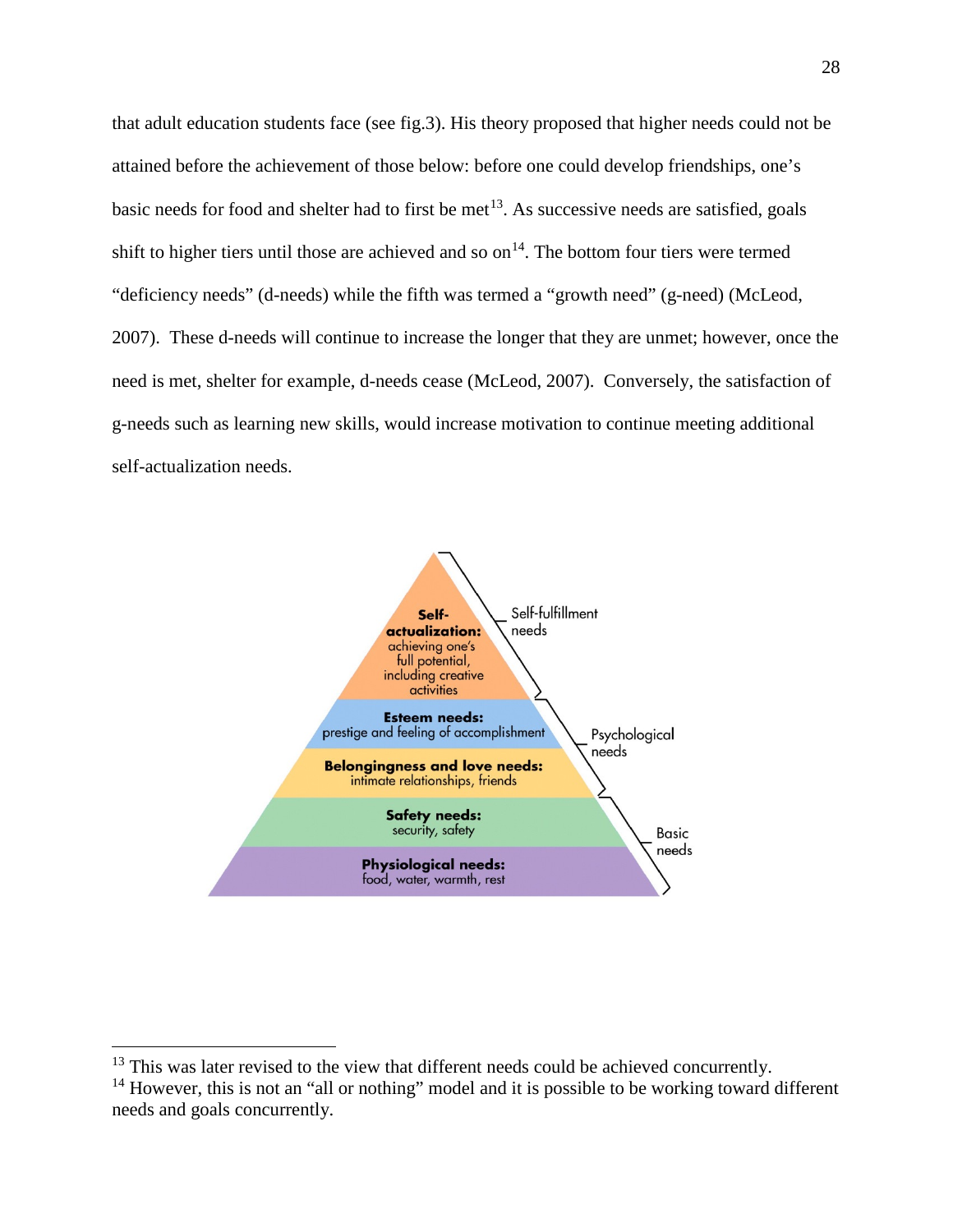*Figure* 3. Maslow's hierarchy of needs five stage pyramid [image]. Reprinted from Simply Psychology by S.McLeod, 2018. Retrieved from

[https://www.simplypsychology.org/maslow.html.](https://www.simplypsychology.org/maslow.html) Reprinted with permission.

Maslow's hierarchy has a direct bearing upon the "nontraditional" student population that attend adult education programs in the U.S. Rather than focusing on inherent and therefore unchangeable factors such as age, race, and gender which have historically underscored the definition, NCES (n.d.) focused their three criteria upon self-selected choices that could be altered but which put students as higher risk to discontinue studies: (1) enrollment patterns, (2) financial and family status, and (3) high school graduation status ("Nontraditional Undergraduates"). In terms of enrollment pattern, NCES (n.d.) describes a nontraditional student as one who has "[delayed] enrollment in postsecondary education by a year or more after high school or who attended part time" ("Nontraditional Undergraduates"). Identifiers of "nontraditional" financial and family status include "family responsibilities and financial constraints" such as "having dependents other than a spouse, being a single parent, working full time while enrolled, or being financially independent from parents" (NCES, n.d., "Nontraditional Undergraduates"). Finally, in terms of high school graduation status, NCES defined nontraditional students as those who did not receive "a standard high school diploma but who earned some type of certificate of completion" ("Nontraditional Undergraduates").

Given that one of the biggest indicators of poverty is low literacy, with 43% of those with the lowest literacy living in poverty (ProLiteracy, n.d.), many of the nontraditional adult students attending adult education programs face some barriers posed by having unmet basic needs. Lowwage labor or unemployment's impacts on physiological needs include, at the extreme, homelessness or provisional living situations, lack of access to reliable transportation, lack of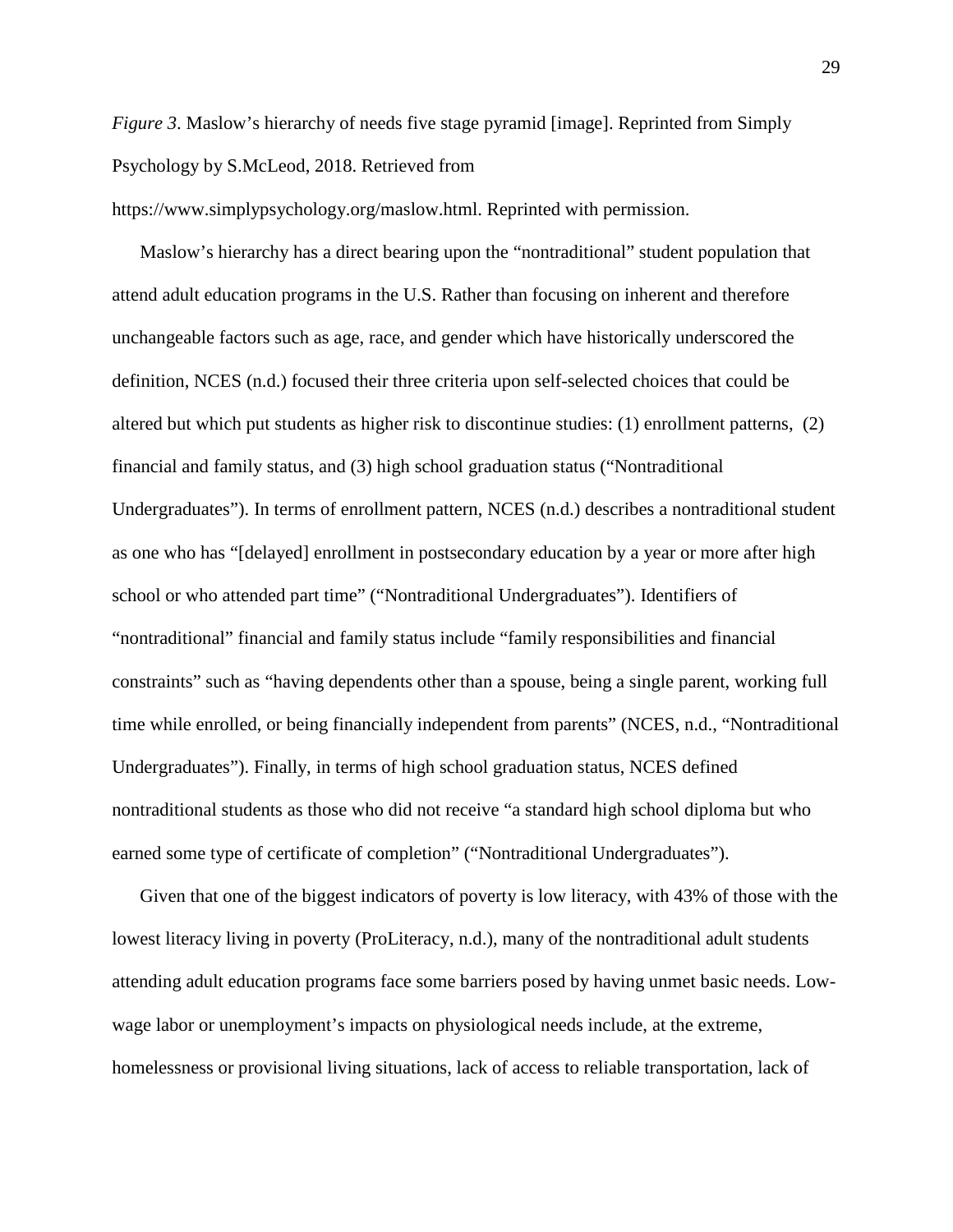sufficient childcare, and health-related issues, in addition to the chronic stress of daily survival. Without the satisfaction of these physiological needs, suffice it to say that satisfying the subsequent need for safety and security would be difficult. Additionally, students who have largely met their physiological needs may still be exposed to safety and security concerns. Chronic pain due to lack of health insurance, the stress of waiting for a public assistance check to clear, waiting for immigration-status paperwork, are some examples of the kinds of immediate security-related stresses that can prevent nontraditional adult students from regular attendance and attainment of learning goals. However, when and if these basic foundational needs are met, the adult learner can then focus on the next two tiers which are categorized as psychological needs.

Supportive family and friends create the trust, intimacy, and acceptance that engender a sense of belonging and self-identity. The shared sense of values and cultures of the individuals around us mirror back and affirm our identification within affiliations of friends, family, and work colleagues. Once we have established affirming relationships, we can then focus upon needs based on self-esteem. Adult learners who do not have the support of family or friends risk rejection by venturing outside the culture of their inner circle by advancing their education. Additionally, many adult learners have experienced failure in formal classrooms and carry memories marked with trauma and shame. As a result of negative learning experiences, their affective filters are raised increasing their fear and stress responses. The adult learner who views learning and/or classrooms as threatening, is challenged to experience the trust and acceptance needed to create a sense of belonging.

For the other psychological need, self-esteem, Maslow created two categories:(1) self needs, composed of achievements, mastery of skills, and independence and (2) desire for reputation,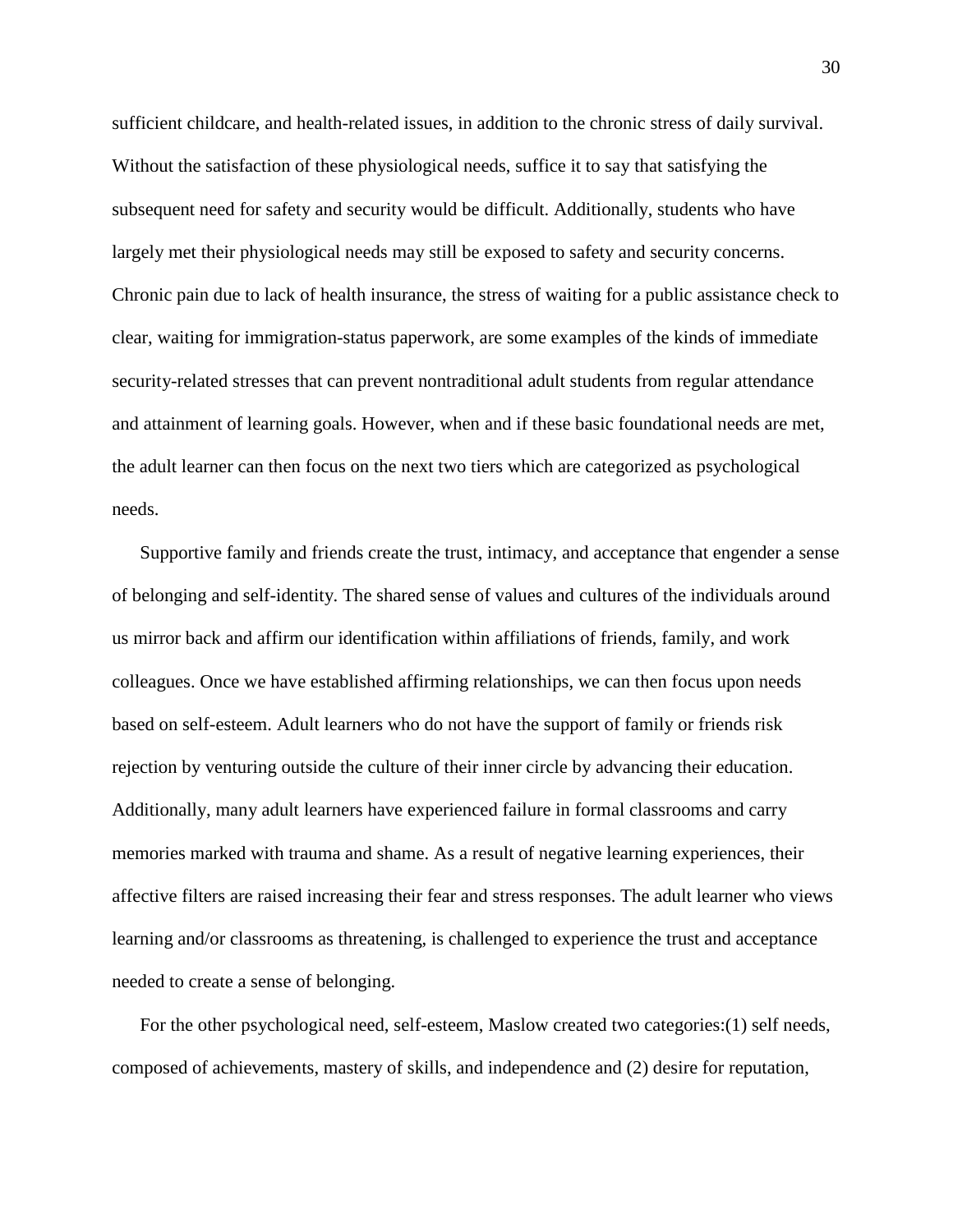composed of recognition from others, status, and prestige (McLeod, 2007). Adult learners who have met the previous needs can now attend to the goals that have compelled them to seek out adult education: the desire to improve literacy, earn their high school equivalency, and gain greater control and independence. Furthermore, the satisfaction of those goals may generate recognition and approval from others, thus increasing status.

The potential trauma and low economic condition**s** experienced by adult literacy and ESL students can create obstacles that make it challenging to meet those psychological needs. The National Education Association (NEA) (2016) reports that coming from impoverished backgrounds makes it more likely that children heard more discouraging than encouraging words, and it increased the likelihood that questions and requests were met with anger and outbursts (NEA, p. 11). When caregivers are stressed from working multiple jobs, lack of resources and time to spend with children, children often internalize that stress and blame themselves for those problems and will try to gain approval through over-compensating or withdrawing (NEA, 2016, p. 11). Whatever the coping strategy employed, the physiological effects of such attacks on the developing body and mind are consistent: increased stress levels mobilize the body's survival mechanism making it difficult to focus attention on content. As a result, memory is impaired, and stress further has the effects of de-regulating emotions and decision-making (NEA, 2016, p. 12). With chronic stress, children will become adults with poor stress responses and inhibited cognitive development. Furthermore, parents from low socioeconomic backgrounds are less likely to advocate for their children, seek formal diagnoses for learning disabilities which make it more likely that their children fall behind.

Adverse childhood learning experiences associated with shame can then result in a sense of fear and anxiety in an educational setting. Displaced immigrants and/or refugees may also be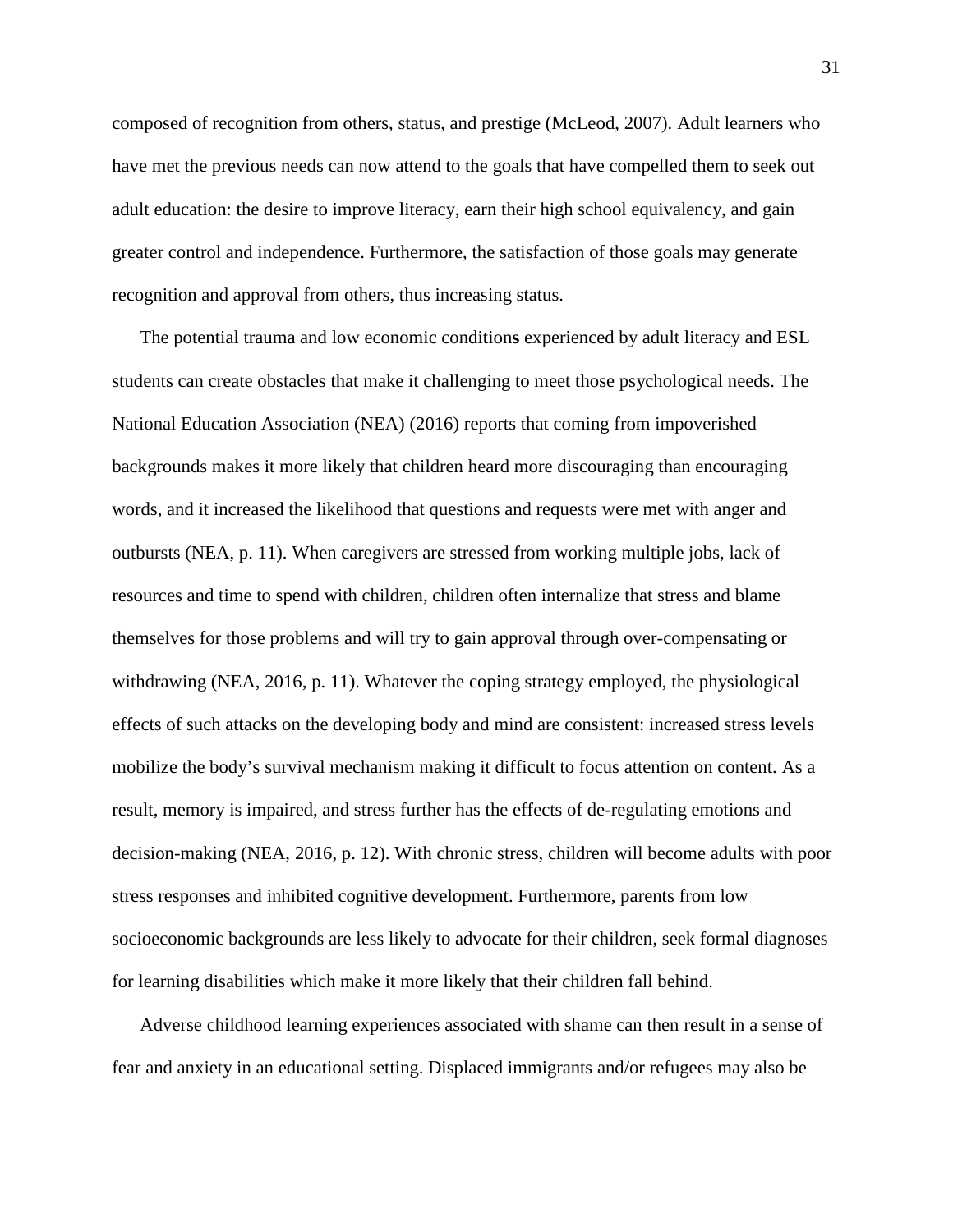harboring experiences of loss, hardship, and culture shock that lead to anxiety states. Neuroscientist and psychiatrist Perry (2006) describes how these stress responses turned outwardly can present as hyper-vigilance or, if feeling threatened, aggression; the same insecurities turned inwardly may be observed as withdrawal, daydreaming etc. (p.23-24). If extreme enough, these experiences would have been felt as traumas. It is also not uncommon for adult learners to cite bullying, ADHD, learning disabilities, and parental neglect as reasons for quitting school. Consequently, nontraditional adult learners often feel a deep sense of failure and hopelessness about their intellectual ability and their ability to learn.

Once those basic and psychological needs have been met, however, the last remaining need is self-actualization. Self-actualization is defined as reaching one's full potential by doing all that one is capable of. As the needs and goals in this category are highly individualized, the sense of success for each learner would be different. For the nontraditional adult learner, this could be signified by gaining literacy skills, achieving a high school equivalency, finding a job or one with greater complexity, getting a driver's license, gaining citizenship and/or autonomy, improving health, or earning higher wages. For others, self-actualization may be defined as continuing with higher education, professional degrees, the ability to write a letter, fill out an application independently, or experience enrichment through greater decoding skills. However different these outward goals, the satisfaction resulting from growth and attainment of new skills would not be dissimilar.

The following chapter will describe how educators/mentors who work with adult learners can prepare neural pathways for learning by creating a sense of safety based upon trust.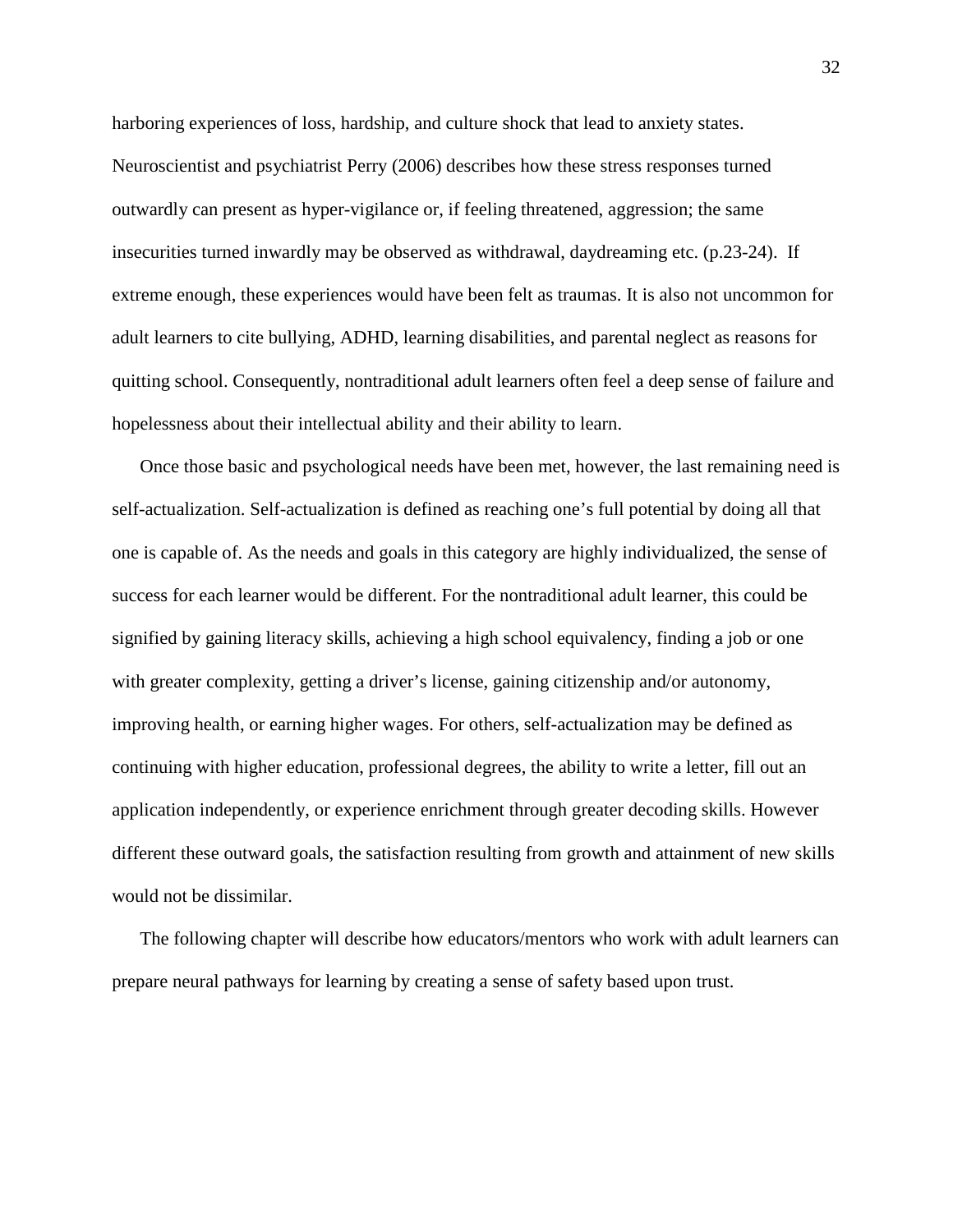#### **Creating a Safe Space for Learning**

Each step that an adult student has taken to finally "show up" and arrive at an adult education site, community literacy center, a community college classroom, or volunteer tutoring session from contacting the appropriate individual, filling out forms, participating in an intake interview about their educational experiences and goals, in addition to undergoing assessments - has required crossing socioeconomic and educational borders and represents acts of courage and resiliency particularly when literacy and language skills are limited and attended with negative associations about learning (NEA, 2016, p. 25). Awareness that many students arrive with emotional scars about learning as well, as less than optimal neural pathways for regulation, allows educators, administrators, and mentors to create an environment that minimizes the sense of threat and optimizes the neuroplasticity necessary for learning (NEA, 2016, p. 25). Stress, as previously discussed, makes it difficult for students to focus on any matter other than immediate survival. Furthermore, if the brain is also a social organ that is shaped by social interactions with other brains, then the educator/mentor can serve as an agent for positive neural activation through her individual interactions with students as well as by establishing a classroom culture akin to a "holding environment" (Taylor, 2006, p. 82).

#### **Holding Environments**

Referencing Kegan (1982), Taylor (2006) writes that a "holding environment" is the foundation for all development (p. 82); this was derived from observations by Winnicott that infants who were not held, despite being fed, clothed, and sheltered, failed to thrive (Taylor, 2006, p. 83). Kegan identified three stage of the holding environment that nurtured the infant (1982): "holding on," "letting go," and "sticking around" which translate into the learning environment as "confirmation, contradiction, and continuity" (Taylor, 2006, p. 83). Confirmation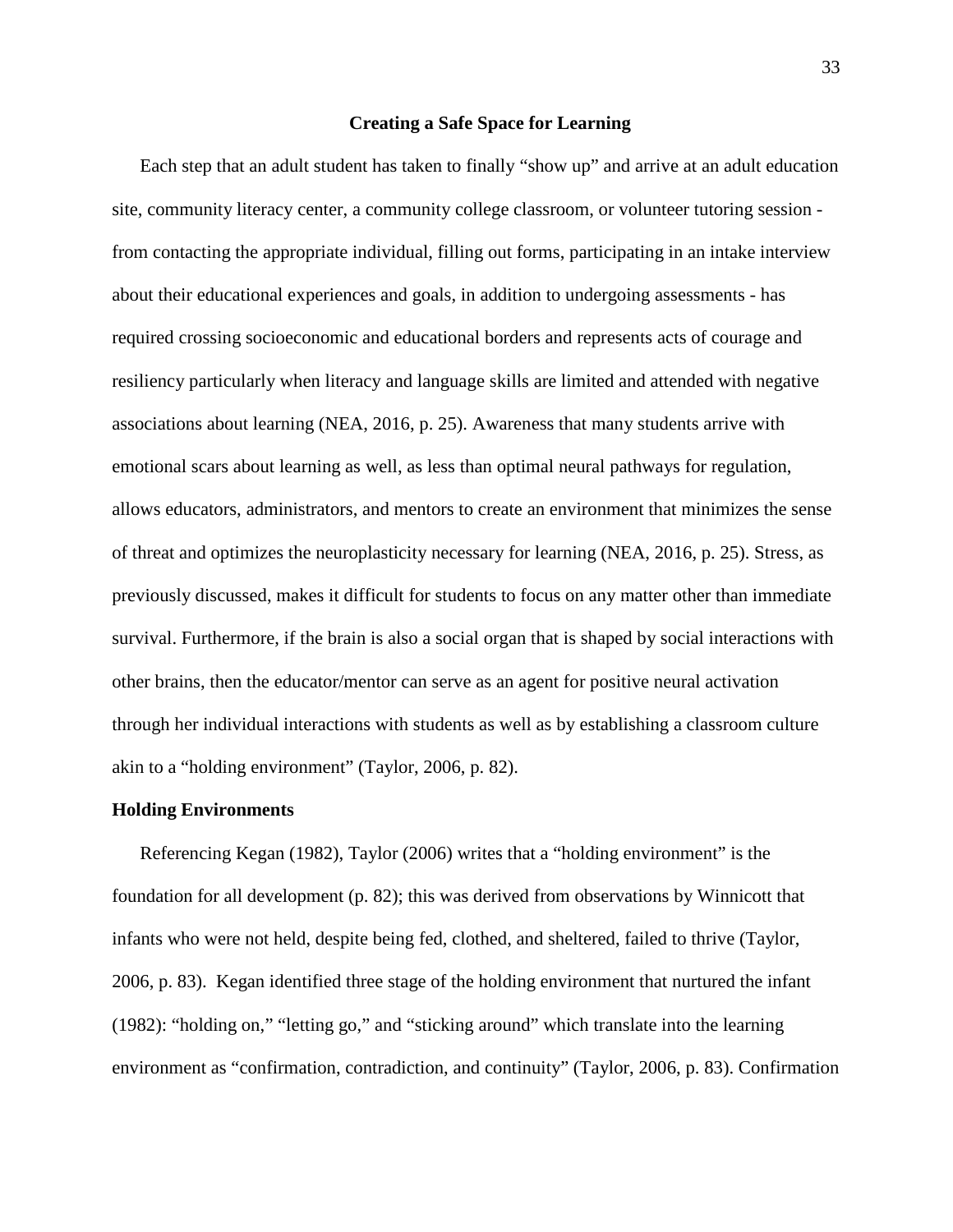is the stage where the educator/mentor raises the learner's confidence and concentration with words of encouragement that praise effort through difficulty (Taylor, 2006, p. 83). Next, contradiction is when the educator/mentor extends learners toward a new challenge just beyond their comfort level yet still within reach of attainment. Finally, in continuity, the learner has mastered enough skills that the mentor/educator is no longer needed; at this stage, the relationship will require re-evaluation and the dynamic becomes more equitable and resembles that of peers or co-learners<sup>[15](#page-34-0)</sup> (Taylor, 2006, p. 83). For such a relationship to be effective, there must be a "balance of support and challenge" (Taylor, 2006, p. 83). Cozolino (2002) reasserts this, "We appear to experience optimal development and integration in a context of a balance of nurturance and optimal stress" (cited in Taylor, 2006, p. 62).

As such, affect plays a pivotal role in learning regardless of age. Every region of the neocortex is interwoven with cell bodies that originate in our emotional center, the brain stem. Furthermore, Zull (2006) writes that these neural networks are also bathed in chemicals secreted by emotions that modulate the strength and continuity of each step of the learning process (p. 7). To regulate affect, it has been suggested that the educator/mentor can use aspects of psychotherapy to enhance neural plasticity as both outcomes share similar educational aims.

#### **Psychotherapeutic Models**

Colin A. Ross (2006), psychiatrist and founder of the eponymous Institute for Psychological Trauma, proposes that "psychotherapy, education, and brain self-repair are different facets of a single, complex, unified process" (p.29). Citing evidence from brain images by Liggan and Kay (1999), Ross (2006) contends that psychiatry repairs the brain and that "the reflective process

<span id="page-34-0"></span><sup>&</sup>lt;sup>15</sup> This stage often takes time to develop and is most often observed among graduate students and faculty (Taylor, 2006, p. 83).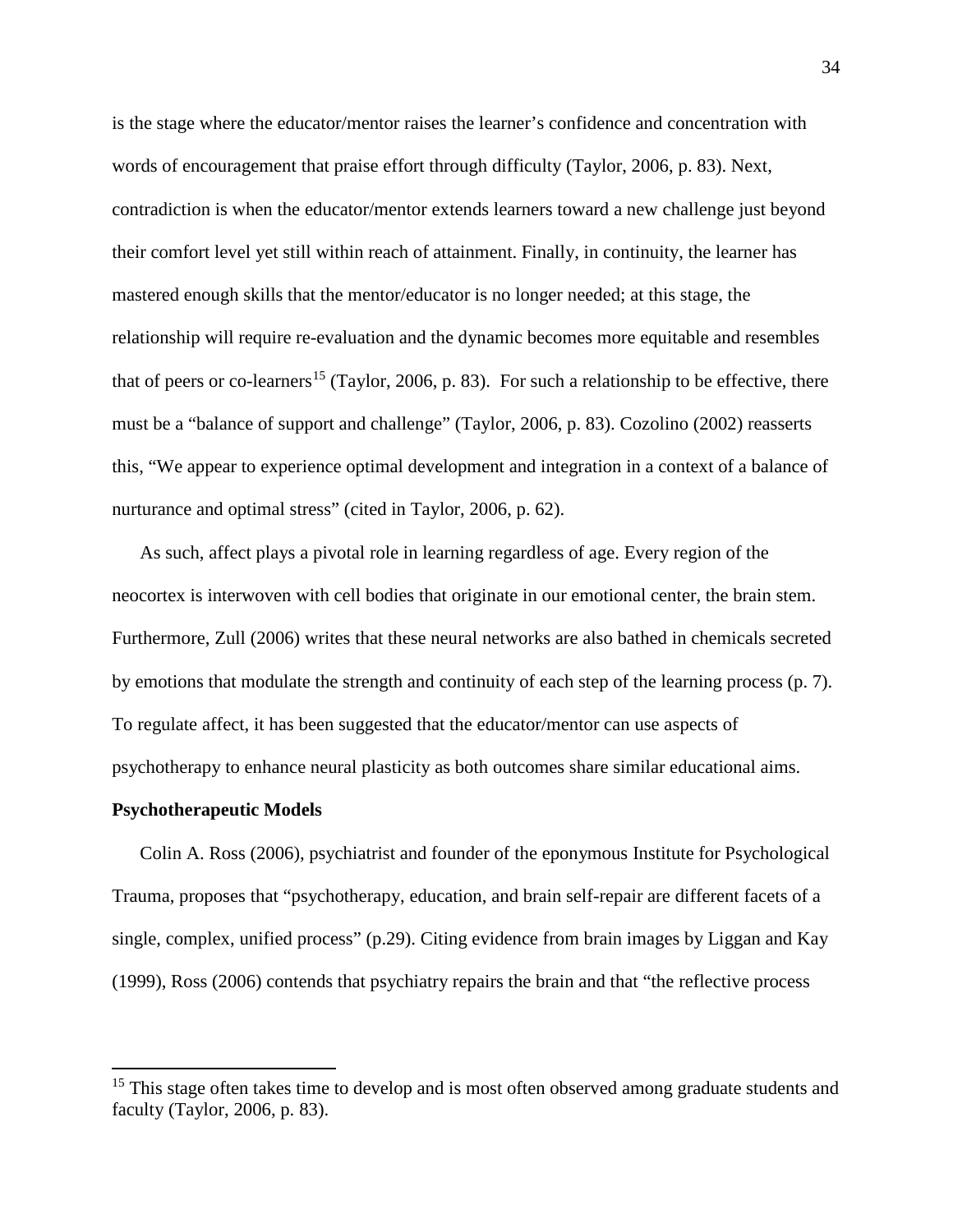that leads to insight has been shown to affect - and ultimately change - patterns in the brain" (p.30). He also points out that the root of education, *educare* means "to draw out," a major goal shared with psychotherapy (2006, p. 31). Toxic developmental inputs can harm a developing psyche and brain, but self-reflective practices and insight can heal the mind which in turn repair the brain. This view is also supported by Cozolino and Sprokay (2006) who cite additional principles of psychotherapy as conducive to learning in other contexts such as "a safe and trusting relationship with an attuned other" and "maintenance of a moderate level of arousal" (p. 12).

# **Trusting Relationships**

Neuroscientist Bruce D. Perry (2006) cites the "invisible yet powerful web of relationships that effective educators create between themselves and learners, and among learners" as "crucial to an optimal learning environment" (p. 27). These relationships are especially important for adult learners who may possess negative learning experiences, trauma, and/or learning disabilities. Donna Beegle (2007), poverty scholar, also asserts that people from impoverished backgrounds need a "trusting relationship with a professional" in order to be able to leave their comfort zones to learn (p. 101); she adds that people from poverty "connect to people, rather than to abstract knowledge" (p. 101). Johnson (2006), faculty fellow with the Center for Human Development, Research Foundation of the State University of New York concurs that "the key is in the spaces created by the mentor-learner relationship, spaces where the learner feels uniquely seen by the mentor, valued, and safe" (p.66). The mirror neurons described in the first chapter facilitate this process by allowing empathetic connection with others. Johnson (2006) observes:

When the learner feels her mentor's care and support, her fears start to subside. If she looks into her mentor's eyes and sees reflected what she can become, she will borrow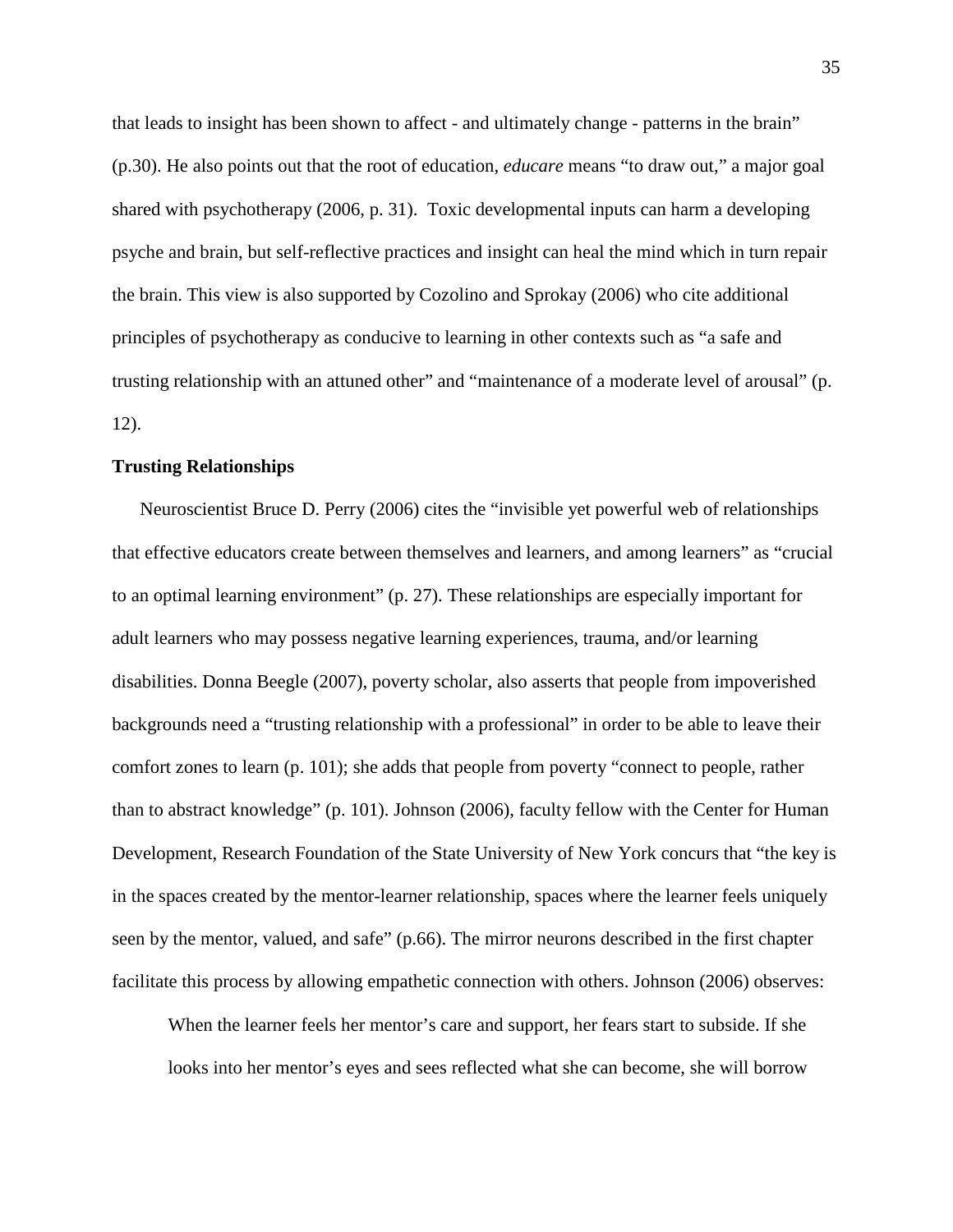(take in) that confidence until she can produce her own. In other words, mirror neurons will enable her to feel the confidence that her mentor has in her and to join in that confidence. (p.67)

In fact, the educational safe space resembles early caregiver-infant relationships where the caregiver provided emotional soothing which the infant was unable to provide for herself. The following are some approaches that the educator/mentor can use to create attunement with the adult learner.

#### **Finding Common Ground**

Kenneth Burke (1969) believed that in order to build a relationship, individuals need first to find common ground. Beegle (2007) asserts that this is necessary because humans are continually seeking cues to how best to live from others whom they trust (p. 87). In order to trust others, first individuals need to be receptive and listen and share stories about "who they are and their experiences" (Beegle, 2007, p. 87). To that end, Burke's identification theory framed multiple levels of such self-disclosure of which Beegle (2007) found three of greatest significance:

Level 1 - Sharing information regarding specific subject matter or resources

Level 2 - Sharing personal stories, experiences, feelings, and preferences

Level 3 - Sharing deeply personal information, gut-level values, and beliefs

(pp. 88-89).

The identification theory is a bilateral practice which paves the way for both the adult student and the educator/mentor to find the common ground to help one another step out of their respective comfort zones. Many professionals stop at the first level of information sharing and never fully identify with the individual which often creates a sense of "other" (Beegle, 2007, p.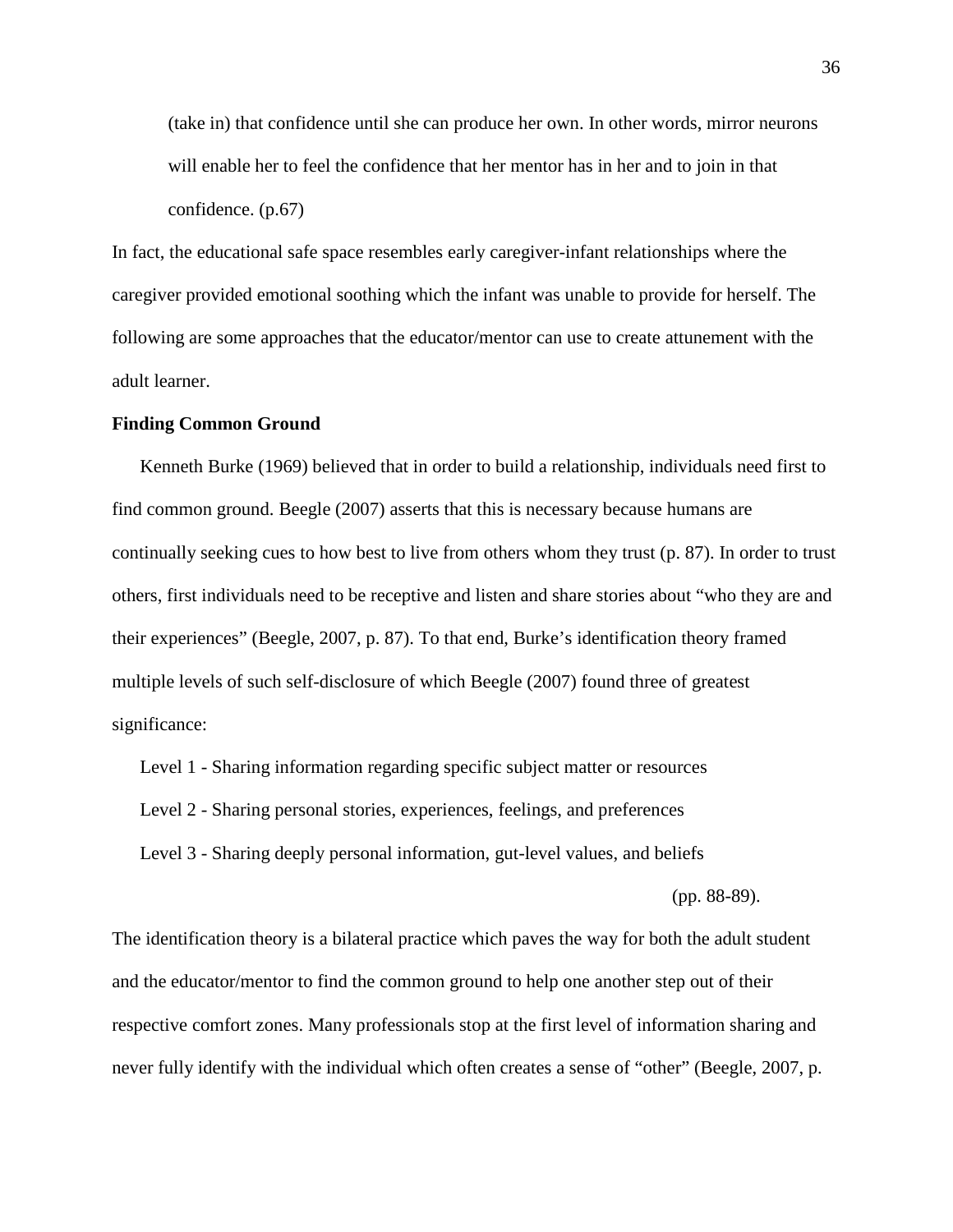91). However, when both parties can self-disclose and find commonalities, trust can be established. It is only within such a trusting environment that Perry (2006) says that learners can feel safe enough to embark on the cycle of "curiosity, exploration, discovery, practice, and mastery" that is learning (p. 26).

Building connections with students is vital for engendering trust. Rather than merely delivering impersonal and formal information and instruction (Level 1), educators/mentors can also share some personal information. For example, they can tell a student how they learned the information they are teaching or give an instance when they applied this knowledge in their own lives (Beegle, 2007, p.88). Beegle (2007) writes that "This society often teaches that the people who are successful in life already know information just because they are smarter," so that hearing messages of personal challenge and growth are encouraging to marginalized students (p. 88). Once the educator/mentor becomes a "'real person' who is not so different from them," their words will have more weight and students will become more invested in the program and eventually in their learning (Beegle, 2007, p.88). Beegle (2007) shares her own story of realizing that a professor was a "real person" when he told her class about his pending divorce; as the result of his self-disclosure, she realized that he and she must not be as dissimilar as she had previously thought, and she found the courage to advocate for herself in the class (p. 89). By becoming more "real" through self-disclosure of personal struggles or of those faced by family and friends, educators/mentors can ameliorate student frustrations and help them to gain selfacceptance within their educational experience: rather than seeing themselves as defective, they can see themselves as normal. The flow of self-disclosure at Level 2 then becomes bilateral as the educator/mentor learns additionally about the student. The common ground footing grows firmer. Beegle (2007) writes: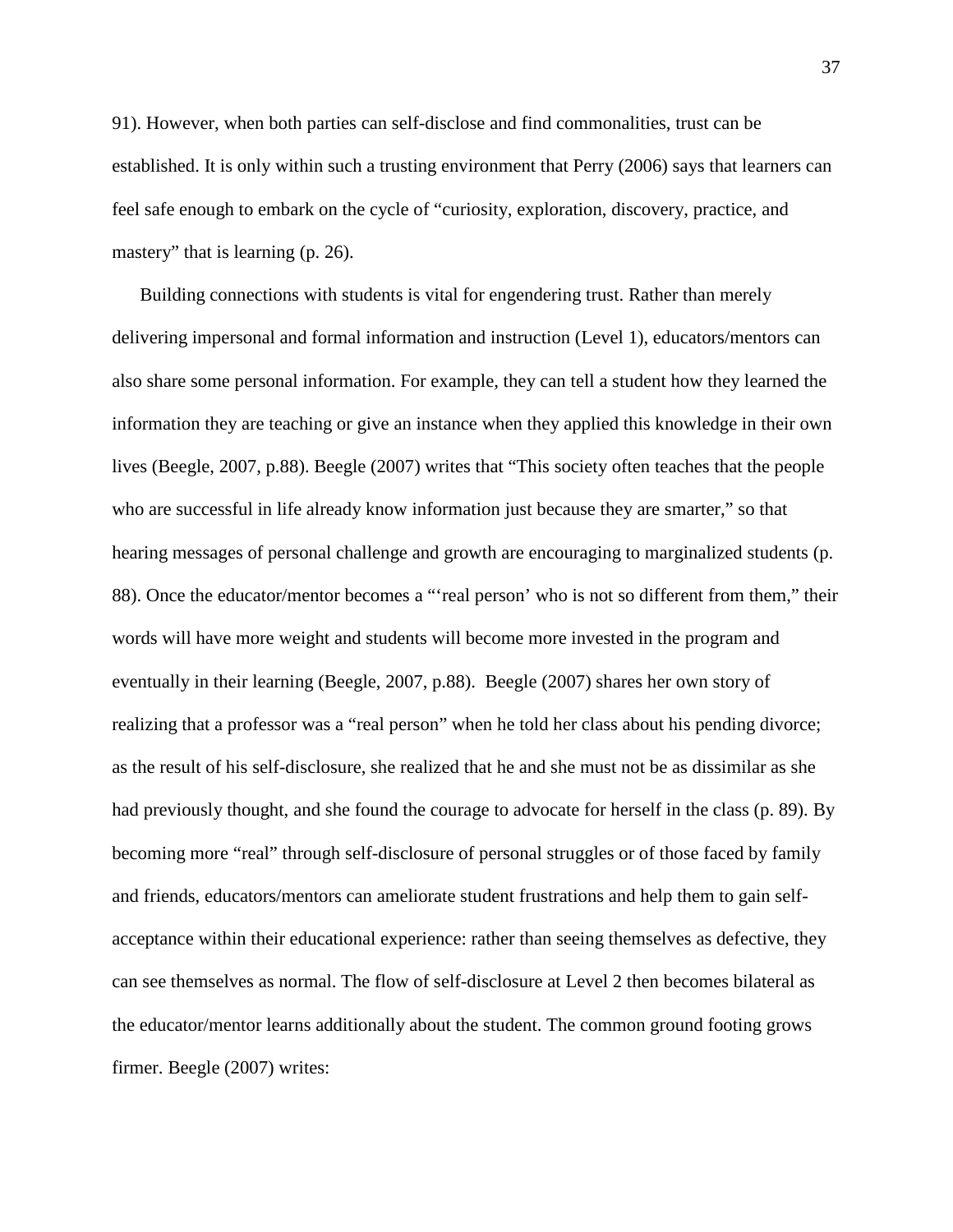When teachers...know something about the people they serve, they are much more likely to reach out and do what is truly needed to help people move forward — including finding additional resources, opening doors of opportunity that were closed, and connecting people to others who can provide help. (p.90)

Citing Burke, Beegle (2007) writes that identification building does not require that educators/mentors utilize Level 3 self-disclosure involving "sharing intimate, deeply held gutlevel values or beliefs" such as views on abortion and gun control (p.90). She does, however, state that educators/mentors and helping professionals must go beyond Level 1 information sharing in order to be seen, not as an expert or professional, but as a person by the individual being helped (p. 90). Beegle (2007) concludes that "Recognizing that you are more similar and have just had different experiences and opportunities can help you build identification and a relationship that will make a difference" (p.90). The educator/mentor's sensitivity and selfawareness of such commonalities initiates this process.

Taylor (2006), referencing Cozolino (2002), writes that, "*A safe and empathic relationship* establishes an emotional and neurobiological context conducive to the work of neural reorganization. It serves as a buffer and scaffolding within which [an adult] can better tolerate the stress required for neural reorganization" (p.82). The process of creating new brain patterns involves emotional and cognitive upheaval for which the educator/mentor can provide support. And though the educator/mentor's role is not necessarily the same as a therapist's, the outcomes of both processes leads to "greater self-awareness, less anxiety, heightened self-responsibility, increased cognitive complexity" (Taylor, p. 82). The following chapter will examine learning approaches that the educator/mentor can apply once the foundation of a trusting relationship has been formed.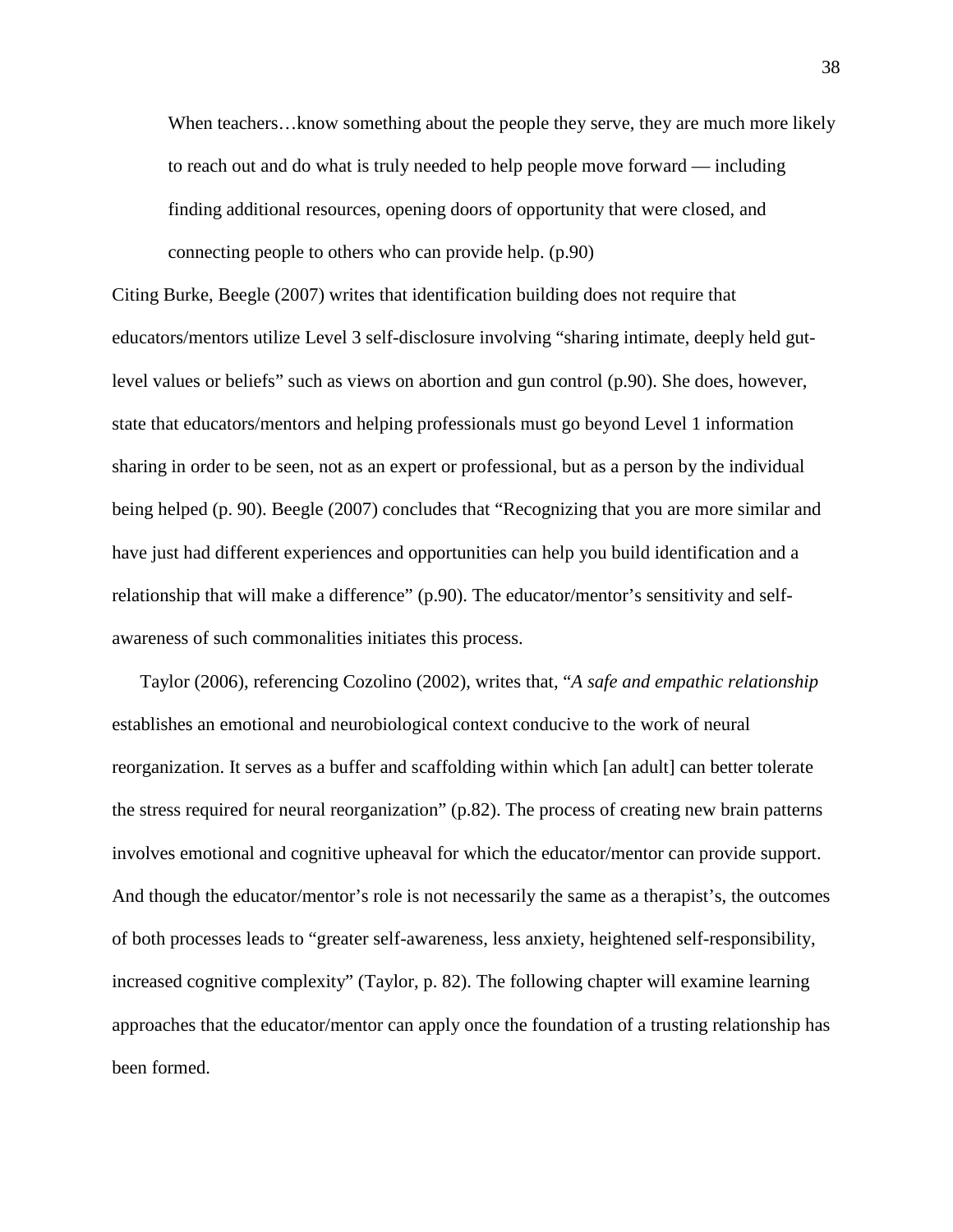# **Designing Meaningful Learning Experiences**

To promote learning, educators/mentors may need to resist the current trend of teaching toward accessibility, or students' ability to "access" or recall short-term information (Whitman & Kelleher, 2016, p.81). Cognitive psychologists at the University of California - Los Angeles, Courtney Clark and Robert Bjork argue that teaching practices are often focalized around accessibility which often belies and misconstrues the underlying process of long-term learning (Whitman & Kelleher, 2016, p.81). To that end, Whitman and Kelleher (2016) believe that teachers can use methods that effectively foster "enduring learning" over "errorless learning"<sup>[16](#page-39-0)</sup> (p.81). This chapter and the next will explore two approaches that educators/mentors can use to create the kinds of "deep, active cognitive engagement" (Whitman & Kelleher, 2016, p. 93) that lead to such enduring learning: creating experiences that engage the adult learner's experiences and "learning through articulation" (Taylor, 2006, p. 75).

#### **Consciousness as the Seat of Cognition**

Neurons make it possible for the brain to conduct its functions. While many of these functions are innate such as the ability of the heart to keep beating, others, Sheckly and Bell (2006) posit, are instigated by changes in the environment that create a change-in-body-state (COBS) (p.43). The frequency and intensity of COBS result in neurons firing-together and wiring-together (FTWT). Furthermore, the repetition of these phenomena results in denser neural connectivity and learning that is more durable (Sheckly & Bell, 2006, p. 43). These COBS experiences create brain circuits that include explicit associations culled from memories as well as implicit associations such as the sensations that they evoke (Sheckly & Bell, 2006, p 44). In

<span id="page-39-0"></span><sup>&</sup>lt;sup>16</sup> Some practices they suggest are replacing quizzes for grades with "formative" assessments which act as frequent means of "forming" memories and which have low-stakes toward their grades (ungraded, low percentage, or graded on effort) (2016, p.85).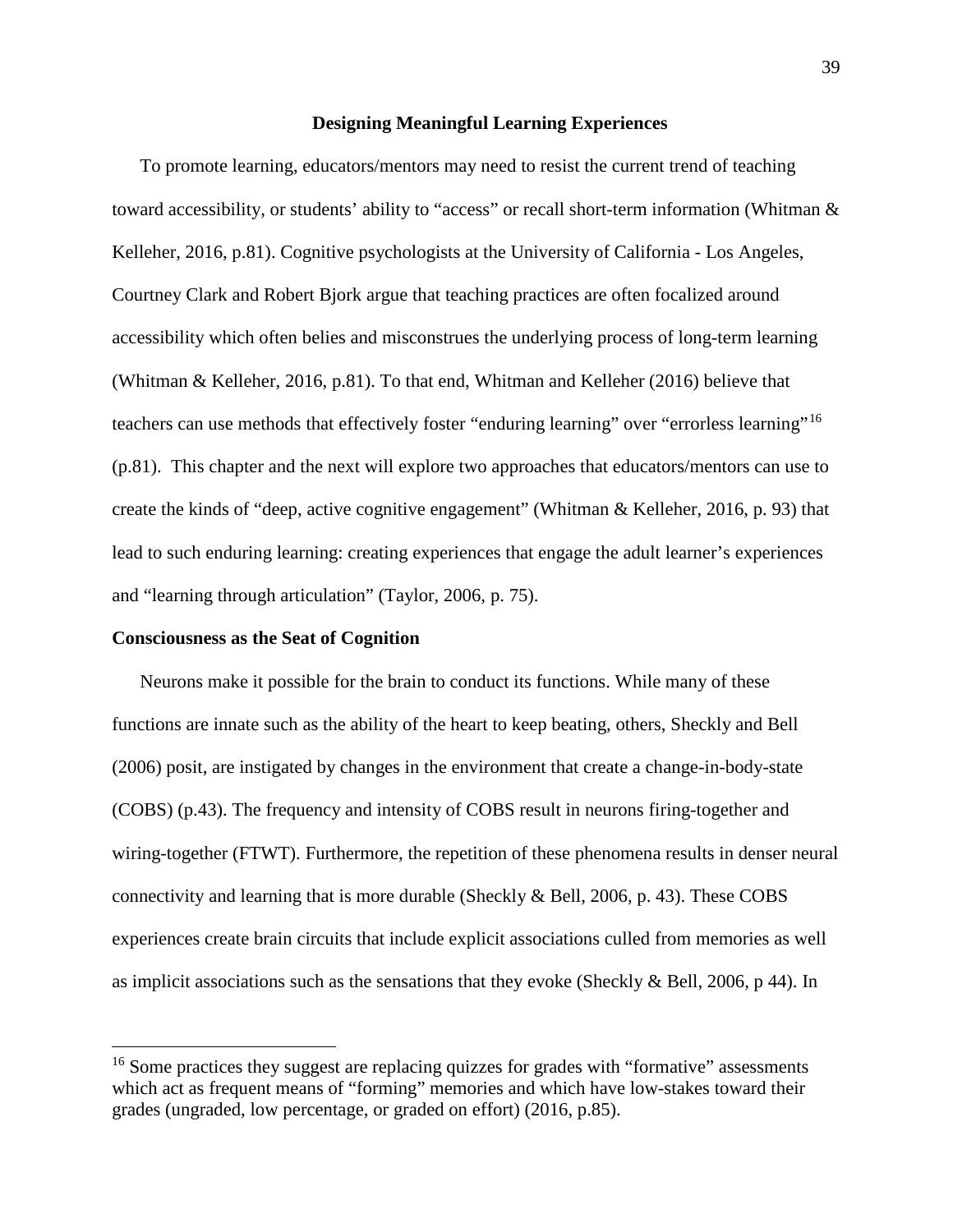doing so, Sheckly and Bell (2006) argue that experience lies at the core of consciousness (p. 44). The multidimensional and layered tiers of consciousness within each adult learner can be used as a source for meaningful and lasting learning (Sheckly & Bell, 2006, p. 44). The neural circuitry and consciousness which allows for past associations to mingle with present ones and even to extend to the future consciousness of consequences and results, then forms the core of thinking and of reasoning. According to Sheckly and Bell (2006), this process is fundamentally the same, "Whatever the topic - the situation in Iraq, corporate misbehavior, or even drinking a cup of coffee - the cognitive processes of thinking, reasoning, and decision making are founded in the immediate COBS experience of the moment (p 46).

Unto this, past COBS episodes are woven with future imaginings and feelings derived from the prior conditions. Educators/mentors can implement this awareness of COBS and consciousness with adult learners who arrive at a learning space full of life experiences. To foster this, Sheckley and Bell (2006) created several instructional strategies that (1) draw out prior experience, (2) extend consciousness, and (3) enrich consciousness.

**Strategy One: Drawing Out Prior Experience.** The first strategy is to use students' prior COBS and experiences as the foundation for learning, or, in the words of Sheckley and Bell (2006), "to begin with the baseline of prior experience" (p. 46). Educators/mentors can do this by asking students about "immediate reactions, prior experiences, and future situations" (Sheckley & Bell, 2006, p.46). These can be assessed, according to the authors, through "class discussions, an interview, a portfolio, or a short essay" (Sheckly & Bell, 2006, p. 46). Based upon the experiences expressed, the educator/mentor can also adjust her practices. If, for example, a student expresses anxiety about past school failures, the educator/mentor can offer encouragement and activities that promote non-veridical assessments and also involve the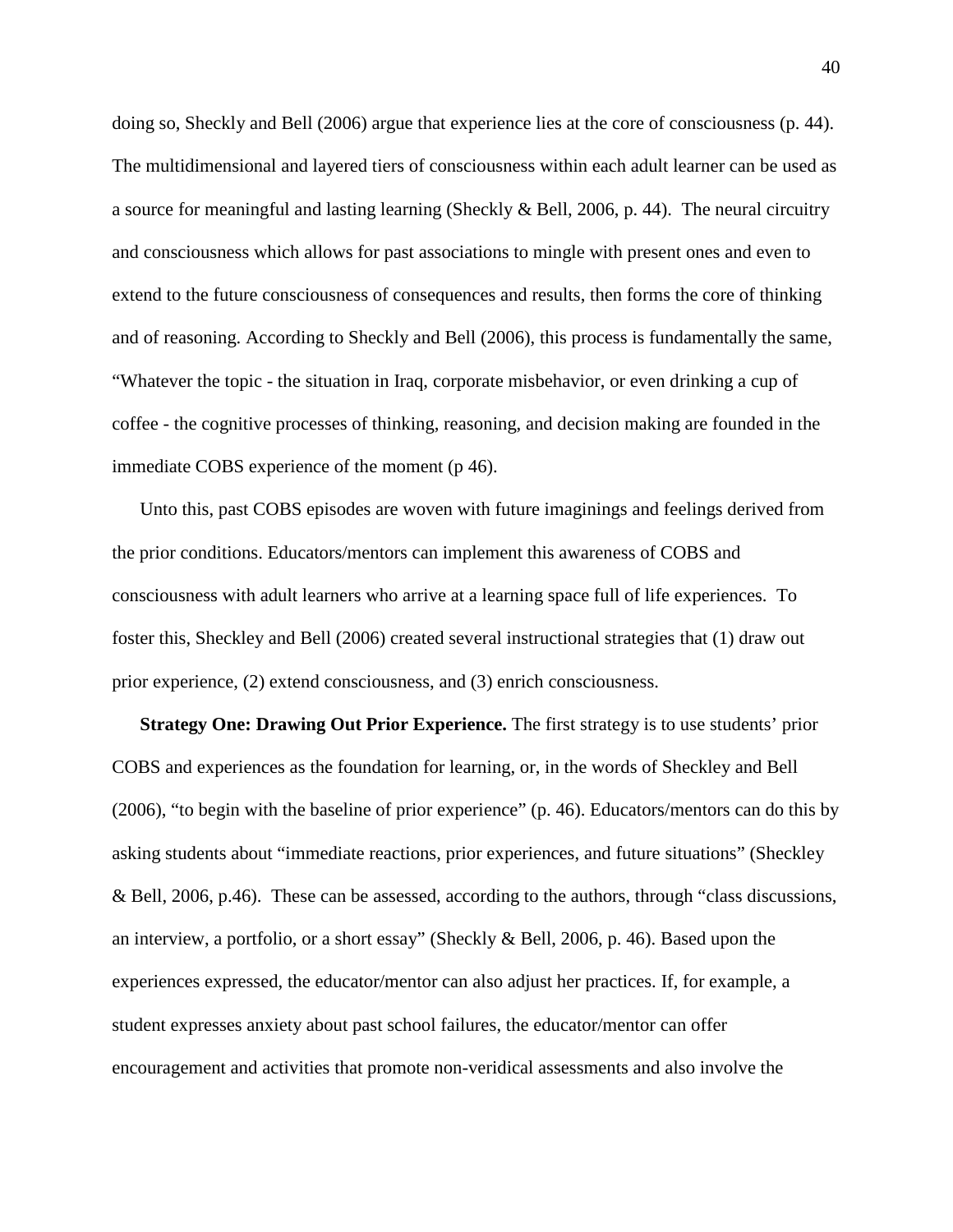student in the selection of types of assessments that they would like to complete. Alternatively, the educator/mentor who is aware of a student's excitement about a goal could create affordances which allow the student additional time and resources. Additionally, the responses could serve as a source of reflection. For example, students could reflect on their prior experiences with math and the assumptions that resulted. The educator/mentor could than "ask students to build from these assumptions by exploring alternative perspectives, contrasting their assumptions with other explanations, or checking the validity of inferences they have made" (Sheckly & Bell, 2006, p.46). Student responses could also serve to alert educators/mentors to areas of misconception which can then be addressed through examination. In doing so, ideas could be restructured and thinking complicated and/or refined. A last suggestion with validity cited from research by LeGrow, Sheckley, and Kehrhahn (2002) is to have students create an integrated "lifetime history of COBS-based experiences into an organized storyline by compiling portfolios of their prior learning (as cited in Sheckley & Bell, 2006, p.47). Those who constructed personal storylines outperformed students who did not in their ability to problem-solve (Sheckley  $\&$  Bell, 2006, p.47). Educators/mentors can similarly have students construct a cohesive and multidimensional timeline of instances when they felt they 'got' something and grasped understanding. Such an exercise can raise student consciousness of their preferred methods of learning which again provides useful data for the educator/mentor during lesson planning. Furthermore, this timeline can serve as a reference throughout their learning sessions much like a map-in-progress which can be used in conjunction with the following strategies.

**Strategy Two: Extending Consciousness.** All the experiences that students bring with them can serve as a kind of velcro upon which new concepts can be affixed (Sheckley & Bell, 2006, p. 47). In fact, Kant has said that experience without concepts is "blind" whereas concepts without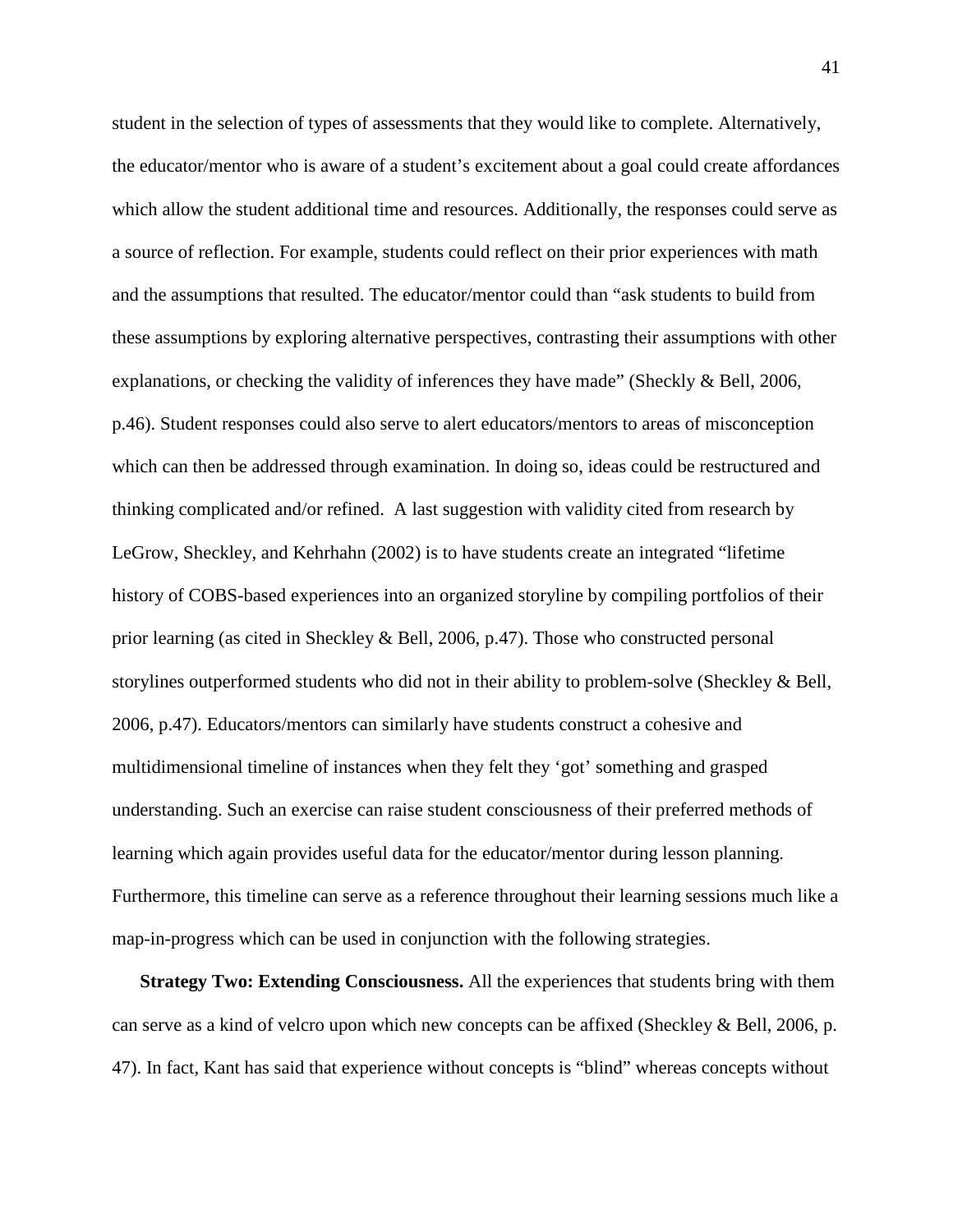experience are "empty" (Sheckley & Bell, 2006, p. 47). The educator/mentor can supply new concepts that connect to the learners' prior COBS, effectively broadening their perspectives, so they can arrive at generalizations (Sheckley & Bell, 2006, p. 48). These new ideas can allow learners to "remove the blinders of their prior experience" and adapt their experiences in new situations.

One strategy that educators/mentors can employ is the use of concept maps. Researchers at the Institute for Human and Machine Cognition, Novak and Canas (2008), describe concept maps as a graphic tool to represent and organize knowledge. Concepts are placed in circles or boxes. Lines connect ideas that are related and words or phrases upon the line explain what that relationship is. They can also be organized hierarchically, with most important ideas on top in decreasing order. During this process, educators/mentors can add multilayered dimensions to students' consciousness by introducing them to new experiences such as interviews, new concepts, and new perspectives (Sheckly & Bell, 2006, p 48). After each new encounter, students can be asked to consider how this information fits with their prior consciousness. These changes can be recorded on the concept map to reflect the stages of knowledge that the student is constructing. This is a tool that could be used in both a classroom and individually, as well as be used evaluatively: throughout the course, it will reflect new understanding, and at the end, it will serve to show summative or comprehensive understanding.

**Strategy Three: Enriching Consciousness.** A third strategy proposed by Sheckley and Bell (2006) is for educators/mentors to acknowledge that COBS trigger fire-together wire-together (FTWT) episodes with purposeful injections of novelty (p. 49). To that end Sheckley and Bell (2006) suggest that: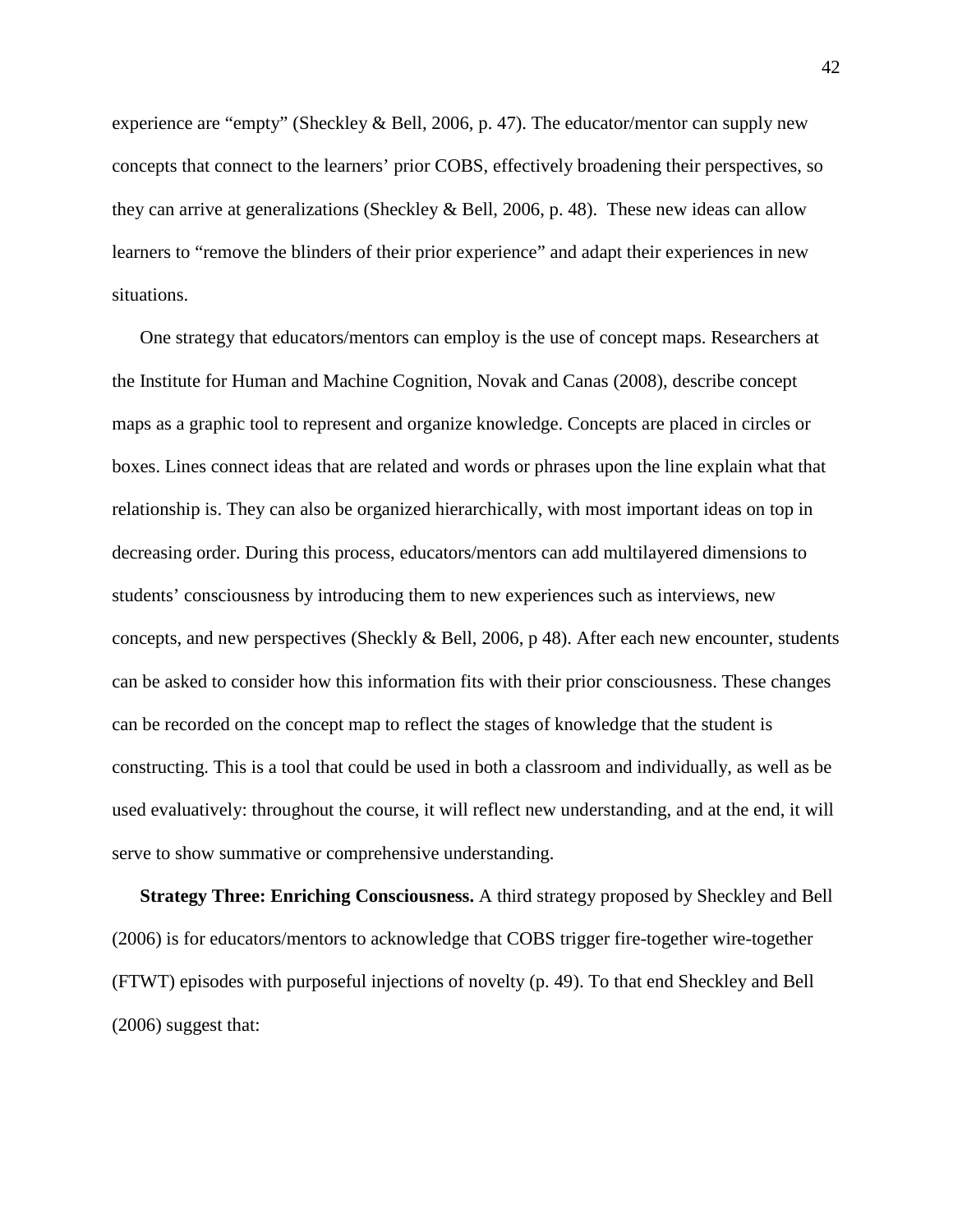"instructors might incorporate into their lessons provocative events such as real-life problems adults are grappling with at work, debate on topics such as the constitutionality of *Roe* v. *Wade*, activities that link historical event such as the Battle of Hastings in 1066 with their lives today, research projects such as conducting an opinion poll about the invasion of Iraq, or simulations such as managing a mock stock portfolio." (p. 50)

These kinds of stimulating activities and themes prime the neural connections which are crucial for learning to be committed to memory.

In fact, this view is supported by neuroscience and cognitive science education consultant Pat Wolfe (2006) who states that the release of adrenaline during "mildly emotional and positive events" enhances memory<sup>17</sup>; Wolfe (2006) suggests that "classroom activities designed to engage students' emotional and motivational interest are quite likely to lead to more vivid memories of whatever grabs their attention. The more intense the arousal, however, the stronger the imprint. It is almost as if the brain has two memory systems, one for ordinary facts and one for those that are emotionally charged" with the latter remaining much longer in memory (p. 39).

Provocation can be both positive as well as controversial. Educators/mentors who are familiar with their students' backgrounds, interests, and goals will be able to locate a topic of interest. For students looking for employment, want ads could become a text for a literacy class or tutoring session. In an ESOL class, a case study of an immigrant experiencing language barriers could become a source of discussion to prompt personal experience. Additionally, educators/mentors can engage students in a complex situation such as composing a formal email or filling out an application for a driver's license. Engagement allows students to implicitly learn and untangle the intricacies these tasks involve (Sheckley & Bell, 2006, p. 50). Wolfe (2006)

<span id="page-43-0"></span> $17$  This is the reason why people often remember where they were during a crisis.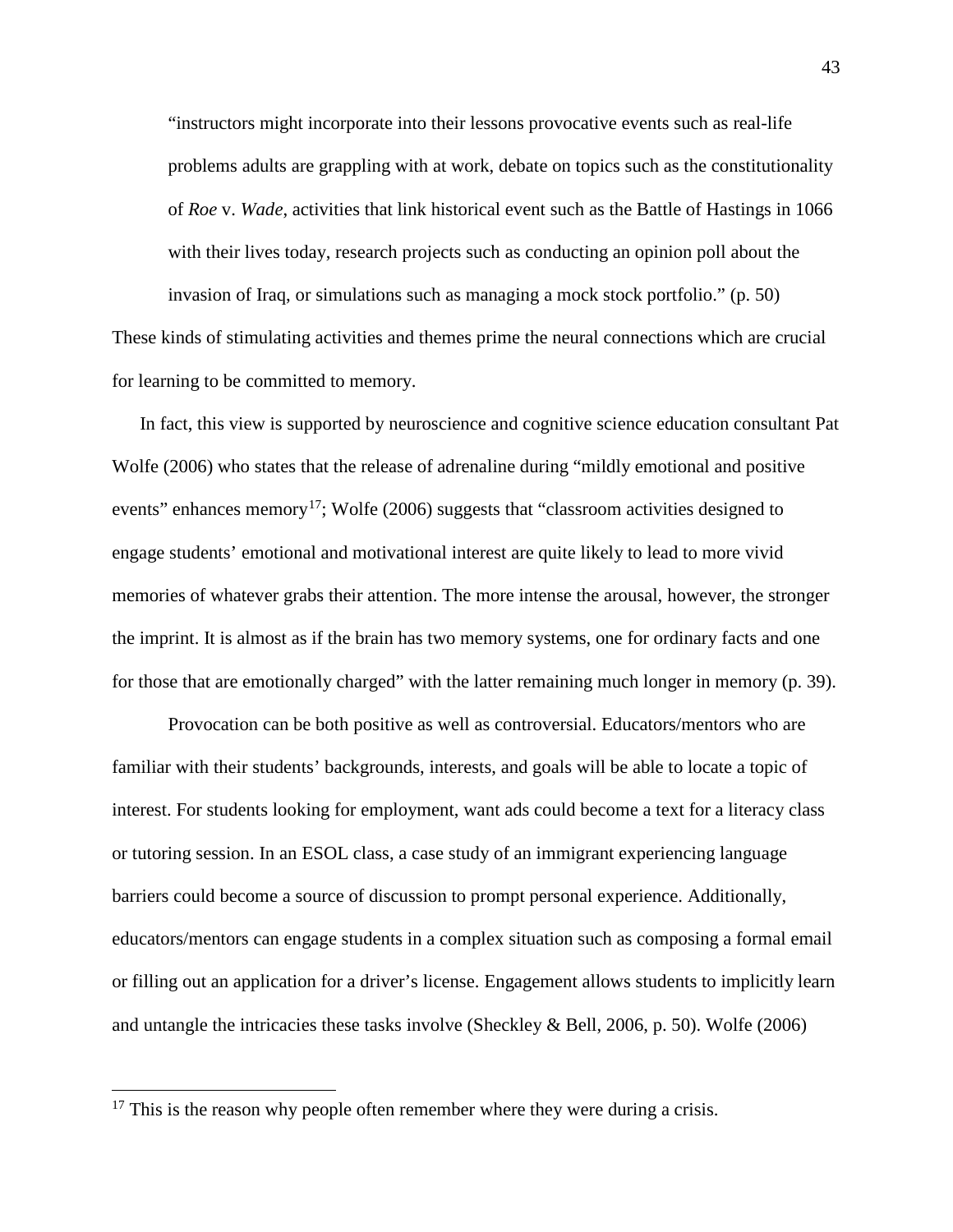suggests adding "an emotional hook" to learning with the inclusion of such activities as "simulations, role plays, and other experiential activities" (p. 39). Wolfe (2006) continues that an additional way to heighten the emotional stakes of learning is for students to tackle a realworld problem and present their findings. For example, students in a literacy program could interview past participants about their experiences of learning to become more proficient readers and how their lives were transformed which can add an emotional context as well as personal motivation. Or students who have barriers to transportation could collect their findings and present them to the local public transportation authority, thereby creating a memorable experience in addition to having their voices heard. Sheckly and Bell (2006) conclude that "the broader the dimensions of COBS feelings these learners have, the greater is the depth and breadth of the resources they can call on when thinking, reasoning, and making decisions" (p. 50). Thus, the use of COBS has the potential to add multidimensionality to consciousness and should be a consideration in the educator/mentor's instructional design.

#### **Learning through Articulation**

Oral storytelling is inherent to every culture. According to Cozolino (2013), "storytelling has a deep evolutionary history that has been woven into the fabric of our brains, minds, and relationships" and stories function to create social unity, regulate emotions, and aid memory (p.187). Stories also shape self-identity and serve as a way of organizing views, both positive and negative, about ourselves. Positive self-narratives, Fonagy and colleagues (1991) argue, assist in "emotional security and minimize the need for elaborate psychological defenses (as cited in Cozolino, 2013, p 188) while negative self-narratives, Cozolino (2013) argues "perpetuate pessimism, low self-esteem, and decrease exploration and learning" (p. 188). Since many adult learners do not possess confidence, personal narratives may be a way to re-examine and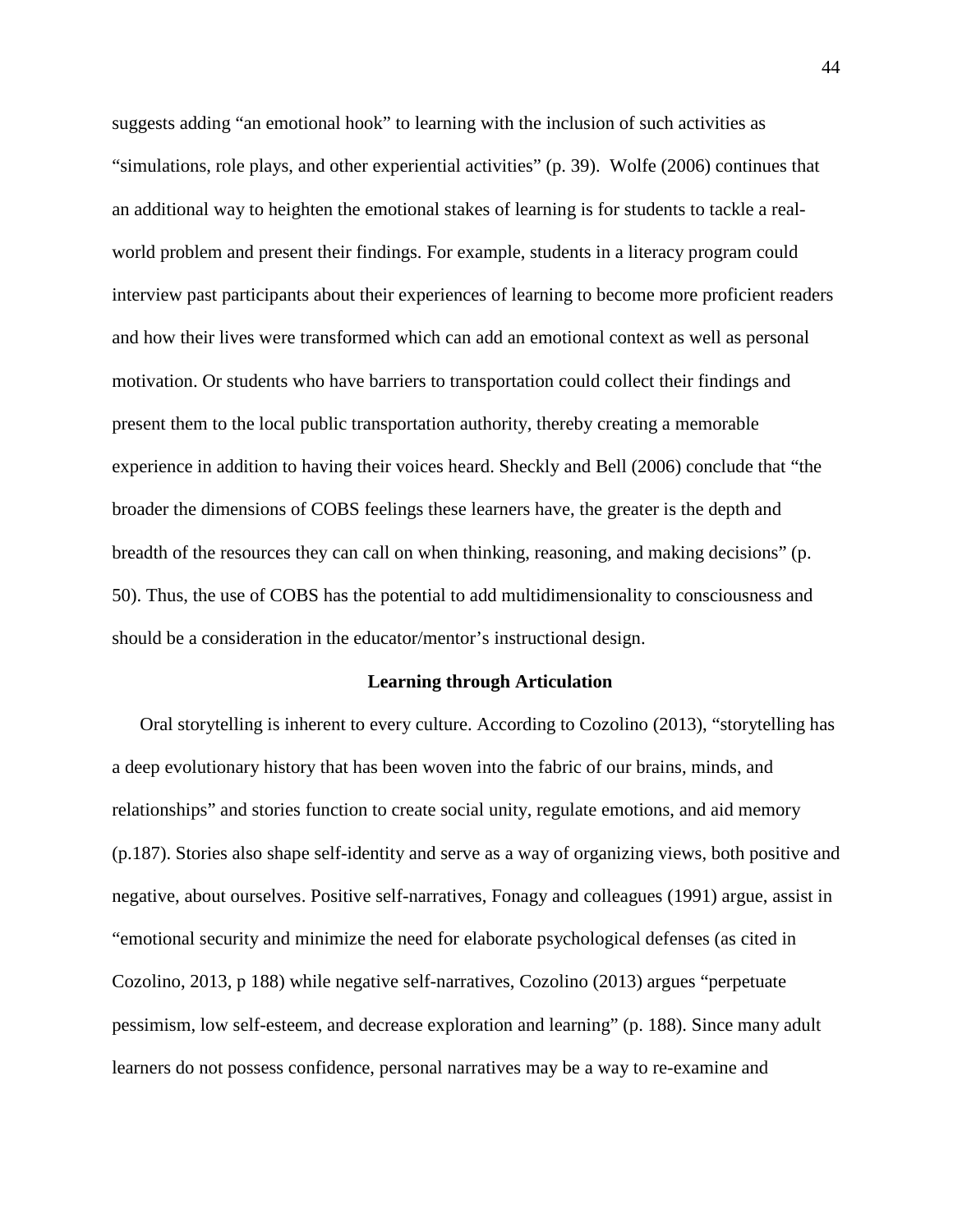challenge those beliefs. Students who receive instruction on writing personal narratives and tools for self-reflection can gain measures of objectivity necessary to question and reconstruct selfidentity.

Additionally, stories, according to neuroscientists Oatley (1992) and Rossi (1993), serve to enhance neural network integration (as cited in Cozolino, 2013, p. 190). Common elements to good stories include time and emotions, regulated respectively by the left and the right hemispheres. In telling a meaningful story, the executive functions coordinate both hemispheres effectively by using the linguistic and temporal functions of the left with the emotional, sensorimotor, and visual information from the right, write Cozolino and Sprokay (2006, p. 15). Furthermore, Cozolino (2002) asserts that narrative writing also integrates subcortical and cortical regions in the brain (as cited in Taylor, 2006, p. 75). Several such practices that Taylor (2006) calls "learning through articulation" will be touched upon along with changes they foster in the brain (p. 75).

#### **Journals**

A subcategory of narrative writing, journaling is a way, according to Phyllis Walden (1995) for adult learners to "develop as knowers…[who understand] that knowledge is constructed by the self and others and that truth is contextual (as cited in Taylor, 2006, p. 76). Many of the techniques she uses are aimed at helping students to find their voice and consider their lives in the present, their past experiences, and to construct their futures (as cited in Taylor, 2006, p. 76). These techniques include "freewriting, list making, Progroff's steppingstones exercise<sup>18</sup>, and

<span id="page-45-0"></span><sup>&</sup>lt;sup>18</sup> Dr. Ira Progroff, a Swiss philosopher who studied with Jung, developed the Intensive Journal method. In this method, individuals write and examine 10 to 12 significant life periods that have brought them to this present stage. By identifying these periods as stages or processes that lead to another, life can be viewed as a dynamic process (Wright, n.d.).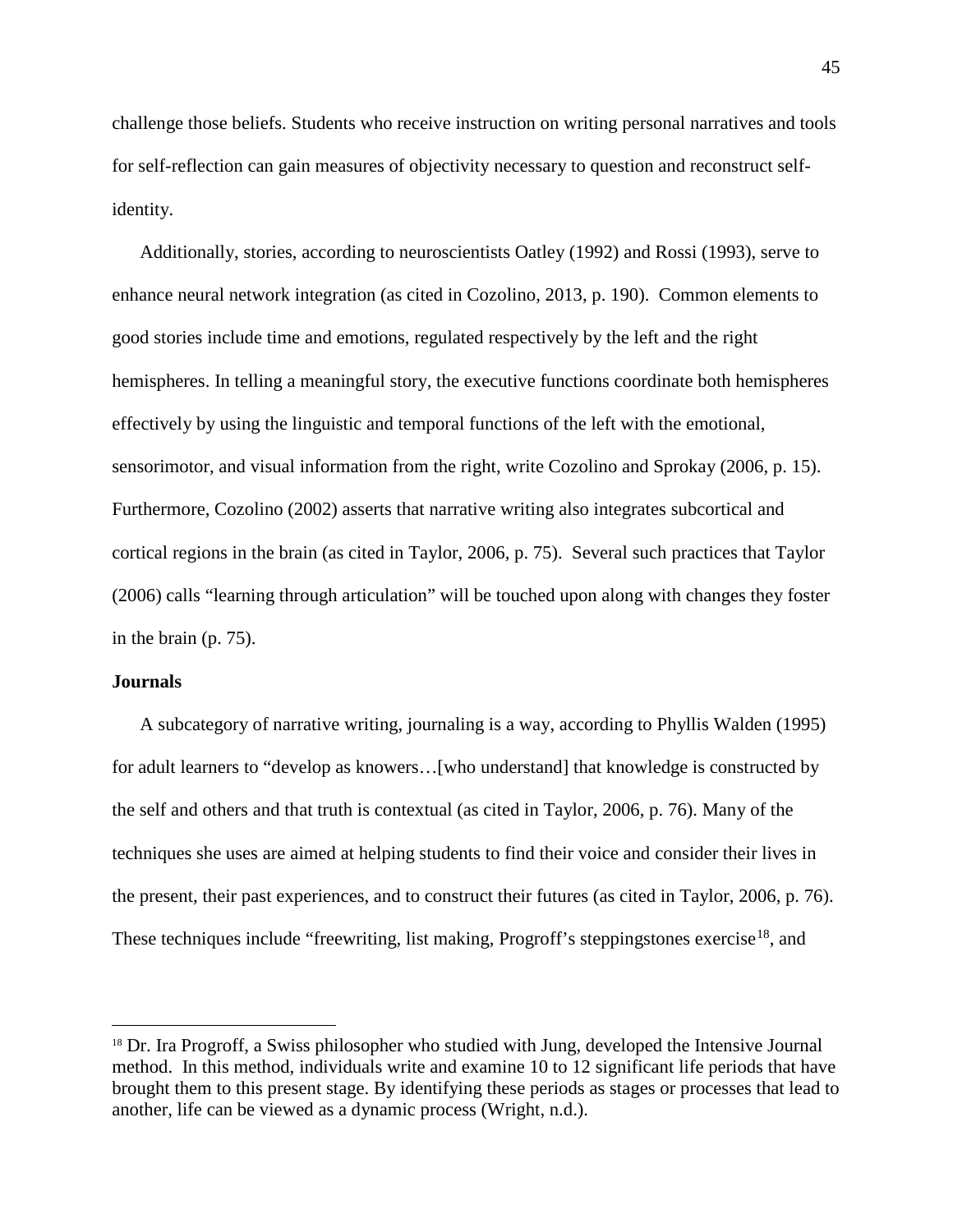one-minute exploration" (Taylor, 2006, p. 76). The practice of these techniques allows students to see themselves as sources of knowing and, in essence, the authorities of their own lives. Additionally, learning viewed across a spectrum of time affords the hindsight provided by time and by reflection, to observe how knowledge and truth are accrued contextually.

# **Autobiography**

Autobiographies differ from journals in the exclusive focus on the past. In describing the connection between neuroscience and psychotherapy, Cozolino (2002) posits that autobiographical memory is powerful enough to regulate emotions as well as maintain the body's future homeostasis; he believes that adults who access these memories will be better able to integrate neural networks and to reorganize their brains (as cited in Taylor, p. 76).

By investing in autobiographical narratives, students can gain greater awareness and cognitive complexity. Neuroscientist Joseph LeDoux (2002) asserts that self-narratives are informed and sustained through explicit and implicit memory; while explicit or conscious memories shape identity, those that are buried and implicit also unconsciously permeate it (as cited in Taylor, 2006, p. 76). Taylor (2006) writes that the work of making hidden memories explicit serves the individual in becoming, and to "develop more flexible, inclusive ways of knowing" (p. 76). One example is the use of Prior Learning Assessments (PLA) (Taylor, 2006, p. 77). PLAs are a specific type of autobiographical writing submitted as part of a petition for transcript credit in lieu of a traditional class<sup>19</sup>. Having observed an informal interview between high school diploma candidates and an adult ed director discussing the PLA, I witnessed the immediacy of students' acknowledgements of learnings from specific life experiences such as

<span id="page-46-0"></span> $19$  Students who did not formally complete high school may obtain high school credits via PLAs that outline experiential learning.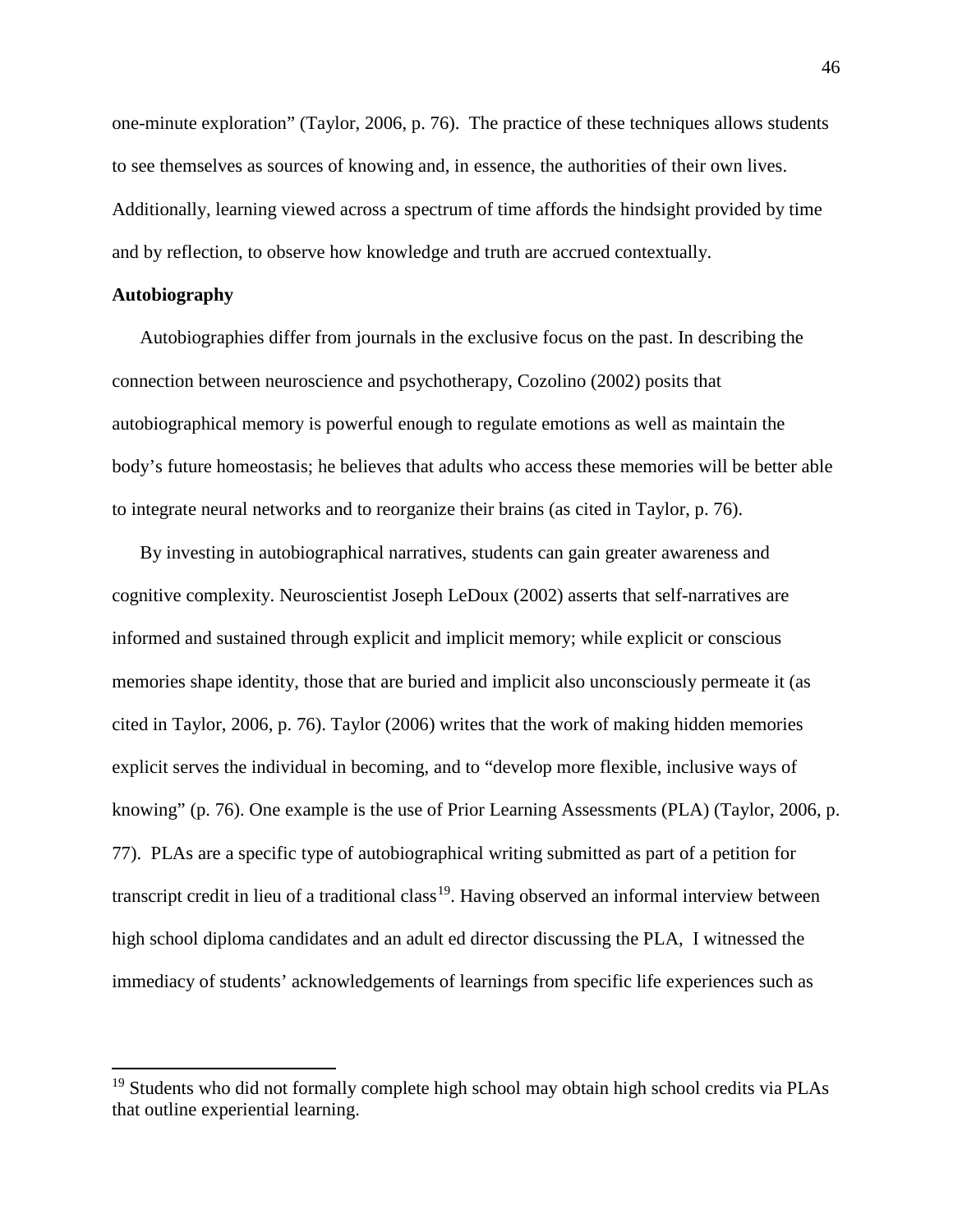employment and parenting; initially tentative students are surprised and uplifted to hear that their life experiences constitute learning and, feeling validated, they gain confidence on their journey toward a diploma. A study by Lamoreaux (2005) which analyzed learning outcomes of students who participated in the PLA process found substantial gains, among them the "affirmation of learning from experience, consciousness of the role of tacit learning, greater capacity for taking multiple perspectives" including an "awareness of consciously creating, modifying, and 'owning' their own perspectives" (as cited in Taylor, 2006, p. 77). Lamoreaux (2005) noticed a progression in these students as a result of the PLA process. Using cartography as the basis of analogy, she likened it to students mapping or locating their learning initially to then seeing the myriad possibilities in how a map could be created depending upon the mapmaker's perspectives and then to finally arrive at viewing their own potential as mapmakers (as cited in Taylor, p. 77). This signals a shift in identity and of cognitive complexity that is wholly transformative. As Cozolino (2013) writes, "Learning that we are more than other people's expectations and the voices that haunt us can provide hope and serve as a way to change our lives" (p. 196).

The writing that students produce as a result of these reflective writing practices can then become the source of greater discussion between the educator/mentor and the student. The educator/mentor can facilitate the process of delving more deeply in the text through clarifying questions that inquire about the underlying assumptions and implicit beliefs which can start another cycle of reflection for the student. In this way, the student's self-narrative can be revised and transformed to reflect their expanded awareness and cognition. Guided to discover their voices, students can also feel seen and heard, often in stark contrast to the invisibility felt by many students with low literacy and language skills.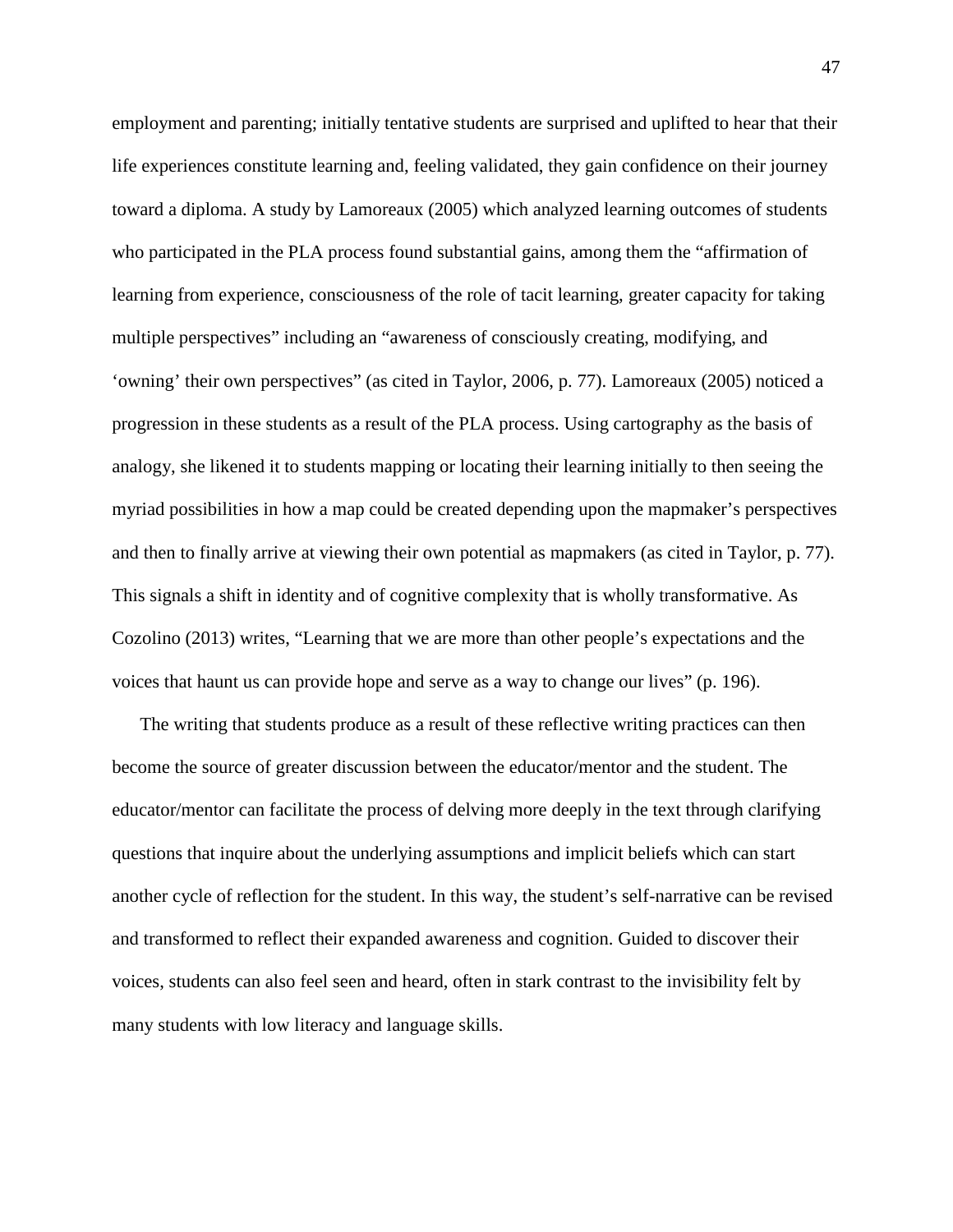# **Conclusion**

"I want to learn to right my story of life I want to learn what other people now I want to be able to help my kids with there home work read them a book be able to go to college one day," *[sic]* Literacy Volunteers of Bangor. (2019, March). *Basic literacy student application.* Unpublished document.

Current trends support the continued need for support of nontraditional adult learners across the spectrum of learning and retention. Length of formal education corresponds globally with higher rates of literacy as shown in figure 4.



*Figure 4*. Literacy rates vs. average years of schooling, 1870-2010. Adapted from *Our World in Data* by M. Roser & E. Ortiz-Ospina, 2013, Retrieved from [https://ourworldindata.org/literacy.](https://ourworldindata.org/literacy) Copyright 2018 by World in Data. Reprinted with permission.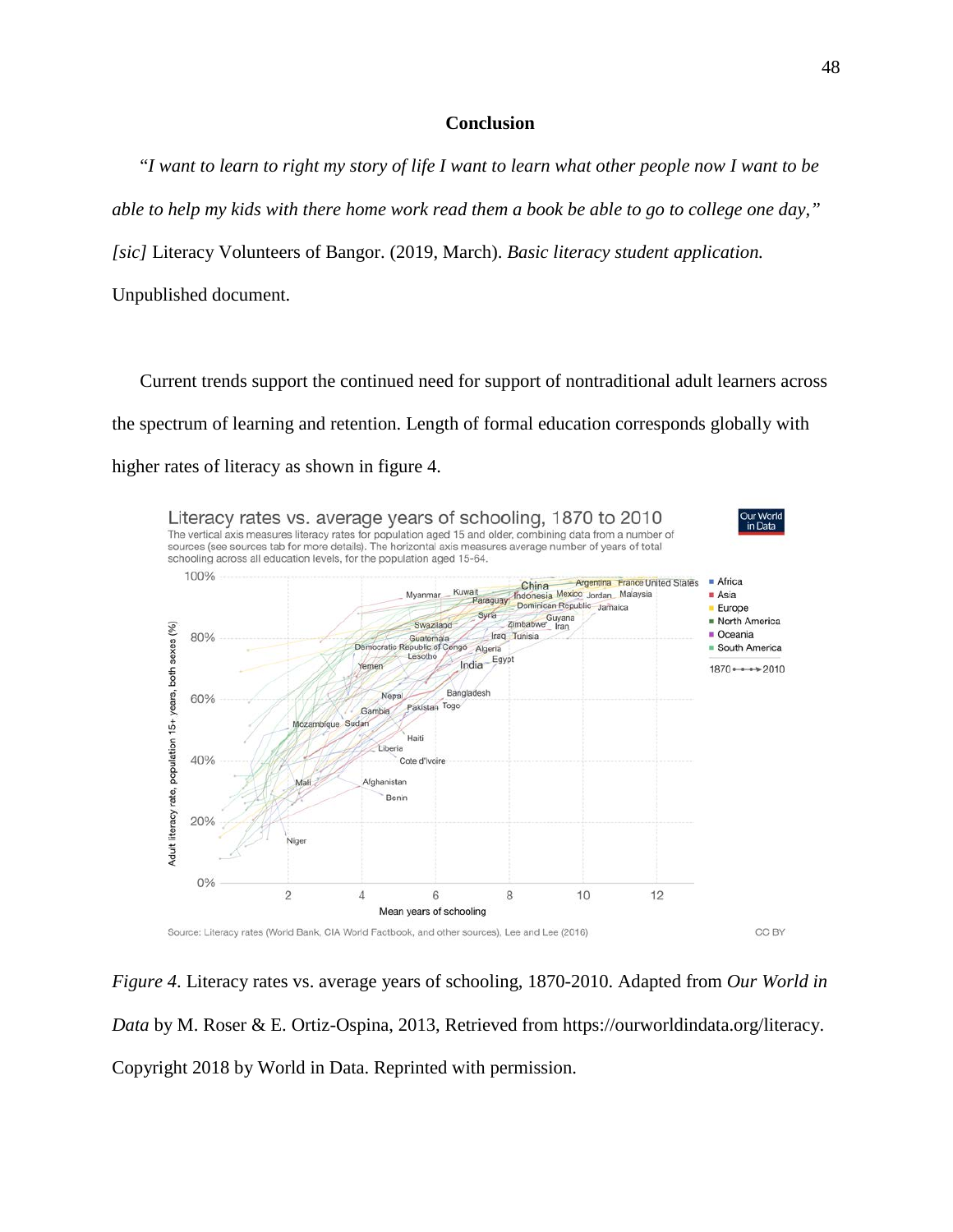In turn, higher levels of literacy correlate with increased job earnings and greater social mobility. However according to the NCES, dropout rates in the United States have increased from 3.8 percent to 4.8 percent in the ten year period from 2006 to 2016 ("Trends in High School Dropout and Completion Rates"); this accounts for approximately 234,000 students of the 11.2 million total students enrolled in high school in 2016 (NCES, "Trends in High School"). Additionally, NCES statistics on [20](#page-49-0)16 dropout rates<sup>20</sup> show that it is students from the lowest family income brackets, who are most susceptible to dropping out, comprise almost 65% of total dropout rates as shown in figure 5 ("Trends in High School").



*Figure 5*. Percentage of grade 10–12 dropouts among persons 15 through 24 years old (event dropout rate), by selected characteristics: October 2016. Adapted from *National Center for Educational Statistics*, 2016. Retrieved from [https://nces.ed.gov/programs/dropout/ind\\_01.asp.](https://nces.ed.gov/programs/dropout/ind_01.asp) Copyright 2016 by U.S. Department of Education. Reprinted with permission.

<span id="page-49-0"></span> $20$  This is defined by the National Center for Education Statistics (NCES) (2016) as the percentage of individuals, ages 15-24 who were in grades 10 through 12, but left without earning a diploma or high school equivalency such as the GED or HiSET exam in Maine ("Trends in High School Dropout and Completion Rates").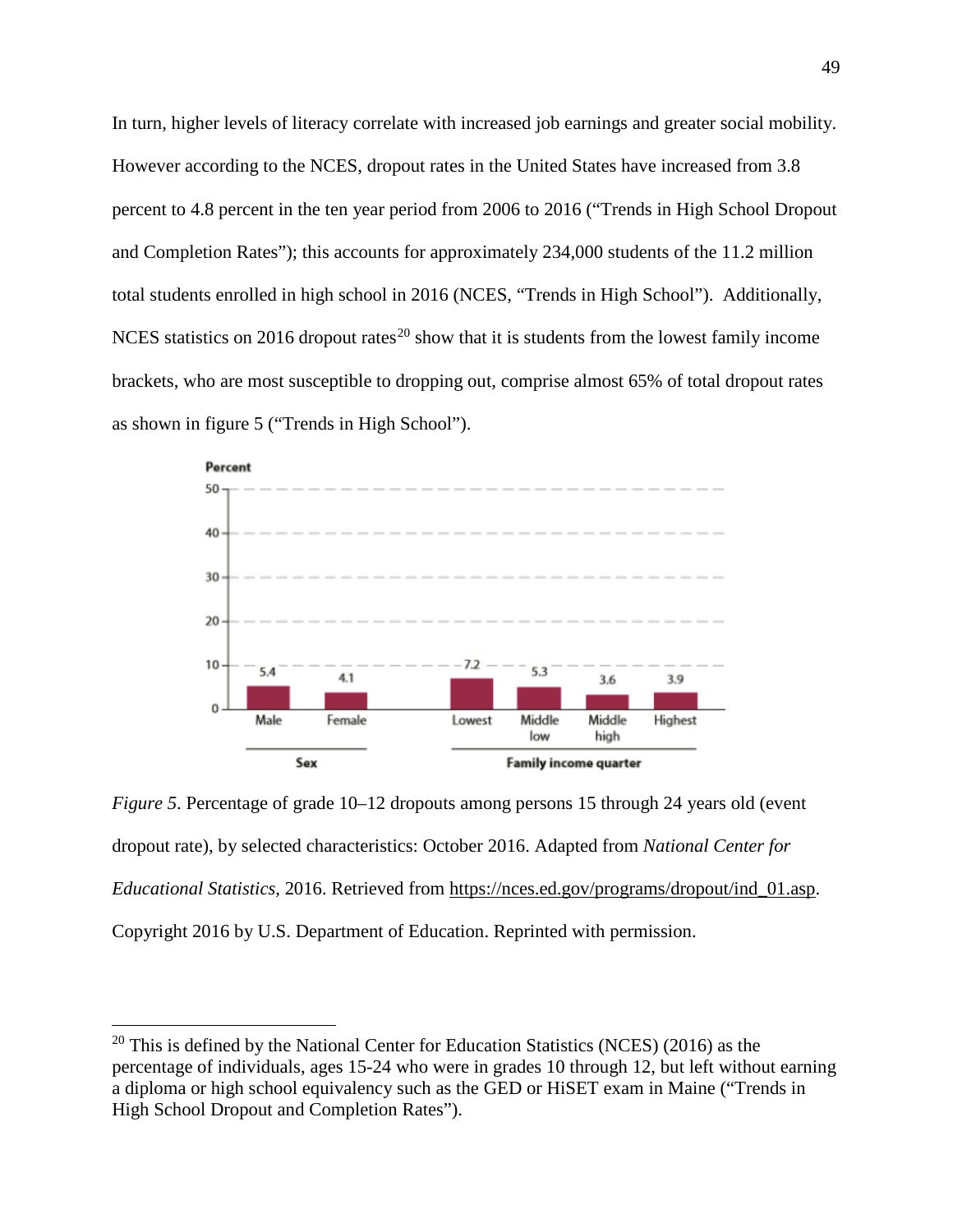Immigrant and refugee populations in the United States will continue to need services that increase language proficiency. While the Migration Policy Institute (MPI) (n.d.) reports a declining refugee acceptance ceiling ("U.S. Annual Resettlement Ceilings and Numbers of Refugees Admitted, 1980-Present"), trends in legal immigration show a historical pattern of growth. Compared with 20 million immigrants comprising 8% of the U.S. population in 1990, MPI (n.d.) cites that 44.5 million immigrants comprised nearly 14% of the population in 2017 ("U.S. Immigrant Population"). Of that immigrant population, MPI (2017) reports that the majority fall within the economically active 20-54 age bracket ("Age-Sex Pyramids of U.S. Immigrant"). Furthermore, in a report published by the Department of Homeland Security (DHS) Office of Immigration Statistics (2018) culled from Census reports, the estimated number of unauthorized immigrants rose from 11.6 million in 2010 to 20 million in 2015 (p. 2).

Additionally, attention to educational practices targeted at adult learners has implications to improve retention and graduation rates among the high proportion of nontraditional students enrolled in higher education. According to the Center for Law and Social Policy (CLASP) (n.d.), nontraditional students comprise approximately 40% of undergraduate enrollment (as cited in Hittepole, p. 1). Furthermore, citing the National Center for Educational Statistics (NCES) (2018), Barrow-Smith of the Hechinger Report (2018), a nonprofit, independent news organization focused on inequality and innovation in education, writes that college enrollment of students aged 25-34 increased 35% between 2001-2015 with an 11% increase projected from 2015-2026. The agenda of higher educational institutions is increasingly on addressing ways of recruiting, supporting, and increasing retention rates among nontraditional adult learners.

Many of the basic literacy and ESL students seeking out adult ed programs are often at a crossroads, which educator Mezirow termed a "disorienting dilemma," which serves as a catalyst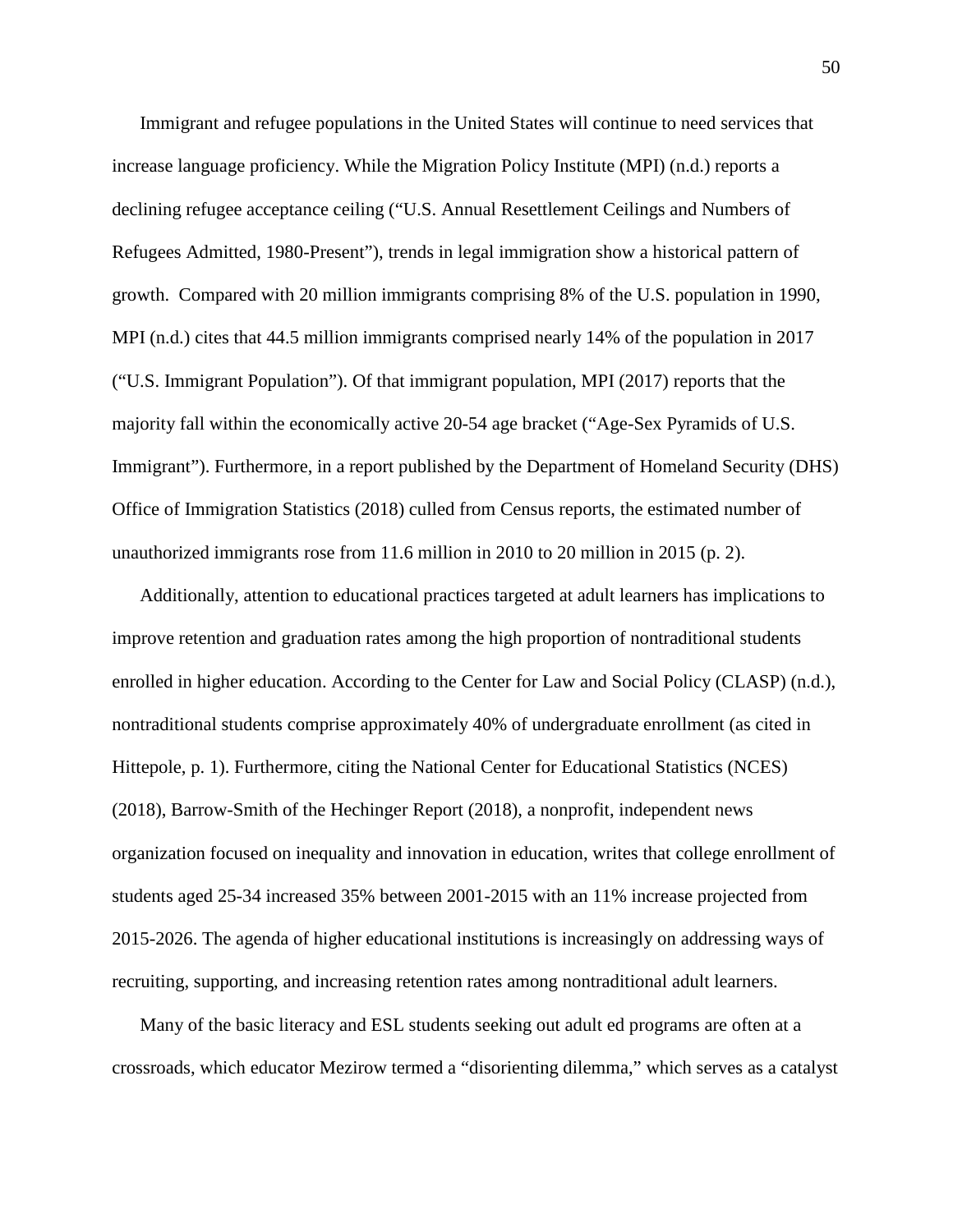for change such as the loss of employment, pursuit of better employment opportunities, incarceration, or the desire for greater independence and autonomy in their lives. Adult education and community education centers provide a second, third, and countless opportunities to catch many of these students with few support systems and who face substantial barriers to learning due to negative prior experiences of learning, culture shock and potential trauma for immigrants and refugees, as well as learning disabilities and other stresses posed by lower socioeconomic factors. Knowledge of neuroscience can provide educators/mentors with additional insights about how to best serve the needs of these adult learners to create optimal conditions of learning. In fact, neuroscience provides good news for the adult learner: the brain does not stop developing in early adulthood. Rather, neurons in our brain are continually developing connections and pruning themselves so that the electrical signals between them become stronger and faster. Through arborization our brains are continually refining our neural networks based upon the skills that we most use (Cozolino, 2013, p. 28). This process of pruning is influenced by our relationships and by our experiences and confirms that learning is indeed a lifelong process. Emotions are also instrumental as chemical neurotransmitters such as adrenaline can imprint learning more vividly within the learner's memory.

This has considerable implications for the education of adult learners and points to the critical role of the relationship between the educator/mentor and the adult learner. Reducing stress to moderate levels of attention allows students to place their focus away from immediate survival toward learning. The sensitive educator/mentor who fosters both encouragement of the students' abilities as well as pose challenges serves the neural networks of the learner's brain. It has been suggested that the kind of safe spaces that educators/mentors provides is not dissimilar from those created in therapeutic practices as both aspire to "draw out" the 'student' toward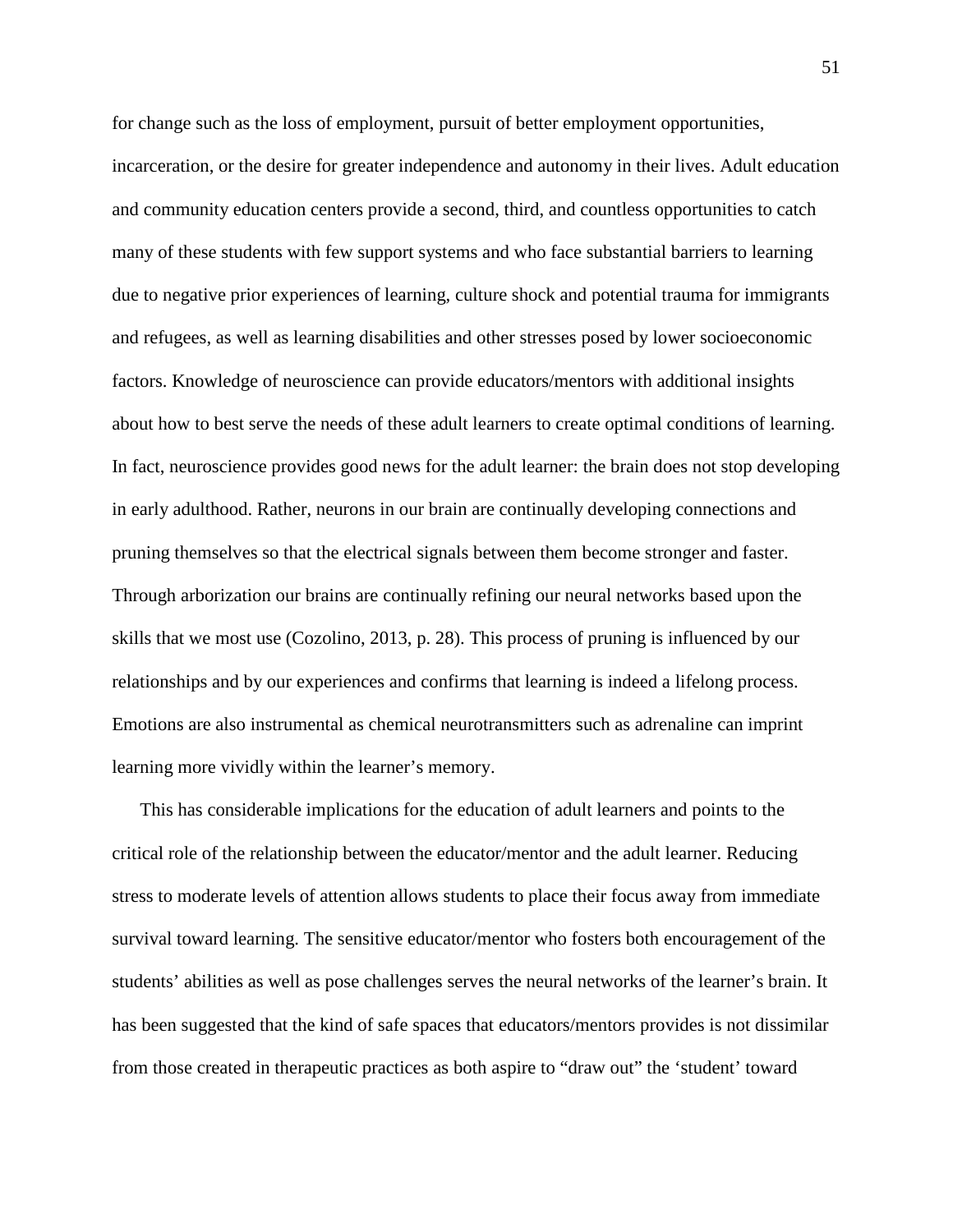greater understanding and learning. Furthermore, mirror neurons in the student also respond to the presence of the attuned educator/mentor and can embody the confidence and potential reflected in their eyes. Burke's identification model provides an additional framework to nurture this type of trusting relationship in which both perceive that they share many similarities and are differentiated by experience and opportunities.

Unlike children, adult learners have accumulated considerable experiences and associations which serve as the foundation for learning. Environmental stimuli trigger change-of-body-states (COBS) which imprint within the brain with subsequent related experiences adding another dimension of association. Experience and consciousness are thus fundamental to learning. The educator/mentor can thus help with the building of neural pathways by using interviews, discussions, short essays, to (1) understand the consciousness that students possess regarding feelings, biases, knowledge, or misconceptions. This information can help the educator/mentor to assist the learner by untangling misconceptions, designing affect-appropriate lessons, or integrating COBS into a cohesive narrative. In the next step (2), the educator/mentor stretches the learner's consciousness by providing new concepts and fleshing them out with "life," "linking this new information to learners' COBS-based consciousness, perhaps by helping them reflect on their prior experiences" (Sheckly & Bell, 2006, p. 48). Thus, students can create meaningful associations to bring life and meaning to new concepts (Sheckly & Bell, 2006, p. 48). The final stage (3) involves enriching consciousness and proposes that educators/mentors optimize opportunities that will trigger COBS episodes by designing provocative and stimulating lessons and activities that will be both stimulating and relevant to their students' lives (Sheckly & Bell, 2006, pp. 49-50).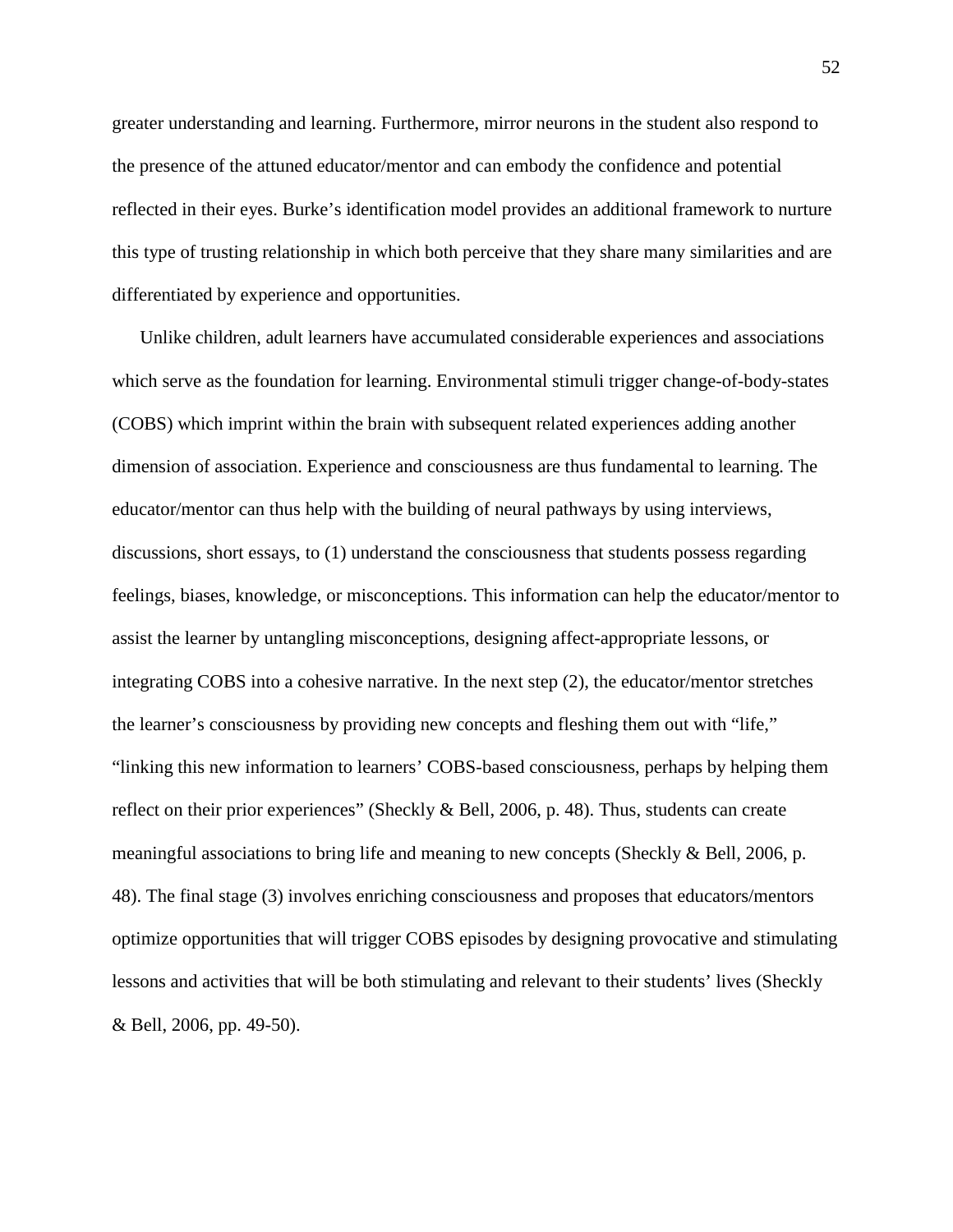Finally, "learning through articulation" is proposed as an approach that utilizes the evolutionary role of storytelling as a means of passing down knowledge orally and which involves brain integration to enact. Reflective writing practices allow students to produce a selfnarrative which can be examined and challenged, which is critical for adult education students, many of whom carry negative self-narratives of themselves as learners. Research has shown that such critical studies into assumptions and beliefs have the power to transform students' awareness and cognition. As a result, students can see themselves as constructors of knowledge and that knowledge is contextual. This expansion and revision of self-understanding is transformative for personal identity, agency, and resilience; it also assists students to find their voices to be heard and engage in greater spheres of their lives.

Educators/mentors are critical for transformative adult education. Cozolino and Sprokay (2006) assert that "Teacher/mentors who inspire adults to learn may unconsciously embody the neuroscience of education. Their wisdom, enthusiasm, and effectiveness are due in part to an innate grasp of what it takes to support brain development in adults. In any case, understanding the brain's processes enhances what they may intuitively know already" (pp. 17-18). Insights and observations from neuroscience can support the experience-rich adult learners of adult education programs.

Adult education programs in Maine and in the United States need continued and increased funding to accomplish their mission of serving underserved populations. The successful outcomes of measurable skills gain and transformative growth correlates positively with increased earnings and greater social mobility as well as with greater engagement within families, communities, politically, and nationally. Literacy and educational attainment also correlate highly with recidivism rates according to the Prison Studies Project (n.d); they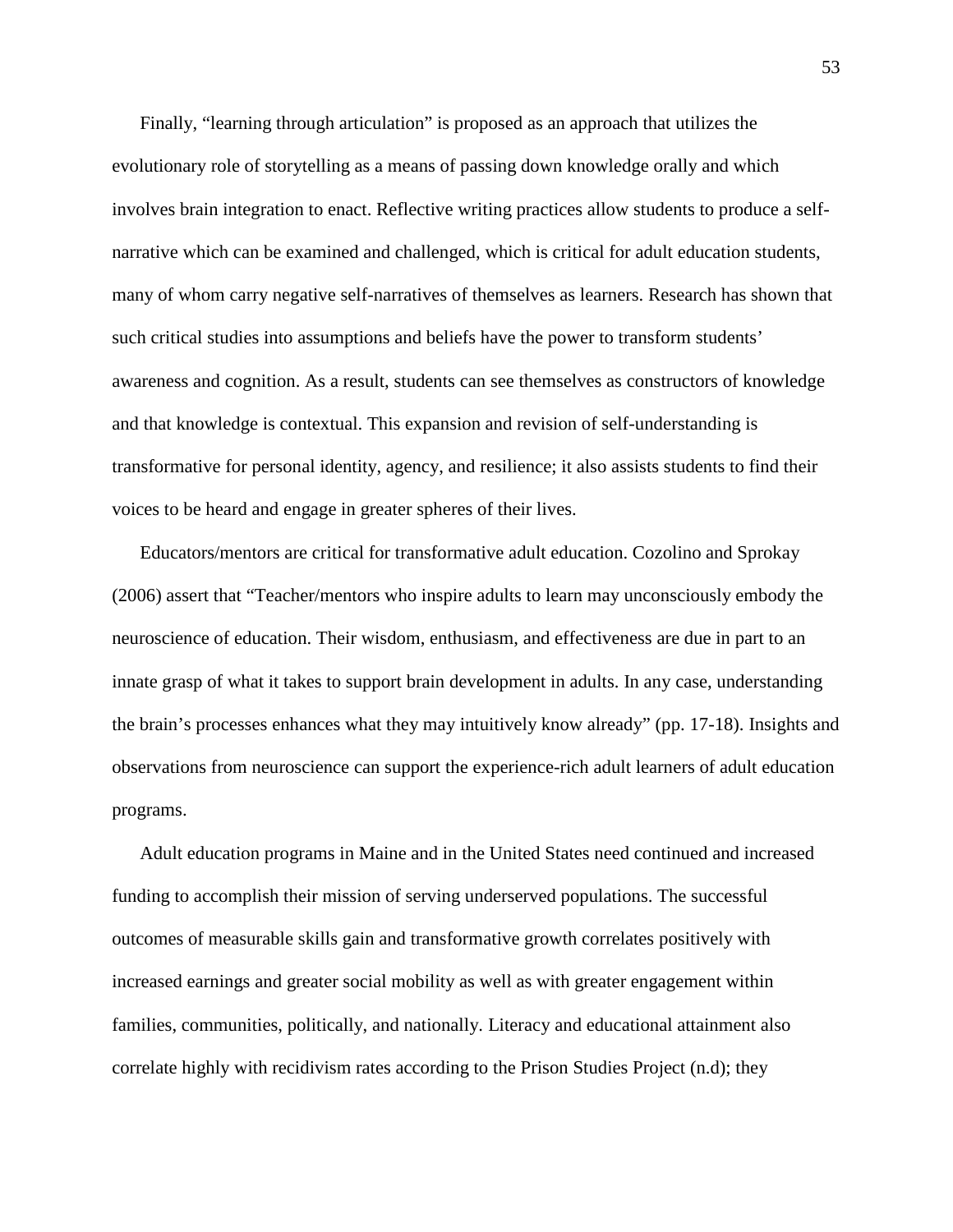additionally cite The American Correctional Association's report that in Indiana the recidivism rate for GED completers is 20 percent lower than the general prison population's rate. While Maine does not currently have an automated system for tracking recidivism rates in the county and local jails, the Maine Narrative Report for AEFLA (July 1, 2016-June 30, 2017) tracked AEFLA funded educational programs in the state's correctional system prisons and found that "The unduplicated count for those receiving adult literacy and secondary completion services was 498. The number of those released was 234. Of that number, only 10 returned" (p. 11). Additionally, more than half of the inmates that I have worked with have been parents, and increased parental education also correlates strongly with increased family literacy and with renewed hope within families. As the Prison Studies Project (n.d.) reports, "When children are inspired by their parents to take education more seriously, they too begin to see viable alternatives to dropping out of school and entering a life of crime, thus breaking a harrowing cycle of intergenerational incarceration." While more tracking data is needed to confirm the effects of educational programs in the jails, these reduced recidivism state prison rates warrant further investigation to increase allocation of funds towards educational programs that support rehabilitation over incarceration.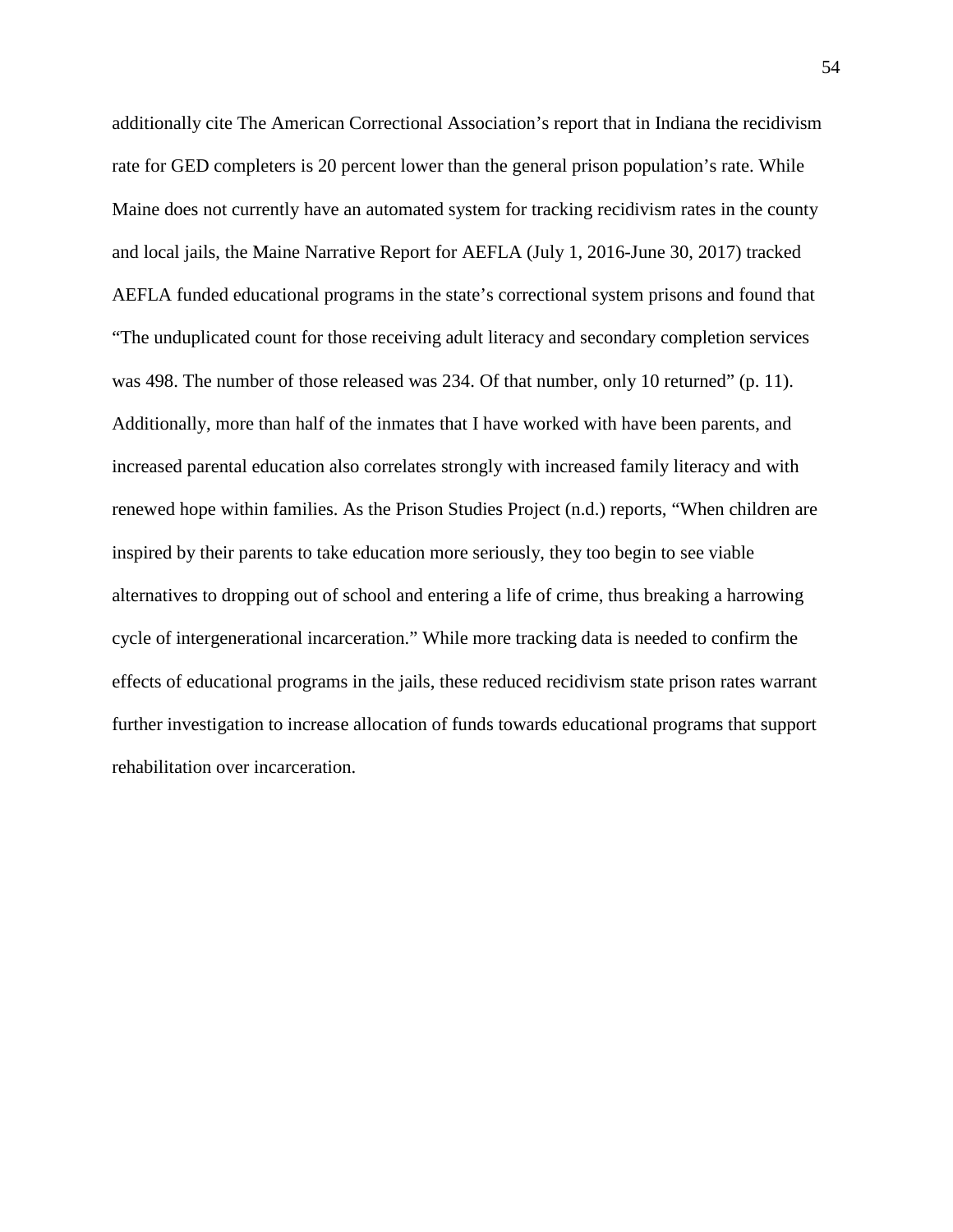#### References

- Adult workers with low measured skills. (2016). *U.S. Department of Education Office of Career, Technical and Adult Education.* Retrieved from [https://www2.ed.gov/about/o](https://www2.ed.gov/about/)ffices/list/ovae/pi/AdultEd/factsh/adultworkerslowmeasured skills.pdf
- Ahlsen, E. (2011). Neurolinguistics. In S. Simpson (Ed.), *The Routledge Handbook of Applied Linguistics* (pp. 460-471)*.* London, England: Taylor & Francis Group.
- Bailey, F. & Pransky, K. (2014). *Memory at work in the classroom: Strategies to help underachieving students.* Alexandria, VA: ASCD.
- Beegle, D. (2007). *See poverty…be the difference!* Tigard, OR: Communication Across Barriers, Inc.
- Caine, G. & Caine, R.N. (2006). Meaningful learning and the executive functions of the brain. In S. Johnson & K. Taylor (Eds.), *The Neuroscience of Adult Learning* (Number 110, pp. 53-62). San Francisco: CA: Jossey-Bass.
- Coley, R.J. (2008, Winter). Adult education in America. *ETS Policy Notes.* Retrieved from <https://www.ets.org/Media/Research/pdf/PICPN161.pdf>
- Cozolino, L. & Sprokay, S. (2006). Neuroscience and adult learning. In S. Johnson & K. Taylor Eds.), *The Neuroscience of Adult Learning* (Number 110, pp. 11-20). San Francisco, CA: Jossey-Bass.
- Cozolino, L. (2013). *The social neuroscience of education.* New York, NY: W.W. Norton & Company.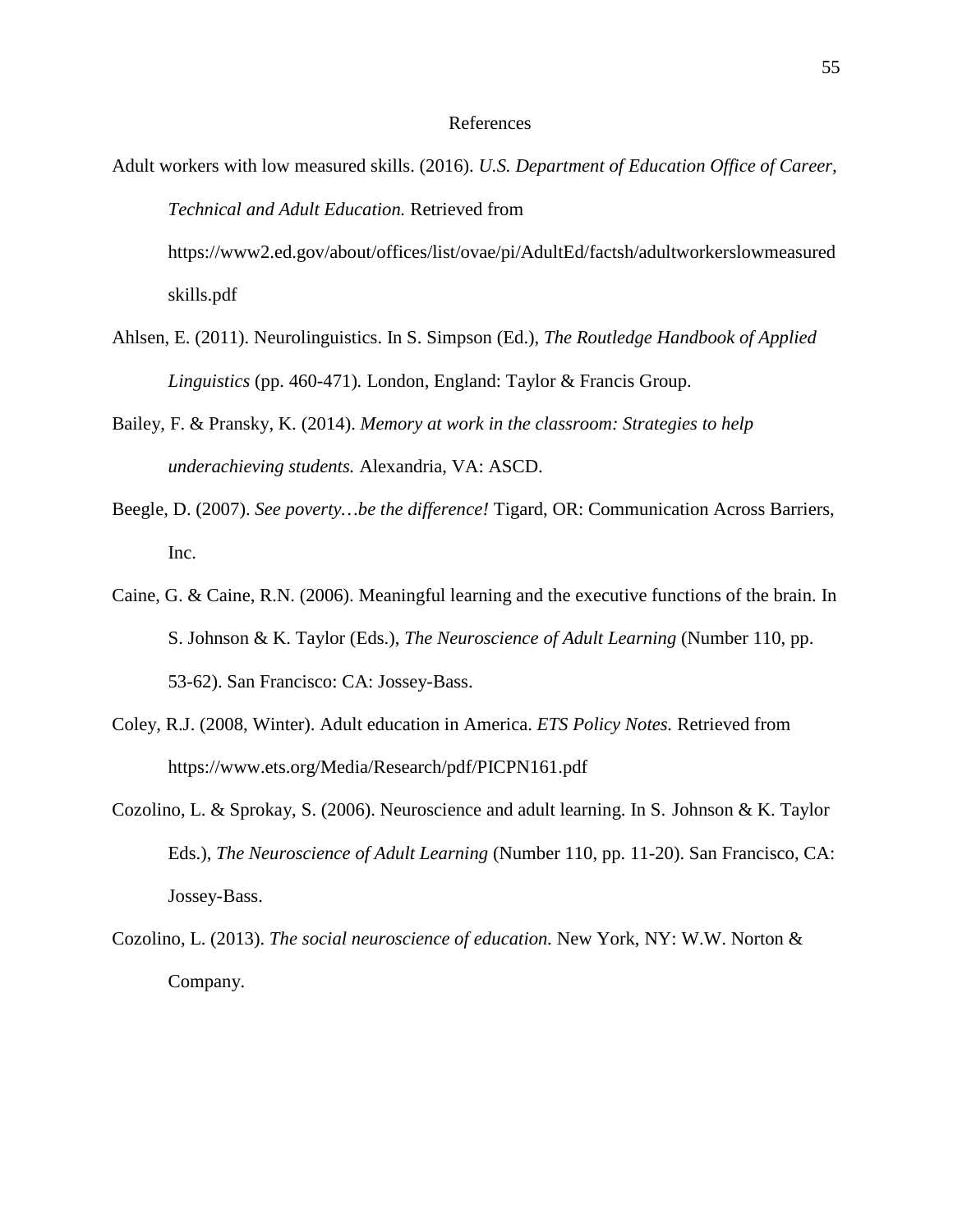DHS Office of Immigration Statistics. (December 2018). *Population estimates illegal alien population residing in the United States: January 2015.* Retrieved from https://www.dhs.gov/sites/default/files/publications/18\_1214\_PLCY\_pops-est-report.pdf

Doidge, N. (2007). *The brain that changes itself.* New York, NY: Penguin Group.

- Perry, B.D. (2006). In S. Johnson & K. Taylor (Eds.), *The Neuroscience of Adult Learning*  (Number 110, pp. 21-28). San Francisco: CA: Jossey-Bass.
- Harrison, J. (2018, December 12). Penobscot County wants a new jail for 300 inmates. Price tag? \$65 million or more. *Bangor Daily News.* Retrieved from <https://bangordailynews.com/> 2018/12/12/news/bangor/penobscot-county-wants-a-newjail-for-300-inmates-price-tag-65-million-or-more/
- Hittepole, C. (n.d.). *Nontraditional students: Supporting changing student populations.*
- Immordino-Yang, M.H. & Damasio, A. (2007). We feel, therefore we learn: The relevance of affective and social neuroscience to education, *Mind, Brain, and Education 1* (1), 3-10.
- Izard, E. (2016). *Teaching children from poverty and trauma.* Washington, D.C.: National Educational Association.
- Johnson, S. (2006). The neuroscience of mentor-learner relationship. In S. Johnson & K. Taylor (Eds.), *The Neuroscience of Adult Learning* (Number 110, pp. 63-70). San Francisco: CA: Jossey-Bass.
- Kaestle, C.F., Campbell, A., Finn, J.D., Johnson, S.T., & Mikulecky, L.J. (2001). Adult literacy and education in America: Four studies based on the national adult literacy survey. Washington, D.C.: U.S. Department of Education. Retrieved from [https://files.eric.ed.gov/f](https://files.eric.ed.gov/)ulltext/ED461718.pdf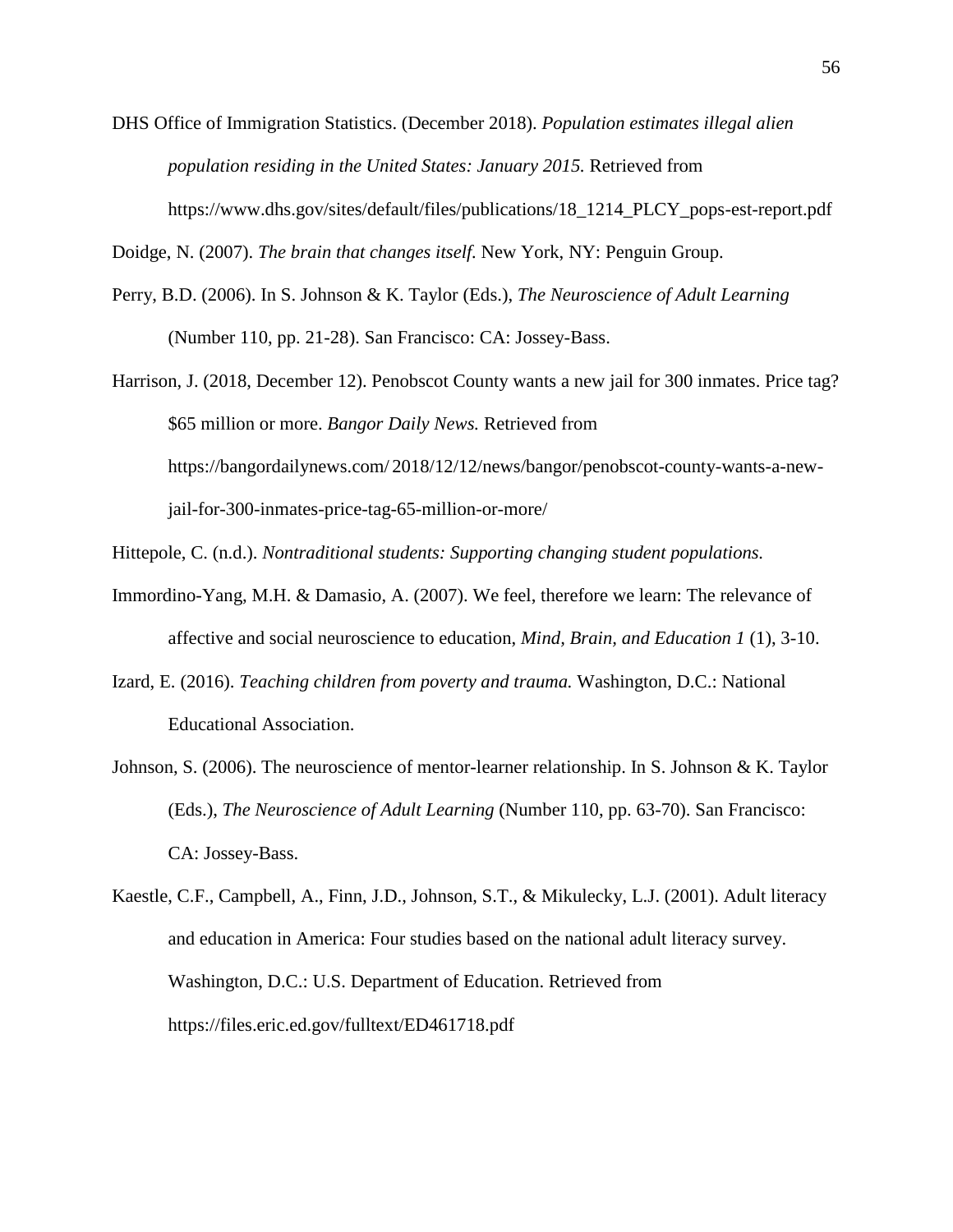- Keenan, Cheryl. (2018). *Estimated adult education state award amounts for fiscal year (FY) 2018.* Washington, D.C.: U.S. Department of Education. Retrieved from https:// [www2.ed.gov/about/offices/list/ovae/pi/AdultEd/2018-allocation-memo.pdf](http://www2.ed.gov/about/offices/list/ovae/pi/AdultEd/2018-allocation-memo.pdf)
- Local adult education programs. (n.d.). *Maine Adult Education Association.* Retrieved from [https://association.maineadulted.org](https://association.maineadulted.org/)
- Maine narrative report (2016-17). (2016). *Office of Career, Technical, and Adult Education.* Retrieved from <https://wdcrobcolp01.ed.gov/CFAPPS/OVAE/NRS/documents/index.cfm?>  $s = \&ss = ME\&s = 2016\&dt = 1$
- McLeod, S. (2018). Maslow's hierarchy of needs. *Simply Psychology.* Retrieved from https:// [www.simplypsychology.org/maslow.html](http://www.simplypsychology.org/maslow.html)
- Migration Policy Institute. (n.d.). Age-sex pyramids immigrant and native-born population, 1970-present. Retrieved from https://www.migrationpolicy.org/programs/datahub/charts/age-sex-pyramids-immigrant-and-native-born-population-over-time
- Migration Policy Institute. (n.d.). U.S. annual refugee resettlement ceilings and number of refugees admitted, 1980 to present. Retrieved from [https://www.migrationpolicy.org/programs/data-hub/charts/us-annual-refugee](https://www.migrationpolicy.org/programs/data-hub/charts/us-annual-refugee-resettlement-ceilings-and-number-refugees-admitted-united)[resettlement-ceilings-and-number-refugees-admitted-united](https://www.migrationpolicy.org/programs/data-hub/charts/us-annual-refugee-resettlement-ceilings-and-number-refugees-admitted-united)
- Migration Policy Institute. (n.d.). U.S. immigrant population and share over time, 1850-present. (n.d.). Retrieved from https://www.migrationpolicy.org/programs/datahub/charts/immigrant-population-over-time?
- Nontraditional undergraduates / Definitions and data. (n.d.). *National Center for Educational Statistics.* Retrieved from https://nces.ed.gov/pubs/web/97578e.asp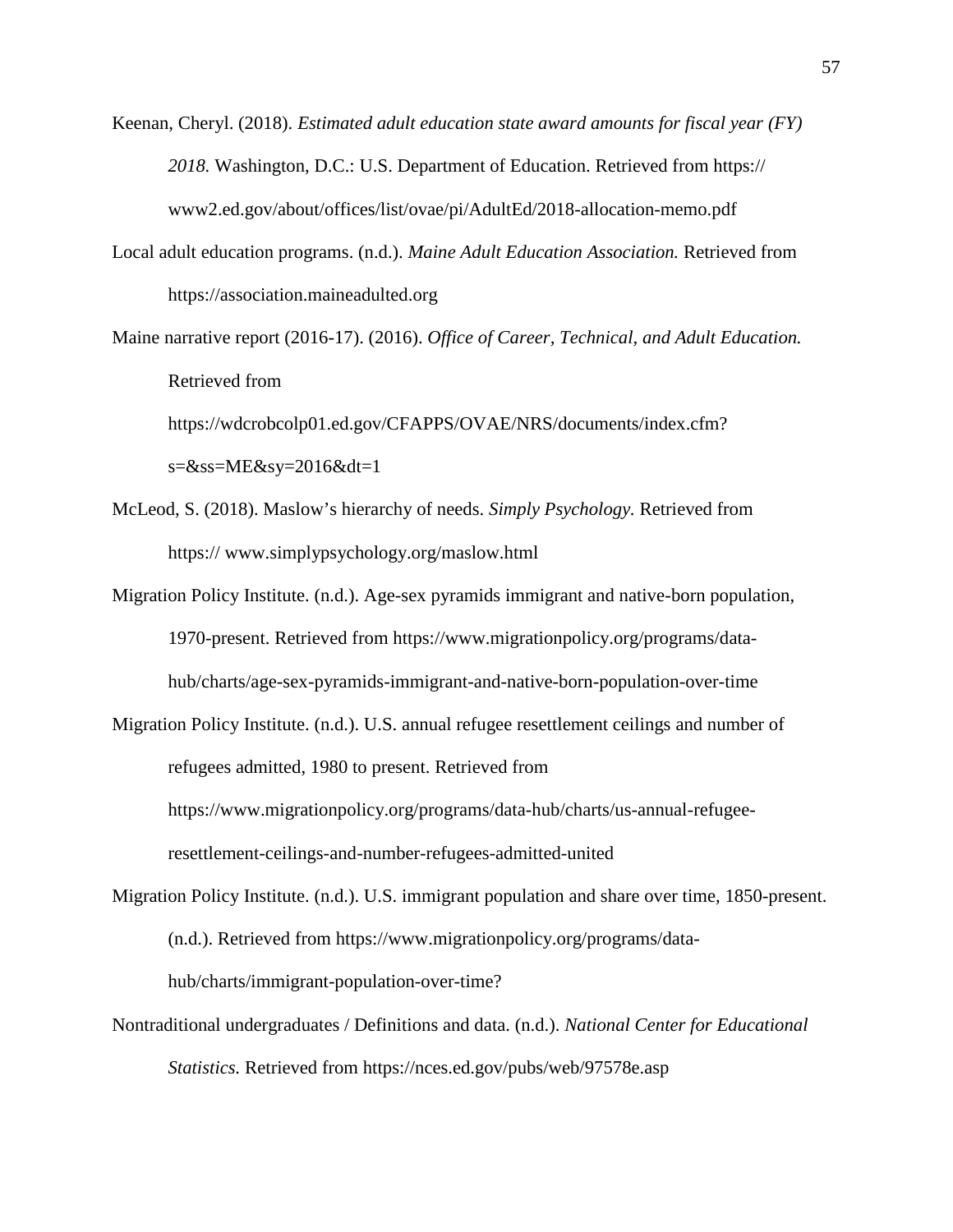- Nontraditional student populations. (n.d.). *Association for Orientation, Transition, and Retention in Higher Education (NODA).* Retrieved from [https://www.nodaweb.org/page/n](https://www.nodaweb.org/page/)etwork\_non\_trad
- Novak, J.D. & Canas, A.J. (2008). The Theory Underlying Concept Maps and How to Construct and Use Them. *Cmap.* Retrieved from <https://cmap.ihmc.us/docs/theory-of-concept-maps>
- Organization for Economic Cooperation and Development. (2005). Thematic review on adult learning: United States country note. Retrieved from https:/[/www.oecd.org/unitedstates/35406014.pdf](http://www.oecd.org/unitedstates/35406014.pdf)
- Pelletier. S.G. (2010). Success for adult students. *Public Purpose.* Retrieved from https://www.aascu.org/uploadedFiles/AASCU/Content/Root/MediaAndPublications/Publ icPurposeMagazines/Issue/10fall\_adultstudents.pdf
- Prison Studies Project. (n.d.). Why prison education? Retrieved from http:// prisonstudiesproject.org/why-prison-education-programs/
- Proliteracy. (n.d.). U.S. adult literacy facts. [Flyer]. Retrieved from [https://proliteracy.org/Portals/0](https://proliteracy.org/Portals/)/pdf/PL\_AdultLitFacts\_US\_flyer.pdf?ver=2016-05-06- 145137-067
- Rizzolatti, G. & Craighero, L. (2004). The Mirror-neuron system. *Annual Review of Neuroscience, 27,* 179-192*.* doi:10.1146/annurev.neuro.27.070203.144230
- Roser, M. & Ortiz-Ospina, E. (2018, September 20). Literacy. *Our World in Data.* Retrieved from <https://ourworldindata.org/literacy>
- Ross, C.A. (2006). Brain self-repair in psychotherapy: Implications for education. In S. Johnson & K. Taylor (Eds.), *The Neuroscience of Adult Learning* (Number 110, pp. 29-34). San Francisco: CA: Jossey-Bass.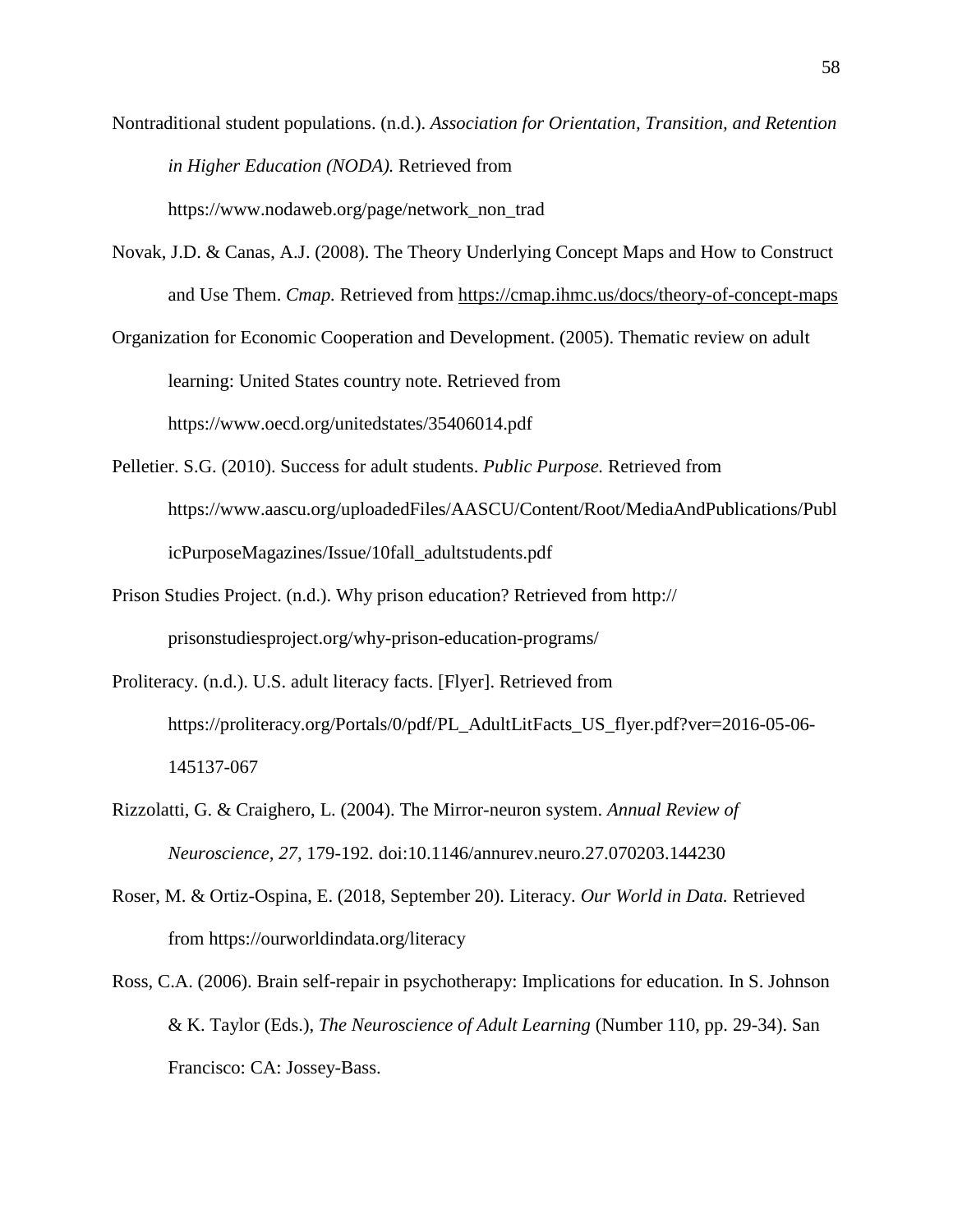- Schierloh, J.M. (n.d.). Adult Literacy in America: A First Look at the Results of the National Adult Literacy Survey. *Ohio Literacy Resource Center.* Retrieved from http:// [literacy.kent.edu/Oasis/Pubs/nalsrev.htm](http://literacy.kent.edu/Oasis/Pubs/nalsrev.htm)
- Scheckley, B.G. & Bell, S. (2006). In S. Johnson & K. Taylor (Eds.), *The Neuroscience of Adult Learning* (Number 110, pp. 43-52). San Francisco: CA: Jossey-Bass.

Siegel, D.J. (2011). *The Whole Brain Child.* New York, NY: Random House, Inc.

- Smith-Barrow, D. (2018, August 24). Is college enrollment among older adults increasing? Depends who you ask. *Hechinger Report.* Retrieved from [https://hechingerreport.org/is](https://hechingerreport.org/is-)college-enrollment-among-older-adults-increasing-depends-who-you-ask/
- Taylor, K. (2006, Summer). Brain function and adult learning: Implications for practice. In S. Johnson & K. Taylor (Eds.), *The Neuroscience of Adult Learning* (Number 110, pp. 71- 85). San Francisco: CA: Jossey-Bass.
- Trends in high school dropout and completion rates in the United States. (n.d.). *National Center for Educational Statistics.* Retrieved from

https://nces.ed.gov/programs/dropout/ind\_01.asp

Understanding the parts of the brain (2015). Retrieved from

<https://k12.thoughtfullearning.com/minilesson/understanding-parts-brain>

When the brain's wiring breaks (2017, September 5). Retrieved from https:// healthtalk.unchealthcare.org/when-the-brains-wiring-breaks/

Whitman, G., & Kelleher, I. (2016). *Neuroteach.* Lanham, MD: Rowman & Littlefield.

Wolfe, P. (2006). The role of meaning and emotion in learning. In S. Johnson & K. Taylor (Eds.), *The Neuroscience of Adult Learning* (Number 110, pp. 35-42). San Francisco: CA: Jossey-Bass.